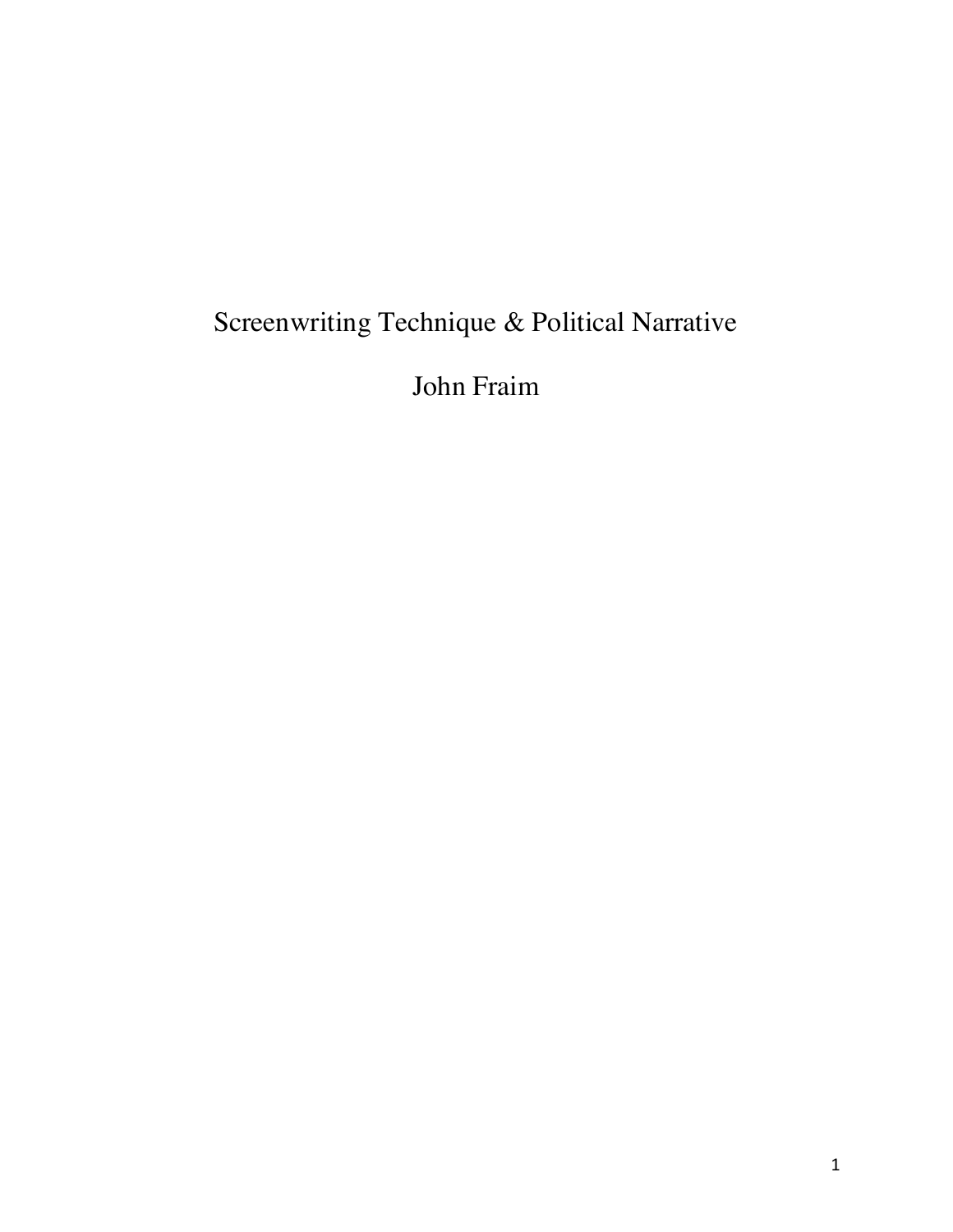# Contents

| <b>Stories</b>                                     |
|----------------------------------------------------|
| Story Immersion & Business Narrative               |
| StoryNomics                                        |
| <b>Building A Story Brand</b>                      |
| The MacDonald Interpretation                       |
| The Storyteller Aquarius                           |
| Screenplays                                        |
| <b>Political Narratives</b>                        |
| Characteristics & Benefits of Political Narratives |
| Literary Devices & Political Narratives            |
| Symbolism & Political Narrative                    |
| <b>Structuring a New Narrative Form</b>            |
| The Cool Media of an Idea                          |
| References/Notes                                   |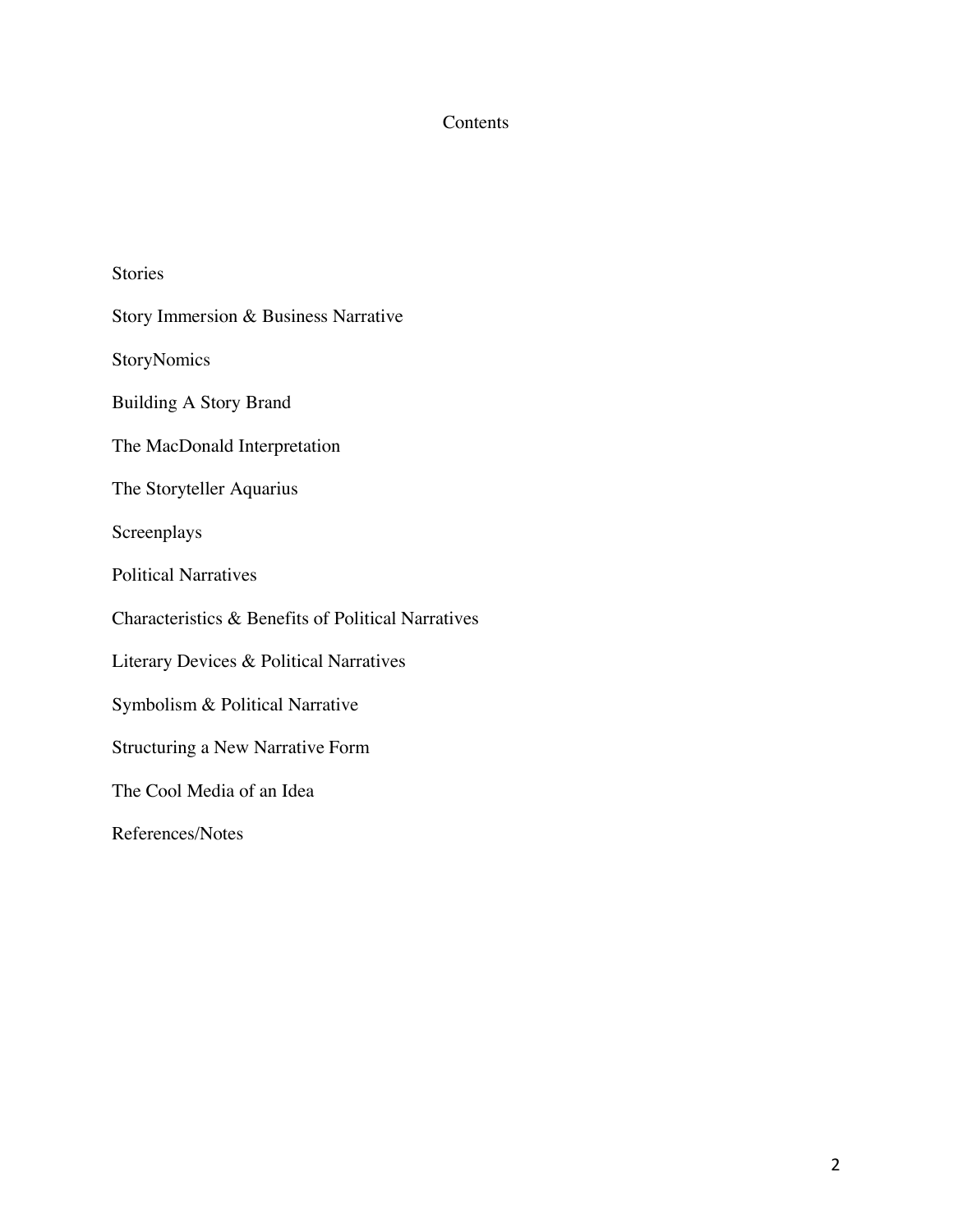#### 1.Stories

The cognitive psychologist Jerome Bruner suggests we are 22 times more likely to remember a fact when it has been wrapped in a story. The reason is that stories are memorable and help us grab the gist of an idea quickly. They trigger our emotions. Perhaps more than any other person, it is the theories of Bruner thath have suggested the importance of stories in the construction of reality. His key book in this area was his 1985 book *Actual Minds, Possible Worlds*.

# In his article "The Science of Stories: How Stories Impact Our Brains" in *Quantified Communications*, Noah Zandan observes that when we hear good stories, two changes occur in our brains: one is neurological and the other is chemical. At the neurological level, he notes that when we hear straight facts, two areas of our brains light up: language processing and language comprehension. But, when we listen to stories, neural activity increases fivefold because we're using our motor cortexes and our emotion and visual image processing centers, we're imagining sensations, and we're processing emotional reactions. What this means is that more of our brains are at work, so we're more focused on the story and more likely to retain it later.

At the chemical level, when we hear stories, our brains release oxytocin, the bonding hormone that causes us to really care about the people involved. This is why we sometimes treat our favorite fictional characters as real people, why sharing personal stories is the fastest way to bond with strangers, and why storytelling is a politician's best weapon. Not only are we hearing about somebody's experience, but we're living it right along with them. The more of their experience we share, the more oxytocin is released, and the more likely we are to internalize that story and think about it later.

#### The Modern Story Form of Screenplays

There is growing evidence from areas like cognitive and neuroscience that stories have more persuasive influence than rational arguments of traditional advertising and sales methods. This is not some new finding but rather an idea at the center of much modern marketing thought and story creation. It has become a key element of modern business strategy.

A relatively new idea is the use of the screenwriting method to tell these stories. Over the years, methods of storytelling have changed to reflect the technology of their time. The most advanced form of storytelling today is screenwriting. Its methods and techniques are used to write the greatest stories of our time from literature to films. While there are a number of "schools" of screenwriting, all screenwriting is concerned with the flow (and change) of images, emotions and actions through story narratives.

The evidence of the new interest of applying screenwriting methods to business is the book *StoryNomics* by Hollywood's leading screenwriting guru Robert McKee. Apart from the book, McKee also conducts "storynomics" seminars. Another leading book in application of screenwriting methods to business is *Building A StoryBrand* by Don Miller. Unlike McKee, Miller is not a screenwriter but a businessman. McKee approaches the subject from the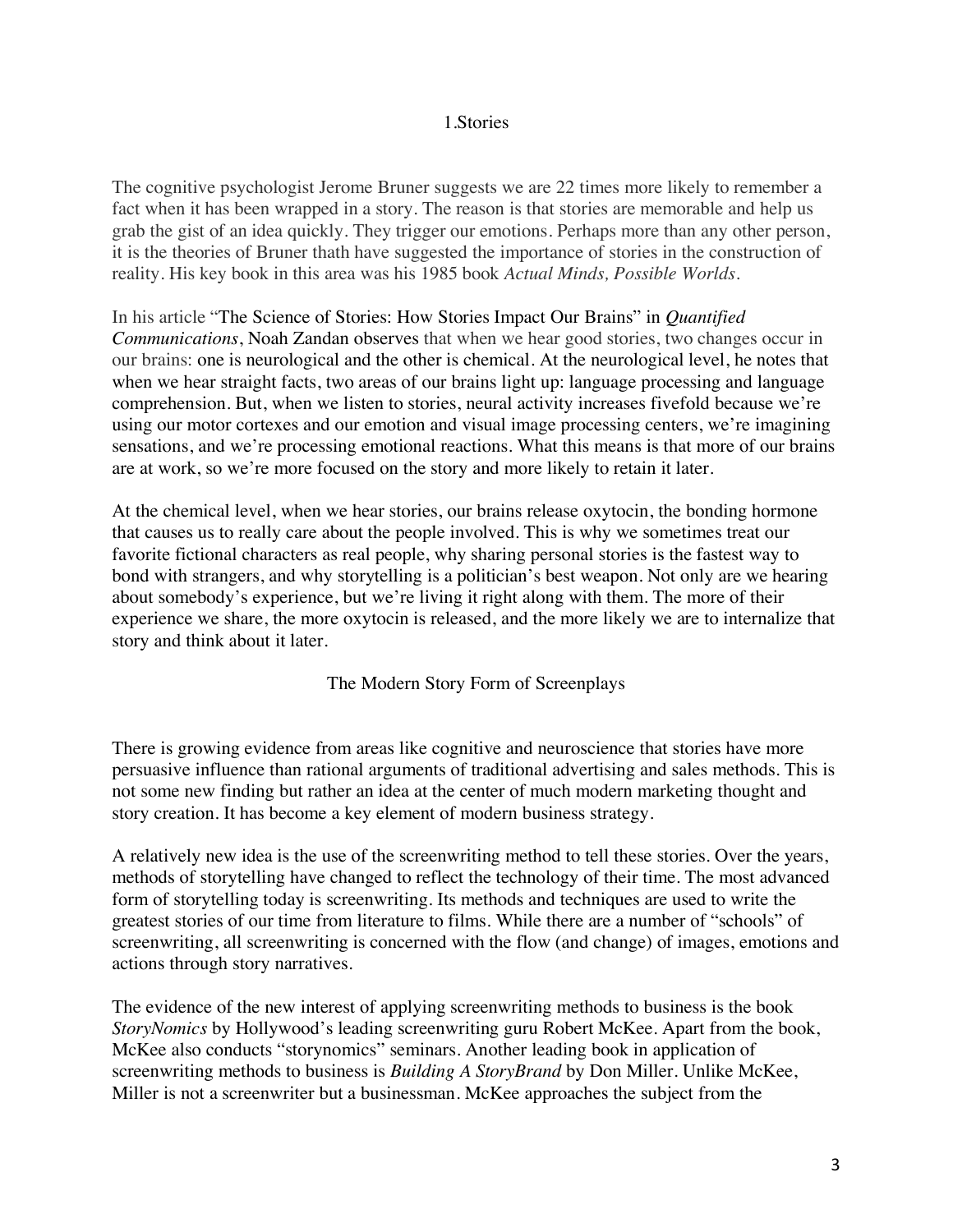perspective of a screenwriter while Miller approaches it from the perspective of a businessman. Both books represent two of the best-sellers in the new "cottage industry" of the application of screenwriting's storytelling methods to business. They are certainly not the only ones as more books crowd this business niche every day.

\* \* \*

Behind this new story trend is an interesting change in the application of stories from a shared personal experience to product brand-building. The story form is being appropriated into the creation of business narratives. This is an important change. Throughout history, stories have been used to communicate experiences rather than create brands. Today, they are increasingly being used to create business stories related to branding.

The application of screenplay storytelling techniques to the entertainment industry of course was the original use of screenplays. Their expanded application to the general business community evidences a new trend. With their growing application from entertainment to business it seems likely they might soon find an application to the government industry. In effect, the application of screenplay techniques to politics seems a natural evolution than some hybrid offshoot.

Here, we need to distinguish between political screenplays in the entertainment industry and screenplays used to create political narratives. Certainly, politics in screenplays play a powerful role in shaping popular opinion. Yet, the true (and perhaps ultimate?) power for screenplays is not in the creation of political films but rather in the construction of political narratives. Political films are products of Hollywood. Political narratives are products of Washington DC.

\* \* \*

The application of screenplays to government (the public sector) seems to initially fall into a few major areas. One, is the application of screenplays to *political parties*. A second is the application of screenplays to *political candidates*. A third is the application of screenplays to *political causes*. A fourth application is to ballot issues. A final application is the use of screenplays in *national and global politics*.

When stories create the context of culture rather than the content, they become a medium rather than messages in this medium. This is when they will reach their true potential. Whether they will do this or not is still yet to be seen. Whether they should do this or not is also worthy of extended debate.

The following provides the outline of an application of screenwriting methods to create and influence political narrative.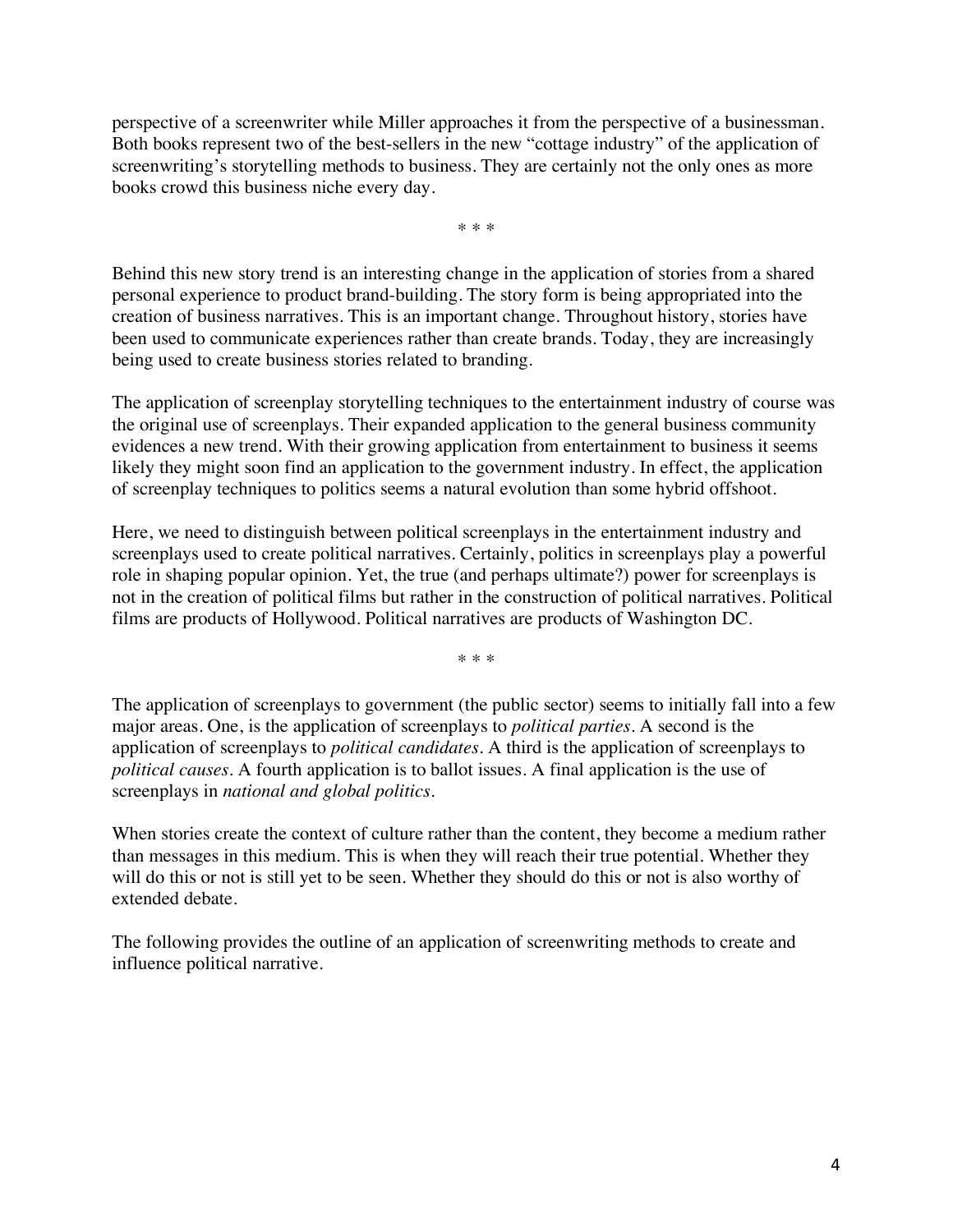#### 2.Story Immersion and Business Narrative

The persuasion methods of sales and advertising has traditionally been based on rational argument. However, new studies are showing that today stories are more effective at persuasion than rational argument. One of the leading academic institutions leading research in this area is the Columbia University School of the Arts' Digital Storytelling Lab. As noted on the website of the lab, "Research in neuroscience and cognitive psychology has shown that stories are typically more effective at changing people's minds than rational argument. This means that people leaders in particular — need to view the world in narrative terms, not as a thesis to be argued or a pitch to be made but as a story to be told. Because stories provide a structure for reality and a key to understanding, because they play to the emotions and rely upon empathy, story thinking is a powerful tool."

One of the key tools used in the Columbia Storytelling Lab is what they term the Strategic Storytelling Model, showing four levels of engagement. As noted on the site, "Together, these four levels form a self-reinforcing network that deepens the connection of existing fans and brings new ones in. This strategy, and the model that describes it, can be applied not just to entertainment properties but to all sorts of communications, including marketing and journalism."

The leader of the Storytelling Lab is Professor Frank Rose and he observes that our new digital world requires understanding immersive experience. As noted on the site, "The digital world blurs everything we once kept separate – author and audience, marketing and content, even fiction and reality – while encouraging people to jump headlong into experiences of every sort." In effect, there is a growing desire of customers to tune out intrusive advertising messages and tune into the immersive experience of stories. In effect, our digital world persuades by immersion in experiences rather than advertising messages of old. Stories offer this immersive experience leading to persuasion.

\* \* \*

The Strategic Storytelling Model created by Rose shows levels of engagement or immersion. Customers with deeper levels of immersion (such as Levels 3 and 4) tend to share experiences more than customers with more shallow levels of immersion such as Levels 1 and 2).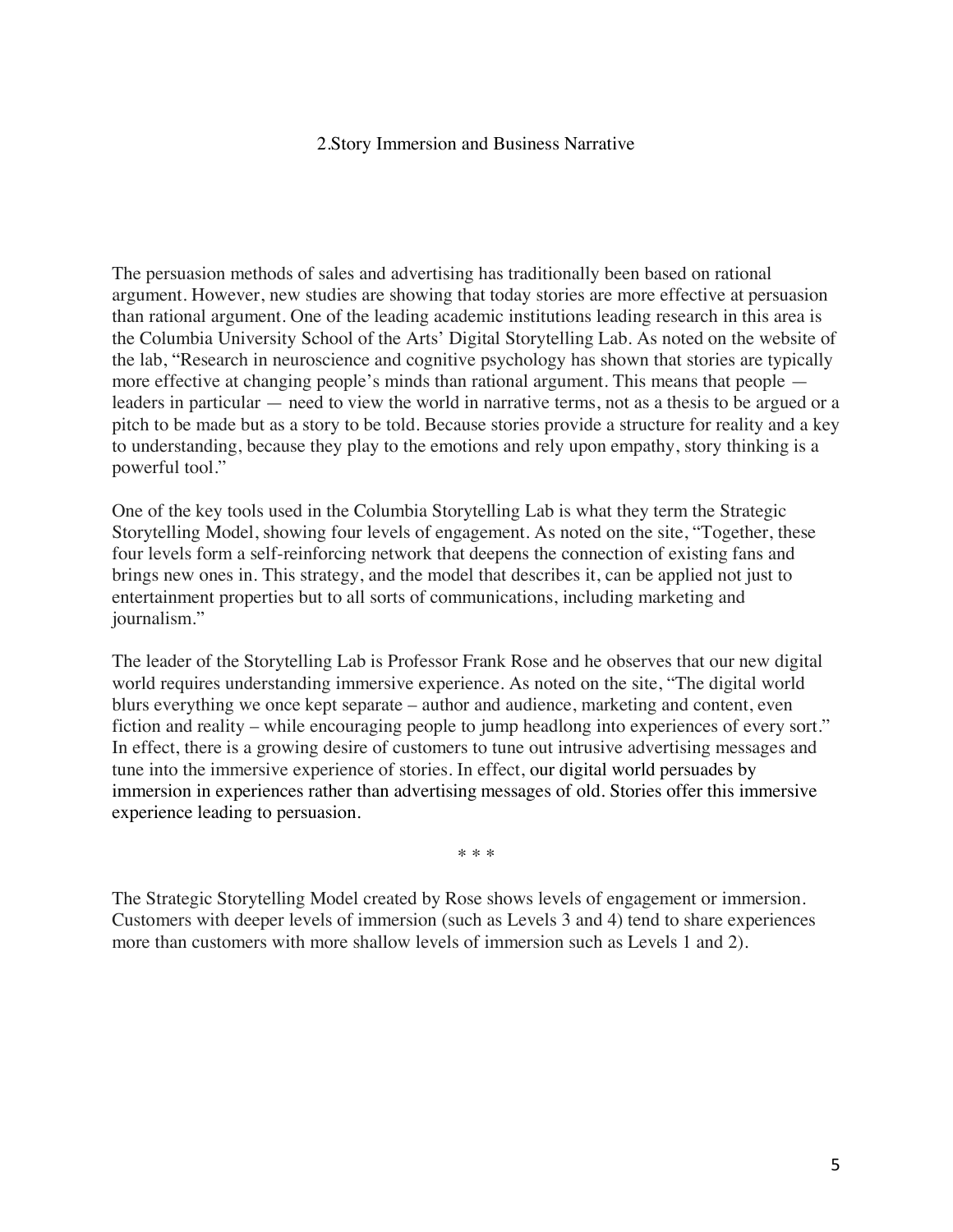

As engagement becomes deeper and more intense, a smaller but more committed and vocal subset of the audience participates.

# **The Strategic Storytelling Model: Four Levels of Engagement (Columbia Storytelling Lab)**

Stories offer immersion experience of the experimental real world or participatory online experiences. The Columbia model shows greater immersion creates a greater story that is more likely to be shared by the person experiencing the immersive experience.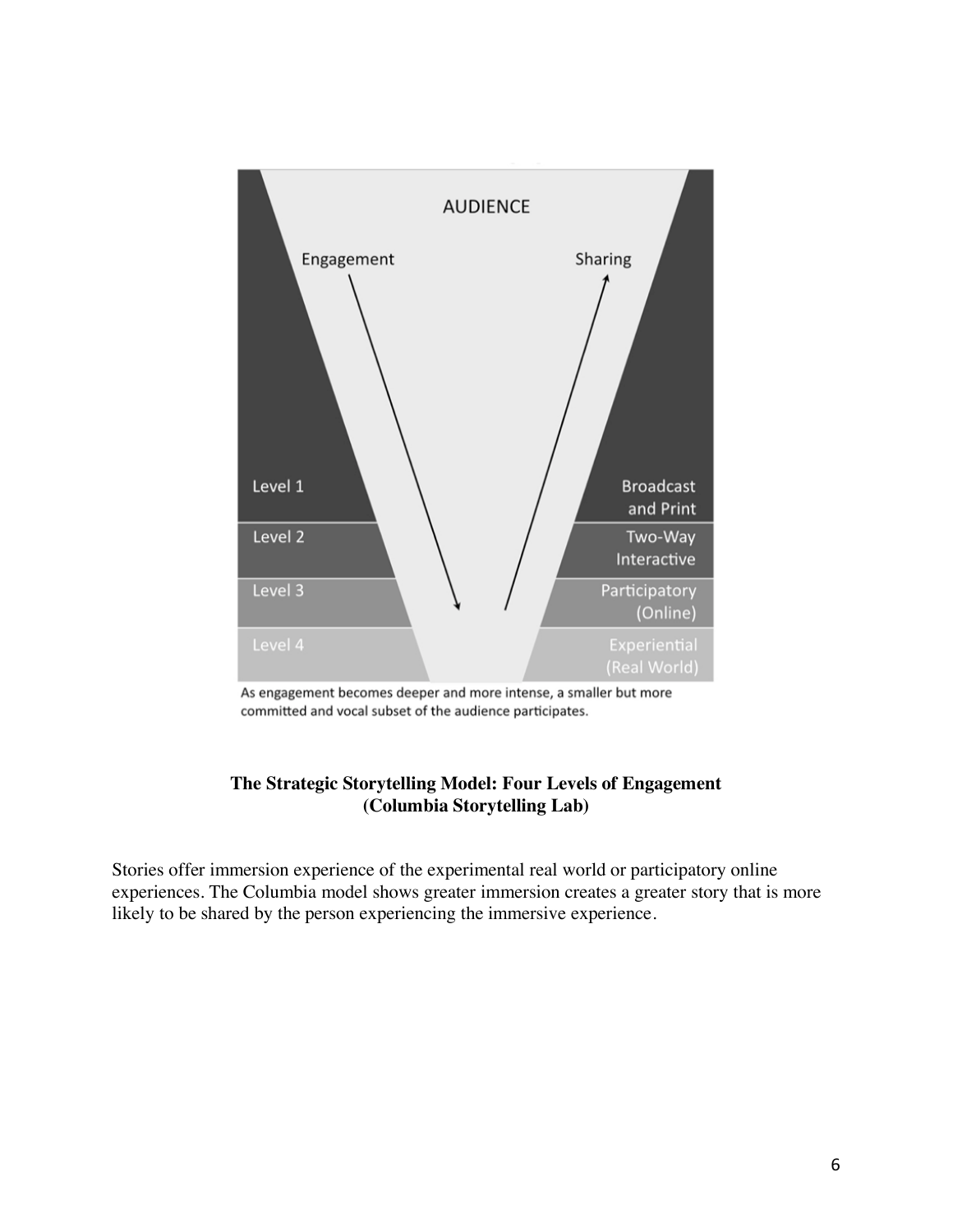## 3.StoryNomics: Story-Driven Marketing in the Post-Advertising World

"Executive genius is a kind of literary genius."

Robert McKee

"An ongoing business, by its very nature, is a flow of events through time. Events are also the core components of story. A business, therefore, is a living story – where meaning and emotion are constantly in play."

Robert McKee

It is significant that the world's most famous screenwriting guru Robert McKee argues for the implementation of stories based on screenplays into modern business. McKee and co-author Thomas Gerace's arguments and techniques are discussed in the book *StoryNomics* (2018) as well as seminars based around the book.

As McKee and his co-author Thomas Gerace observe, "There has been a fundamental shift in how brands connect with their customers. In the past, they would find stories people loved and then interrupt them with ads. But, today consumers are ignoring, skipping, blocking or avoiding those ads at unprecedented rates. The net effect is that marketers are finding it harder and harder to reach customers. Leading CMOs recognize that storytelling is the future of marketing. They realize that to succeed in an increasingly ad-free world, marketers have to put story at the center of their strategies. Yet, there is still a misunderstanding about what story is and how to use it effectively."

The book essentially applied McKee's method of plot development to marketing. The McKee method originally appeared in McKee's famous *Story* (1997). The McKee approach notes that plot begins when an inciting incident throws the protagonist's life out of balance. To restore this balance, the Hero protagonist undertakes a quest for a desired object. A screenplay and the resulting movie depict this quest, carried on in the face of obstacles of increasing difficulty to obtain the desired object. The story ends with the fulfillment of the quest. The book *StoryNomics* was written to show business executives the use of this plot structure in business as well as helping them apply storytelling structure to their businesses. The authors use much of the book to argue why stories are important in business. As he notes in the quote above, businesses are in fact living stories.

The authors see three key uses of stories in business. One use is to **bond employers** and employees by creating empathy and inspiring teamwork and an enhanced flow of information. A second use is to **persuade (sell) customers** by creating a positive brand awareness and creates new markets. The third use is to allow **business leaders to envision** by shaping knowledge and feeling into story form. McKee views new business leaders as implementors of story strategy in a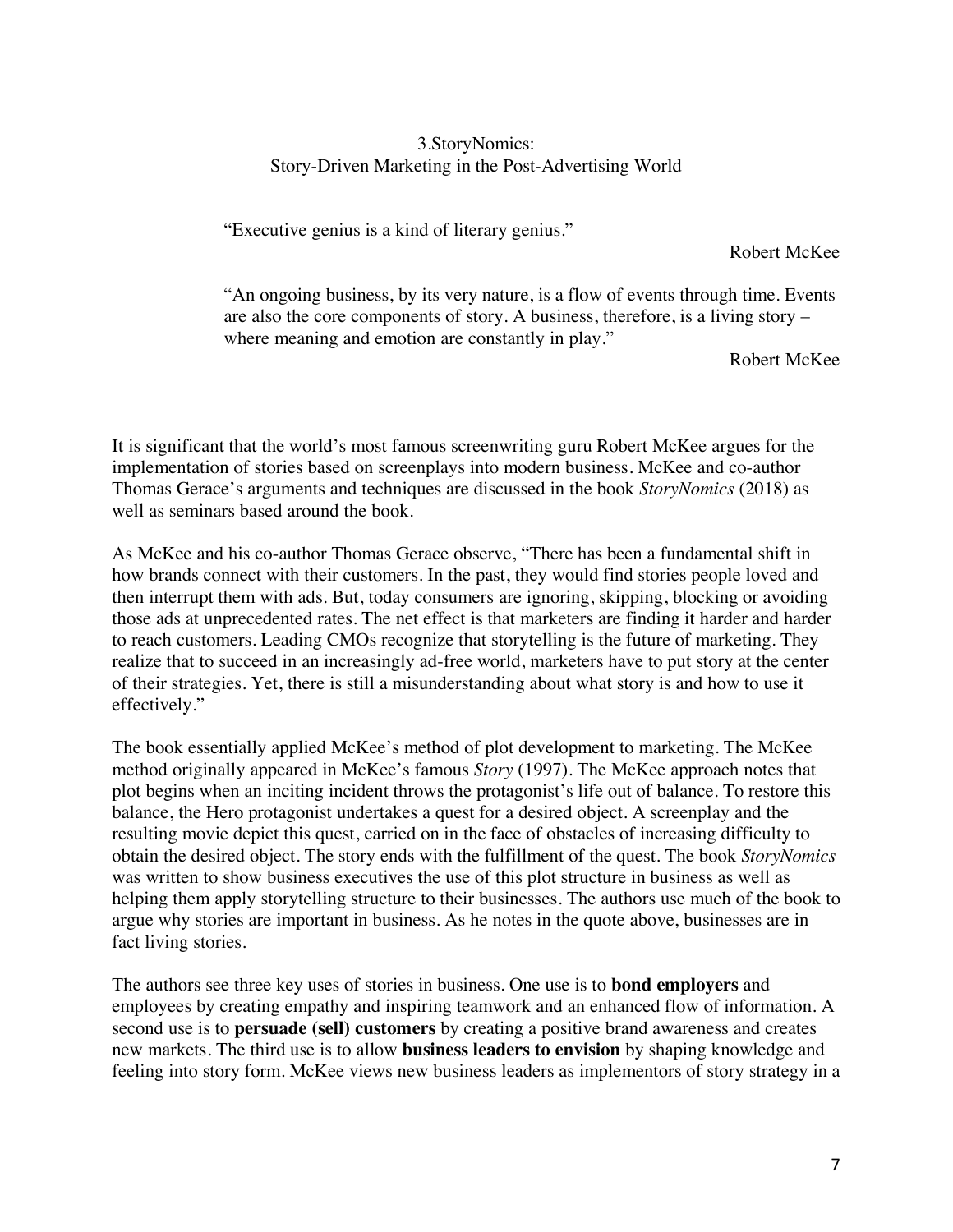similar way a great author guides the reader through a novel. In our modern, digital era, executive genius is a kind of literary genius.

McKee offers a number of applications of his method to businesses (see link in references) One interesting story he tells is about The Boldt Company that builds mammoth construction projects: power plants, hospitals, educational and industrial complexes. As he notes, "Before Boldt can build, it must win bids. In the past, Boldt's bid team, working in the time-honored way, pitted its numbers against its competitor's numbers resulting in a win rate of 10%. However, with some face-to-face coaching about storytelling, the bid team soon mastered the craft of turning data into drama creating a story-driven bid, entitled 'Boldt Builds.' This new pitch stars Boldt on a heroic quest for engineering excellence, fail-proof scheduling, transparent costings, sustainability, and worker safety. The Boldt quest climaxes with an on-time, on-budget, owner-ready facility that's lawsuit-free and aesthetically inspiring. Thanks to Boldt's new bidwith-a-story strategy, the company's win rate jumped from 10% to 50%. In this year's ranking of America's top 100 construction companies, Boldt vaulted forward more than 20 places."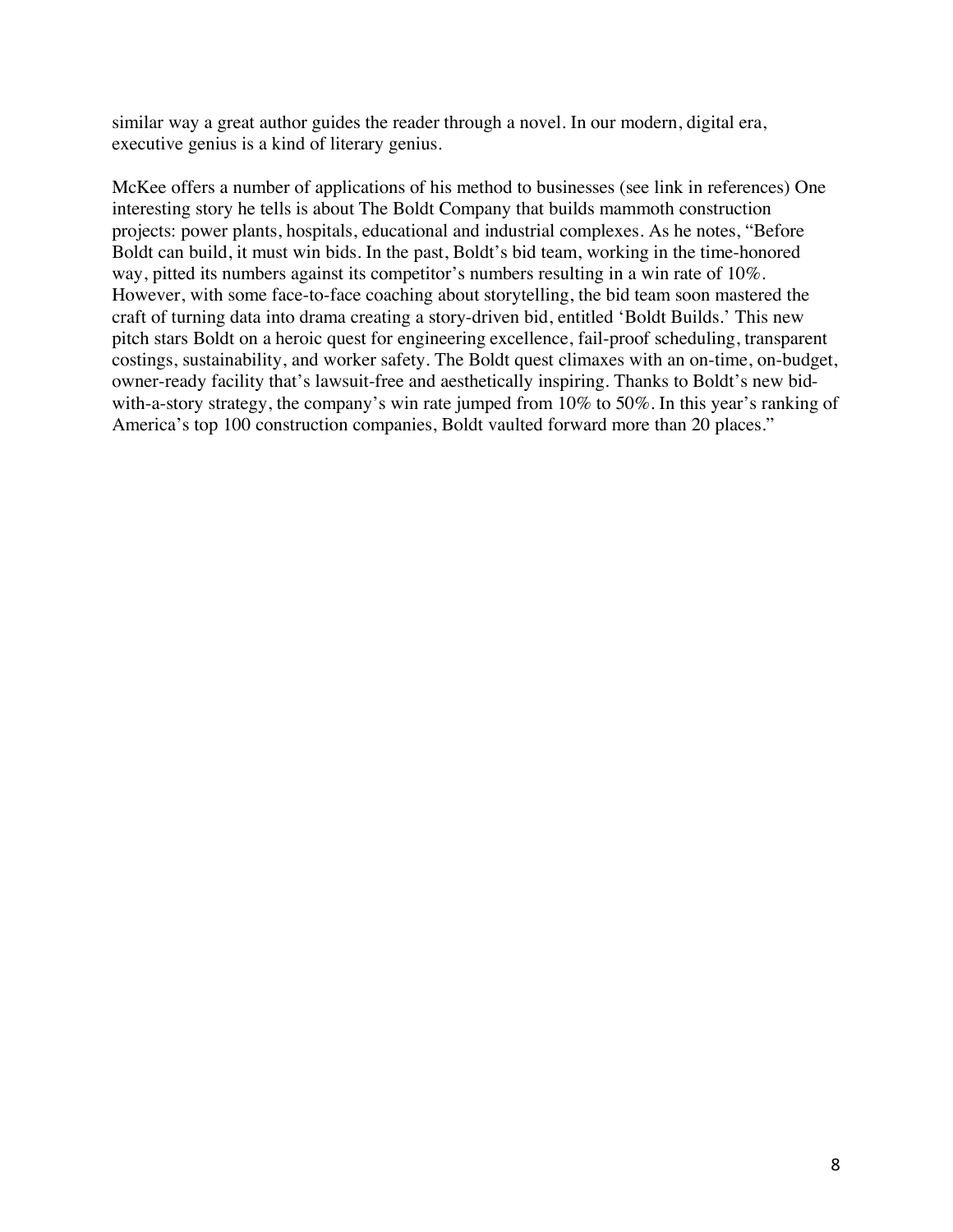# 4.Building A Story Brand

While StoryNomics is an important book, it is also somewhat of a confusing one. This arises in part from the mixture of the views of two authors rather than one as well as McKee's harvesting old screenwriting theories for new markets.

The book *Building A Story Brand* by Don Miller provides one of the most straight-forward methods for the application of screenwriting structure to building a story brand. As Miller notes in a subhead to the title, "Clarify Your Message So Customers Will Listen." Miller has created a process whereby brands can easily be related to screenwriting elements.

One of the key messages of this excellent short book is that the Hero of a business narrative is not the Brand but rather the Customer. The focus on the Customer as Hero rather than Brand as Hero is a major shift in the application of screenwriting methods to business and its products. Not only does the Miller's book stand out from the rest in that red-hot book trend today of beating the drum for a marketing strategy based around a particular story. The old goal of creating a business strategy by early management consulting firms is being replaced by the creation of a story strategy for a business.

The real strategy today for many businesses is to relate their story to customers. In the interaction between corporations and consumers, the consumer and not the corporation is the Hero from Miller's perspective. It is an important change that separates the book from *StoryNomics* where the company or brand is the Hero. For example, consider the story that McKee relates about The Boldt Company where the company (not the customer) is the Hero. As McKee says relating this story, the new pitch the company developed around story "stars Boldt on a heroic quest for engineering excellence."

The elements of Miller's system are related through one long sentence applying screenwriting theory to the customer of a business. The customer is the Hero of the story that the business tells. This is different from the old perspective that the brand is the Hero. Yet allowing that the customer is the Hero, this pulls the customer into a new relationship with the brand not experienced before. Immediately, the customer of the brand is not someone looking from afar at some brand but (via fantasy) the participant in the creation of some story. A participant in a story rather than an observer of a story. This is the suggestion of the Miller system for putting screenwriting into business.

In the book, Miller offers a number of illustrations of screenplays applied to a business and its customers. His steps follow closely the key steps in the Hero/Heroine's journey in screenplays agreed upon by most screenwriters. One could say that the entire book is based around one long sentence allowing anyone to create a screenplay. The sentence is: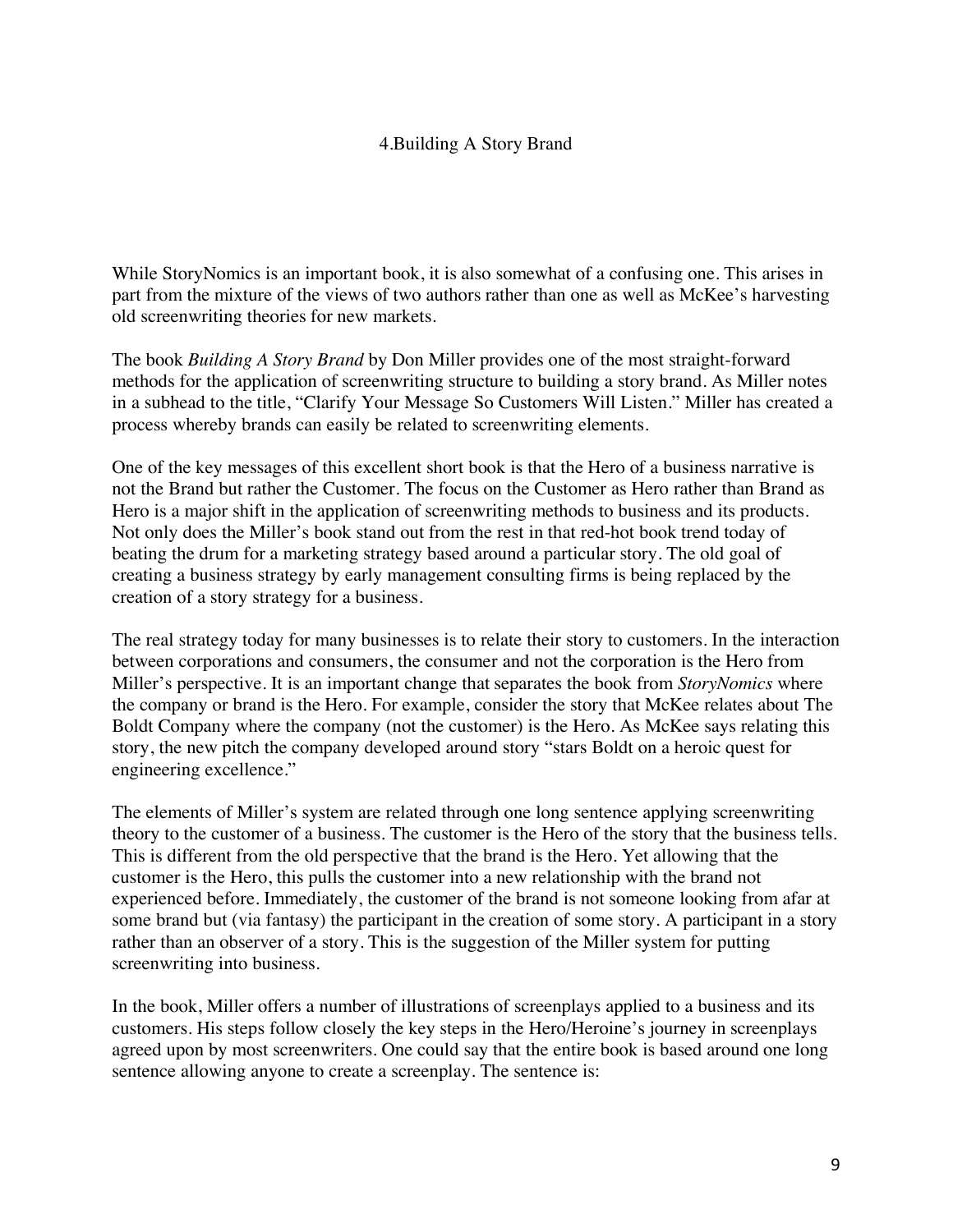## "A **character** has a **problem** and **meets a guide** who **gives them a plan** and **calls them to action** that **helps them avoid failure** and **ends in a success."**

The above seven highlighted areas in the overly-long sentence compose the chapters in Millers' book and the seven steps in what one might call the "Millerian" system. The seven steps form chapters in the Miller book

1.A character (customer) 2.Has a problem 3.Meets a guide (the brand) 4.Who provides a plan 5.That calls them to action 6.Helps avoid failure 7.Ends in success

While there is still debate about the particular steps in screenplay plot, these seven steps contain common elements found in almost all screenwriting structures. In effect, it offers a good combination of screenwriting methods like Save the Cat, Campbell's Hero's Journey, John Truby, the USC Sequence Method and the traditional three-act structure.

\* \* \*

Behind the seven instructive chapters of the book, there is the message in the book that storytelling is the new form of marketing. In effect, it is telling business that storytelling is much more important than traditional advertising confined to particular times and spaces. The movement towards storytelling in selling products is not an unusual movement. Rather, it is an expected one in the modern world of two-way interactive communication of the Internet rather than one-way, centrally controlled, broadcast communication (mass production, consumption, media) of old. Messages called advertisements and commercials directed at consumers in various spaces and times, appearing on the media consumed daily, this was the first way of advertising: to be bold and loud.

The new advertising, though, is soft, subtle and quiet. Its power is not from story content forced upon one but rather experience that envelopes like a great fog over the land. The experience of allowing customers participant in modern brands as Heroes. This is the message that Miller proposes in his method. Besides the book, there is a huge number of seminars related to the Miller method.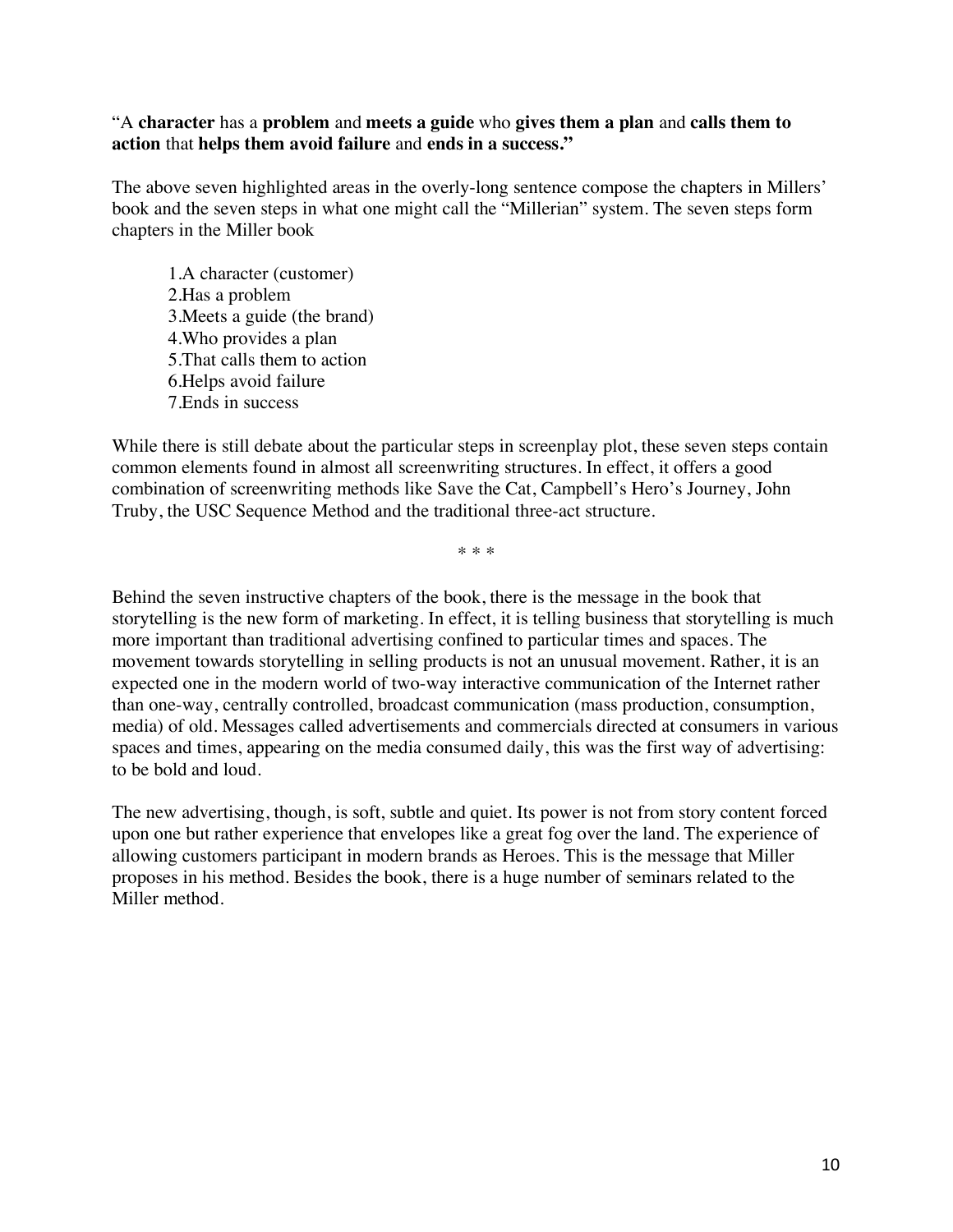#### 5.The MacDonald Interpretation of the Miller System

My good friend Larry MacDonald of Santa Rosa, California has developed a three-column chart that incorporates Miller's ideas into a powerful checklist system. Larry has put this into a chart and we publish the chart below so that fellow researchers in this area might benefit. Note Larry's incorporation of Miller's steps he adds to them in his chart.

Of course, the important thing is the success in the application of the Miller method and the below chart to businesses. Interestingly, this information is available somewhere as Miller's book has generated many marketing people committed to the Miller Method. Of course, their experience is important to examine for the application of the Miller method to business.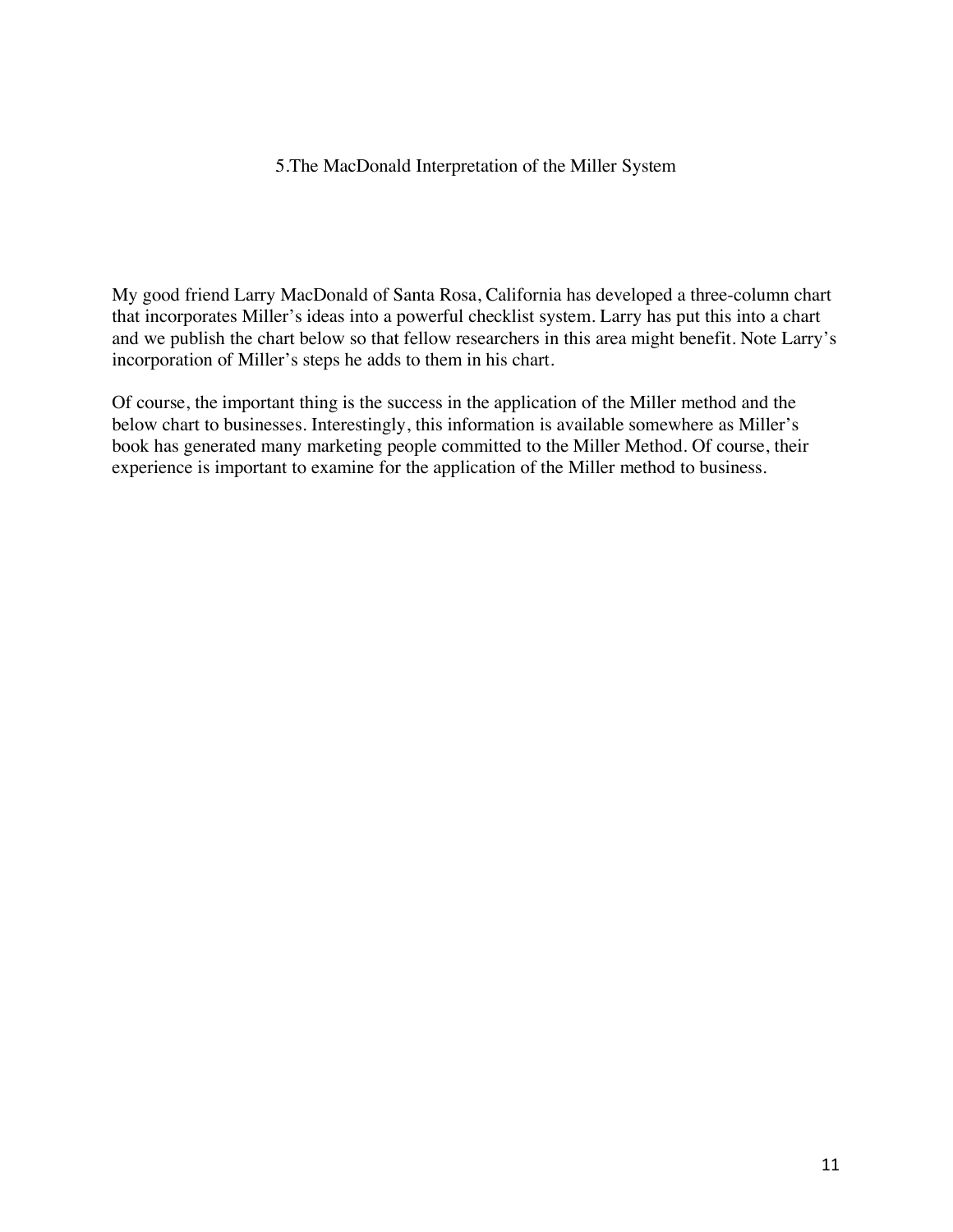| StoryBrand                                   | Project:                                                              | Client: |
|----------------------------------------------|-----------------------------------------------------------------------|---------|
| <b>The HERO</b>                              | Customer/character                                                    |         |
| The Hero wants                               | Singular focus,<br>Relevant to survival                               |         |
| Has a problem                                | Root source<br>Singular<br>Relatable<br>Real                          |         |
| Villain                                      |                                                                       |         |
| Internal                                     |                                                                       |         |
| External                                     |                                                                       |         |
| Philosophical                                |                                                                       |         |
| <b>Meets a Guide</b>                         | Us                                                                    |         |
| Empathy-Connection                           |                                                                       |         |
| Authority-Expertise                          |                                                                       |         |
| Gives a plan                                 |                                                                       |         |
| <b>Process</b>                               |                                                                       |         |
| Agreement                                    |                                                                       |         |
| <b>Calls to action</b>                       |                                                                       |         |
| <b>Direct</b>                                |                                                                       |         |
| Indirect                                     |                                                                       |         |
| <b>Helps avoid failure</b>                   | What is at stake?<br>Cost of inaction.<br>Worst case if fails to act. |         |
| <b>Ends in success -</b><br>vision of future | How they will change,<br>Vision of greatness,<br>Feelings             |         |
| <b>Character</b><br>transformation           | From>to                                                               |         |

**Larry MacDonald Chart**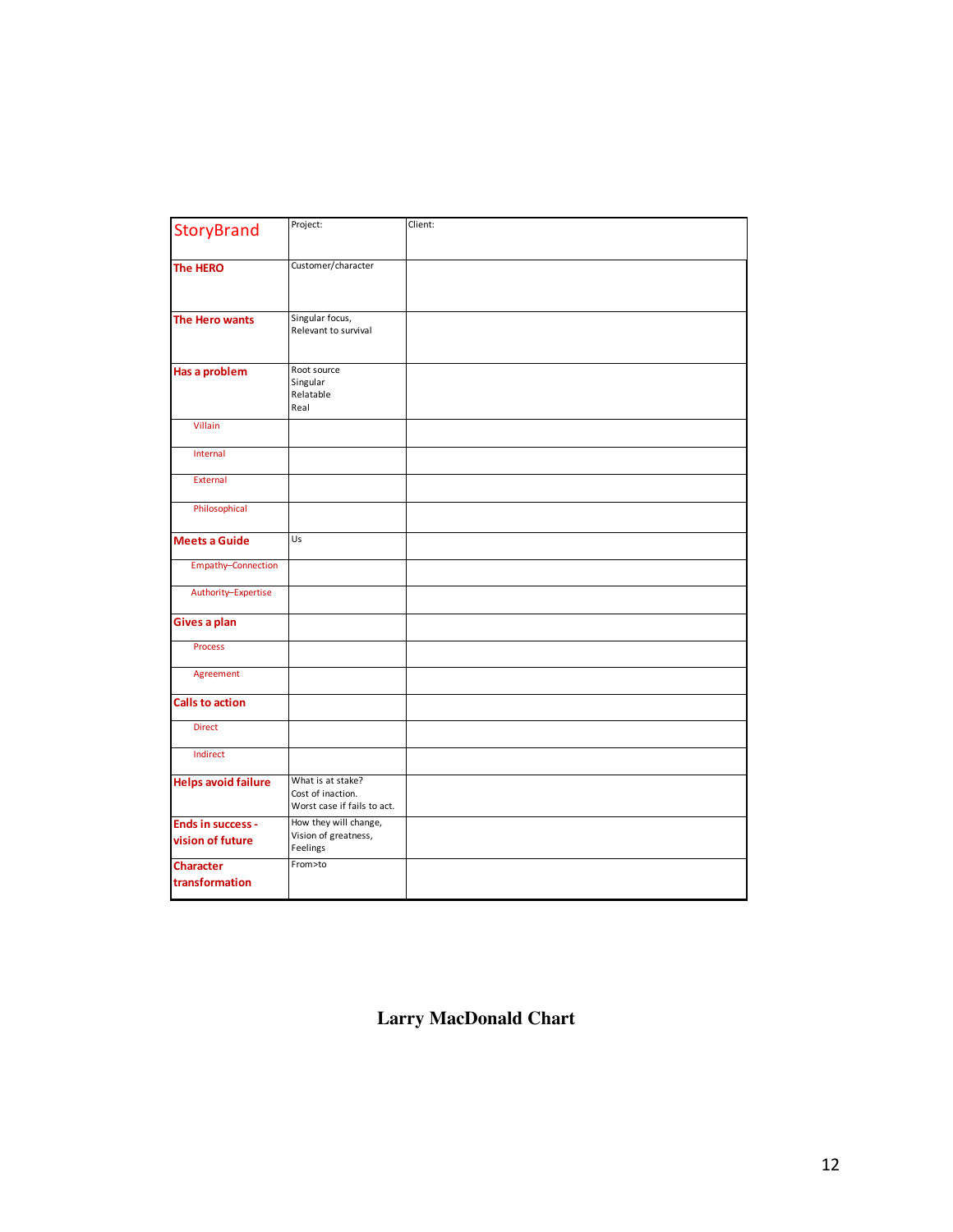#### 6. The Storyteller Aquarius

The change in marketing from advertisement to story might be a product of the digital age as authors above argue. However, the change could be part of something even greater reflected in the change of astrological signs and the movement from the Age of Pisces to the Age of Aquarius. In one of his last books, Carl Jung discussed the grand symbolism of this astrological change. He thought it was significant symbolically that the Age of Pisces (Symbolized by the fish symbol) was being replaced by the Age of Aquarius (Symbolized by the water carrier symbol). He saw it has the change in a worldview centered in the fish to one centered on one who carries water and fish that live in water.

One of the things that Jung sees in this grand change in signs is a change from a focus by something inside a context and to the perception of the context itself. Media guru Marshall McLuhan might say that the shift is one from focus on messages to the realization that messages are contained in mediums. As McLuhan once observed, "The medium is the message."

Stories create the Aquarius water carrier in culture to match the grand movement of the signs in the heavens. Stories envelope customers in an environment, like water envelopes fish perhaps. The truth is that ultra-smart consumers like Millennials and other younger generations do not but the old tradition methods of advertising. In this method of marketing, they are similar to the Pisces fish in water. In this situation, they are part of someone else's story. But in the modern application of screenplays to sell products, the products are no longer the Heroes or Heroines they have been in the past. Rather, now it is the customer of the product who is the Hero.

This great change is reflected in the change in the grand astrology movement from the Age of Pisces to Aquarius. Those who create stories are Aquarians. They carry the context of the world with them, the narratives that makes up context. The change in the great astrological signs suggest a change in collective consciousness of humanity, as Jung would say. Perhaps, the medium of a story is to be the key hold over people. A hold that makes them buy a product.

Once, when they were not sophisticated consumers in the world's most advanced consumer society, those early years of marketing and advertising, they believed everything told them by business advertisers. I certainly did. (Believed I could develop the body on the back cover of the comic book. For just \$2.99. Shipment in six weeks.) But now, as we move into the end of the second decade of the twenty-first century, consumers have little time for ads. Yet still, the Internet wallpapers our computer screens with link ads based on click patterns. We all have different conglomerations of ads on our computer monitors or smartphones. Not much different perhaps. Just different worlds of ads "papered" onto our computer screens.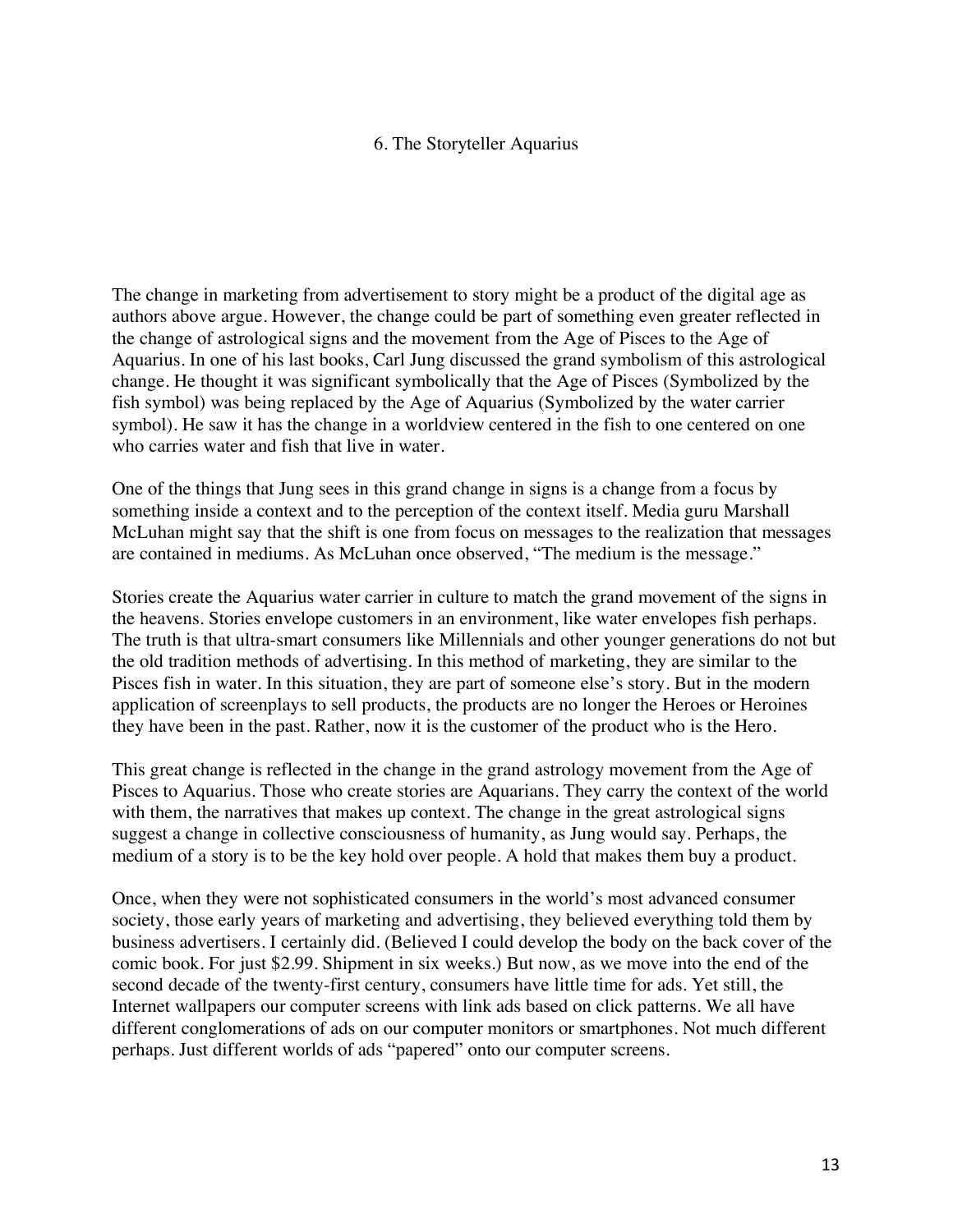Ultimately, the application of screenwriting methods to business, the movement of business from shouting messages and slogans to customers to, now, suggesting stories jointly participated in. A huge change. A grand shift between opposition symbols in many ways. The message of the Pisces fish inside a watery environment. The symbol for the age of Pisces. And the symbol of the carrier of this watery environment … Aquarius.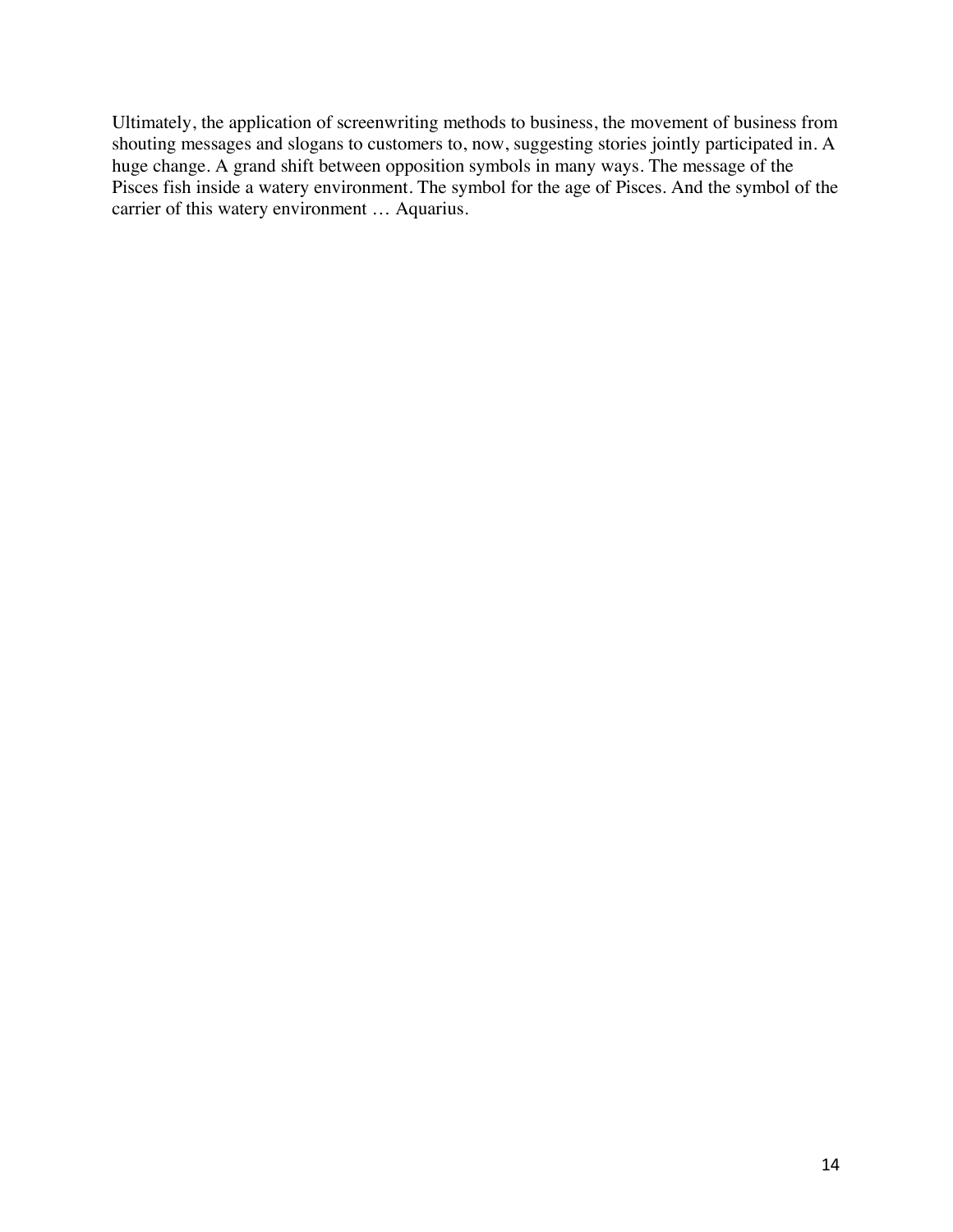7.Screenplays: A Natural Evolution of Their Application From Entertainment Stories to Political narratives (Chapter in process being written)

The spread of the screenplay form from the entertainment world to general business makes the area of government a natural target for it. All of this is speculation on my part right now. Yet I suspect many screenplay techniques are being used and tested in current political narratives. Whether there is any coordinating body is unclear. As I noted above, the application efforts of the graduates of the Miller and McKee methods would make an interesting group to study.

In creating a type of system, certainly the ideas of Miller and McKee are important. Yet there seem to be so many other things to consider. We've mentioned some of these in the above chapters and we'll mention other things to consider in the below chapters.

\* \* \*

A number of questions come up.

Is the screenplay form the right form for Political Narratives or will there develop a new hybrid form? Something between novels, poetry and hypertext? It seems important that a script form is used as a script creates characters that a population might identify with, relate to. There are benefits to this large script in culture. There are undoubtedly dangers of allowing a national script to supplant one's own personal story.

What is the screenplay connection between business and government? The similarities and differences. Is a new type of system needed to move a system (such as Larry MacDonald's system above) into the political arena? Or, are the steps and elements different?

As we suggested above, the application of screenplays to government seems to fall into the major areas of 1) campaigns 2) causes and 3) politicians and 4) parties and 5) ballot issues. In other words, screenplay technique should find application to one of these key areas of government.

Might there be developed types of templates for these various "customers" for the application of screenplays to politics? A particular set of questions for the various areas. Questions that call for data in order to create a story or brand.

Might screenplays have their ultimate application to creating political narratives rather than Hollywood stories?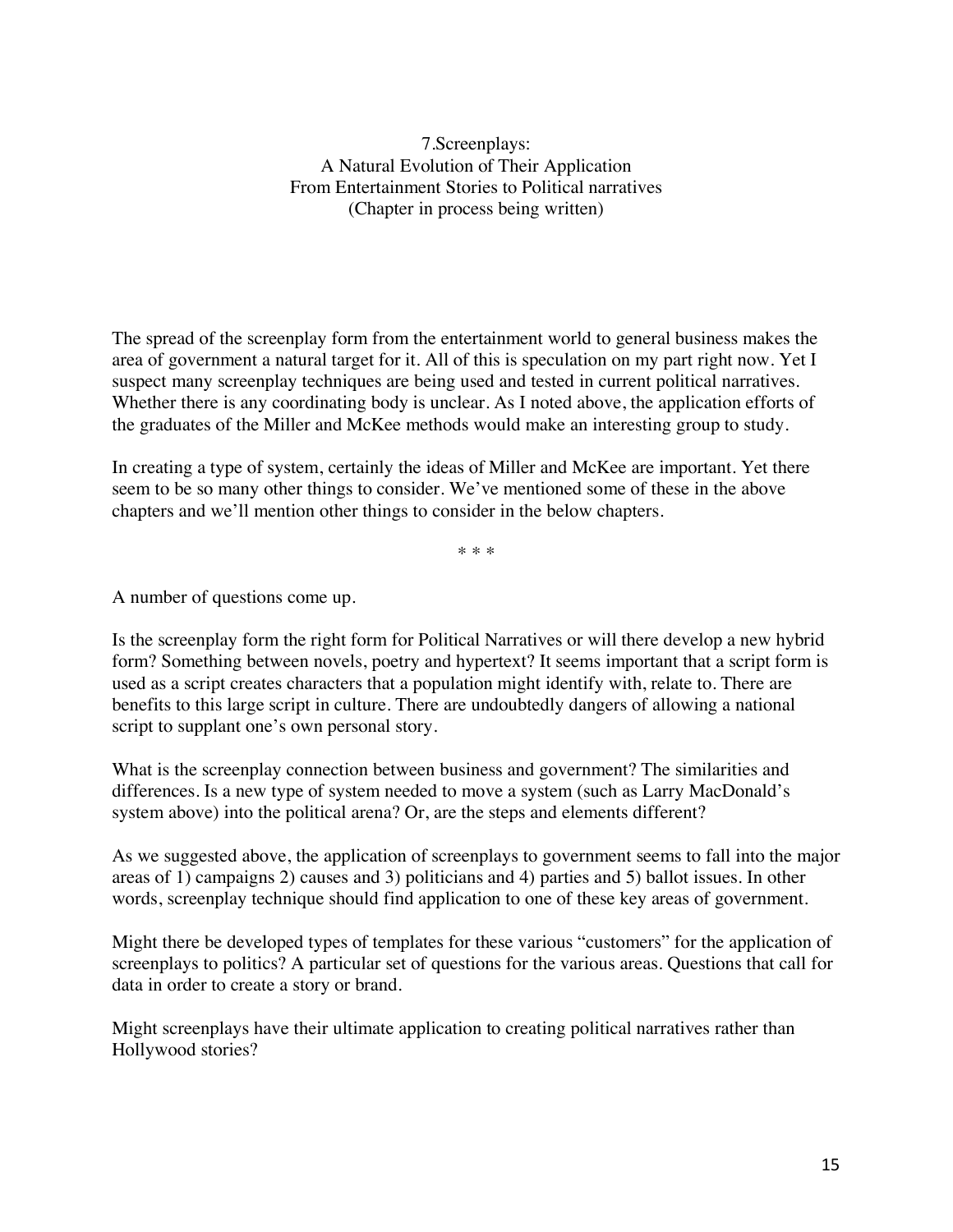Might this be a form of ultimate control if people are enveloped into stories? Importantly, in the end, it is not the story of the brand as Hero. Rather is the story of the individual person (voter, citizen) as hero. The individual is the true Hero of the business application. The individual voter in the public world replaces Miller's customer in the private business world. A voter. A consumer. A customer.

\* \* \*

Making the greatest number of voters feel they are/can become heroes/heroines in the grandest Political Narrative of their times. The challenge is far greater than anything else inside a person. Here, the ability to connect somehow to some common, universal feeling of many in culture. A common story, a common narrative.

Will it always be those in control who create this narrative for the rest of us?

Or, do we have a great choice in creating our own narrative rather than adopting the grand one supplied to us.

In many ways, the two choices in the above define much of the political parties today.

It seems to me that an important function of government is to make voters feel ownership in the grand Political Narrative of their party. Constructed in large part, perhaps, using screenwriting and playwriting methods, theories and techniques. A new hybrid form of literature? Is there a special new type of literature devoted to Political Narrative?

The era of broadcast messages has fallen long ago, and the modern world is one of instant images and stories both sent and received. No one has time for ads and commercials that sell things in space and time. No one believes them anymore. They reveal themselves as what they are. Today's consumers – many millennials – want to be consumed by the promise of the first person experience of one's own story rather than a third person observer to someone else's story.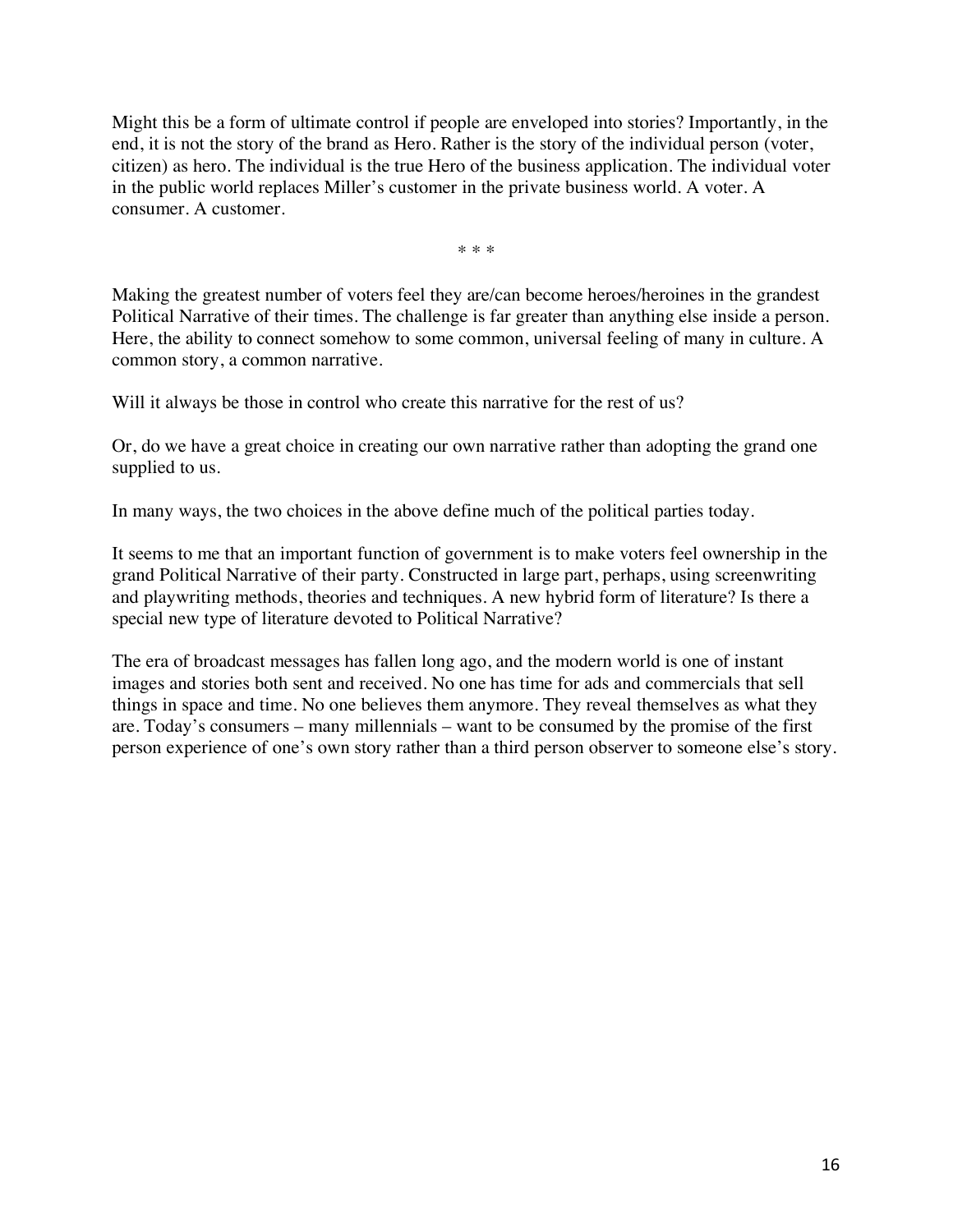#### 8.Political Narratives

The word narrative is one of the most popular words of our time, meaning so many things to so many people. In its relationship to a story, it creates a type invisible environment of the story we all live in without noticing it as fish don't notice water. A story narrative in its largest form today is a grand social and cultural story for a particular culture at a particular moment in its history. In effect, the greatest form of narrative today is the political narrative. There might become a science of doing this. There might already be one.

A political narrative offers that invisible environment that Marshall McLuhan talked about in *Understanding Media* and his observation that "The medium is the message." We are drawn to messages today and fail to see the medium of our lives, the holder of the true message. It suggests a change in narrator from first person to third person. Will there rise some great authors of political narratives in the next few years? Might these people become some of the most important in the nation?

In the years psychologist Carl Jung lived, he speculated on a great collective unconsciousness. Today, with the amount of data we have, this collective unconsciousness does not have to be speculated on but is there in the data of the great search engine, in its patterns and conglomerations of words and images and sounds and voices.

A political narrative needs to be plugged into the great search engine of its time. This gives it the research into creating narratives that it needs. Barring access to all the words of a great search engine company, a political narrative can grow out of the roots of the nation, like the narrative of populism. But an understanding of the latest modern storytelling technology – in a new political narrative type of screenwriting as we suggest – is the most important element. Someone who knows how to embody the images, characters and words of current culture into a dramatic story that citizens want to participate in by activity and voting. These people will be behind the outside face of the characters they create in the narrative. Certainly, the character does not create them.

\* \* \*

There are various types of narratives studied mainly by academics and put into practice by all types of authors or narrators. In the article "Political Narratives and Political Reality" in the *International Political Review* (July 2006) by Shaul Shenhav, one of the foremost international researchers in the area of political narratives, the author refers to the definitions of "narrative" in *WikiPedia*. I'll leave in the hypertext below since it leads off into interesting areas.

In the main definition of narrative it notes "any report of connected events, actual or imaginary, presented in a sequence of written or spoken words, or still moving images." This of course perfectly defines a screenplay for a film as we've noted in previous chapters of this book.

The real definition should stop pretty close to the definition above – the best political narratives of the future might come from a special new "genre" of screenwriters. But the definition in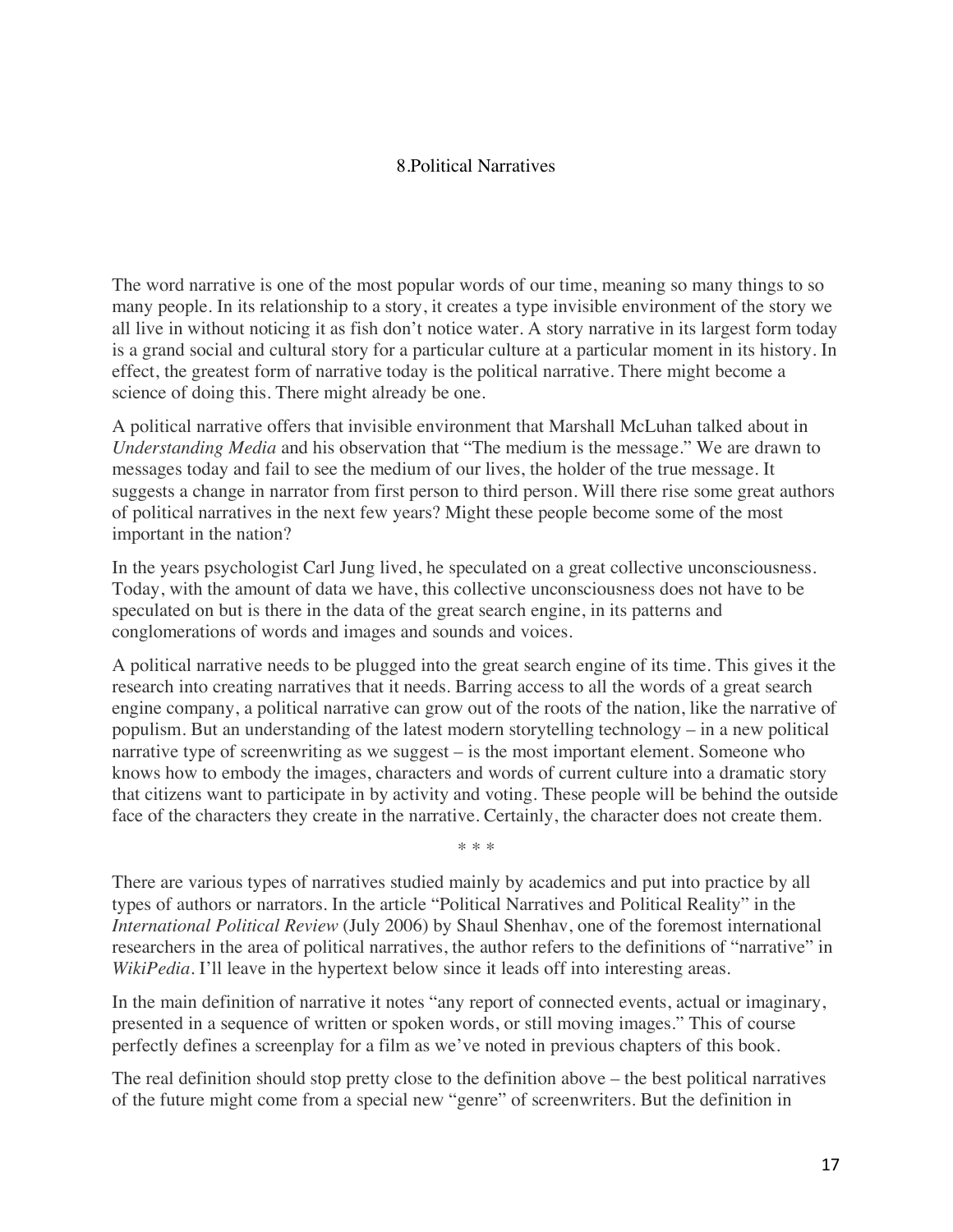WikiPedia goes on and on into a vast landscape of other narratives of society and culture. For example:

"Wikipedia on Narrative notes A **narrative** or **story** is a report of connected events, real or imaginary, presented in a sequence of written or spoken words, or still or moving images or both. The word derives from the Latin verb *narrare*, "to tell," which is derived from the adjective *gnarus*, "knowing" or "skilled."

Narrative can be organized in a number of thematic or formal categories: non-fiction (such as definitively including creative non-creative non-fiction, biography, journalism, transcript poetry, and historiography); fictionalization of historical events (such as anecdote, myth, legend, and historical fiction); and fiction proper (such as literature in prose and sometimes poetry, such as short stories, novels, and narrative poems and songs, and imaginary narratives as portrayed in other textual forms, games, or live or recorded performances).

Narrative is found in all forms of human creativity, art, and entertainment, including speech, literature, theatre, music and song, comics, journalism, film, television and vid eo, video games, radio, gameplay, unstructured recreation, and performancein general, as well as some painting, sculpture, drawing, photography, and other visual arts, as long as a sequence of

\* \* \*

One can spend a lifetime studying scholarly ideas on the idea of "narrative." Almost entire English Departments in our universities are based around the idea. The word is an essential invitee to learned author's books these days. It is very appropriate to have it on the tip of many cocktail conversations in DC and LA.

Yet, the type of narrative we focus on is that relatively new form (not even listed in WikiPedia yet) one might call the Political Narrative. There are very few references online to the words "Political Narrative" and most congregate around a few sites. Much of the writing below comes from these sites, bound together into our own story.

Politics is now in a place where candidates fight through with stories rather than ideas. Stories reveal a reality that calls out the audience and also seeks to include more and more characters into the process. The great political stories are woven into one grand narrative with smaller narratives coming out from the grand narrative. The two should fit together with the grace and simplicity of a musical score.

\* \* \*

Our interest is in the grand narratives of culture and not the academic offshoots in its wake. Basically, our interest is in the grandest of narratives of a particular time expressed in the dominant Political Narrative of the time. Perhaps truly effective Political Narratives of particular political times, tie into (through data) what Carl Jung termed the "collective unconsciousness" of a culture as we suggest above. But they certainly have correlations to search actions on the Internet as well as perhaps strong connections to larger historical narratives. (See our article "Electric Symbols" about the potential for Google to create the ultimate cultural narrative, written and published in the 2001 in *First Monday Journal*).

For example, two large historical narratives are the Christian narrative and Communist narratives. In the Christian narrative, "*People are born in sin but THEN have an opportunity for*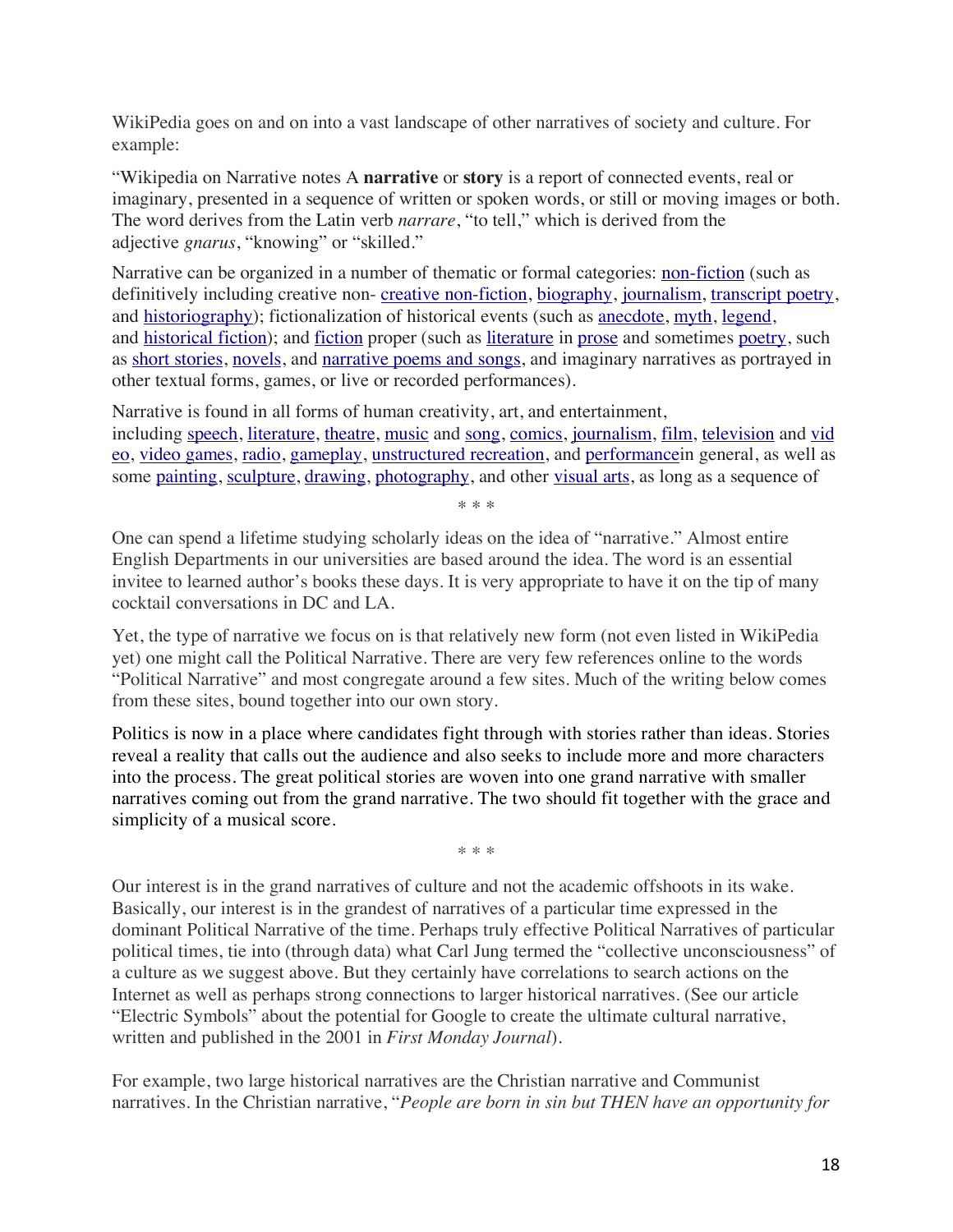*redemption through a Savior.*" Two events connected by the important word "then." Without the word "then" it is not a narrative. Narratives, like stories, are made from events. Their connections infer causality. Story structure provides a narrative with its power.

The Communist narrative saw its first powerful appearance in the opening lines of the *The Communist Manifesto* which lays the basis for a grand narrative of class battle between the Bourgeois and the Proletariat, the owners of production and the workers in production.

"The history of all hitherto existing society is the history of class struggles. Freeman and slave, patrician and plebeian, lord and serf, guild-master and journeyman, in a word, oppressor and oppressed, stood in constant opposition to one another, carried on an uninterrupted, now hidden, now open fight, a fight that each time ended, either in a revolutionary reconstitution of society at large, or in the common ruin of the contending classes. In the earlier epochs of history, we find almost everywhere a complicated arrangement of society into various orders, a manifold gradation of social rank. In ancient Rome we have patricians, knights, plebeians, slaves; in the Middle Ages, feudal lords, vassals, guild-masters, journeymen, apprentices, serfs; in almost all of these classes, again, subordinate gradations. The modern bourgeois society that has sprouted from the ruins of feudal society has not done away with class antagonisms. It has but established new classes, new conditions of oppression, new forms of struggle in place of the old ones."

In many ways, the message of this first paragraph is similar to the grand Christian narrative. Here, we can change it to read, "People are born into oppression But Then have an opportunity for redemption through revolution." This offers a powerful narrative that the history of society is the history of class struggles. It is difficult to think of many more powerful narratives.

\* \* \*

Political narratives will seldom be as broad as the ones above. Yet they might also bring elements of these grand historical narratives into a contemporary setting. Using the great historical narratives is almost like riding on the tailwind of some great blockbuster film. There is much to pull one into great historical narratives in our current time of political and social isolation.

Most political narratives define themselves into four or eight-year Presidential elections. In this sense, the narratives come and go with particular political administrations. Political tales don't last forever. Like empires, one author comments, they go through phases of development, consolidation and decline. Unless they can reinvent themselves, counter-narratives will appear and the story will need to starts all over again.

# The Narrative Rise In American Politics

There is growing evidence that political narratives play an increasingly important role in American politics. UC Professor Francesca Polletta in "Storytelling in Politics" notes that pollster Stanley Greenberg declared in an election postmortem of 2004 that "a narrative is the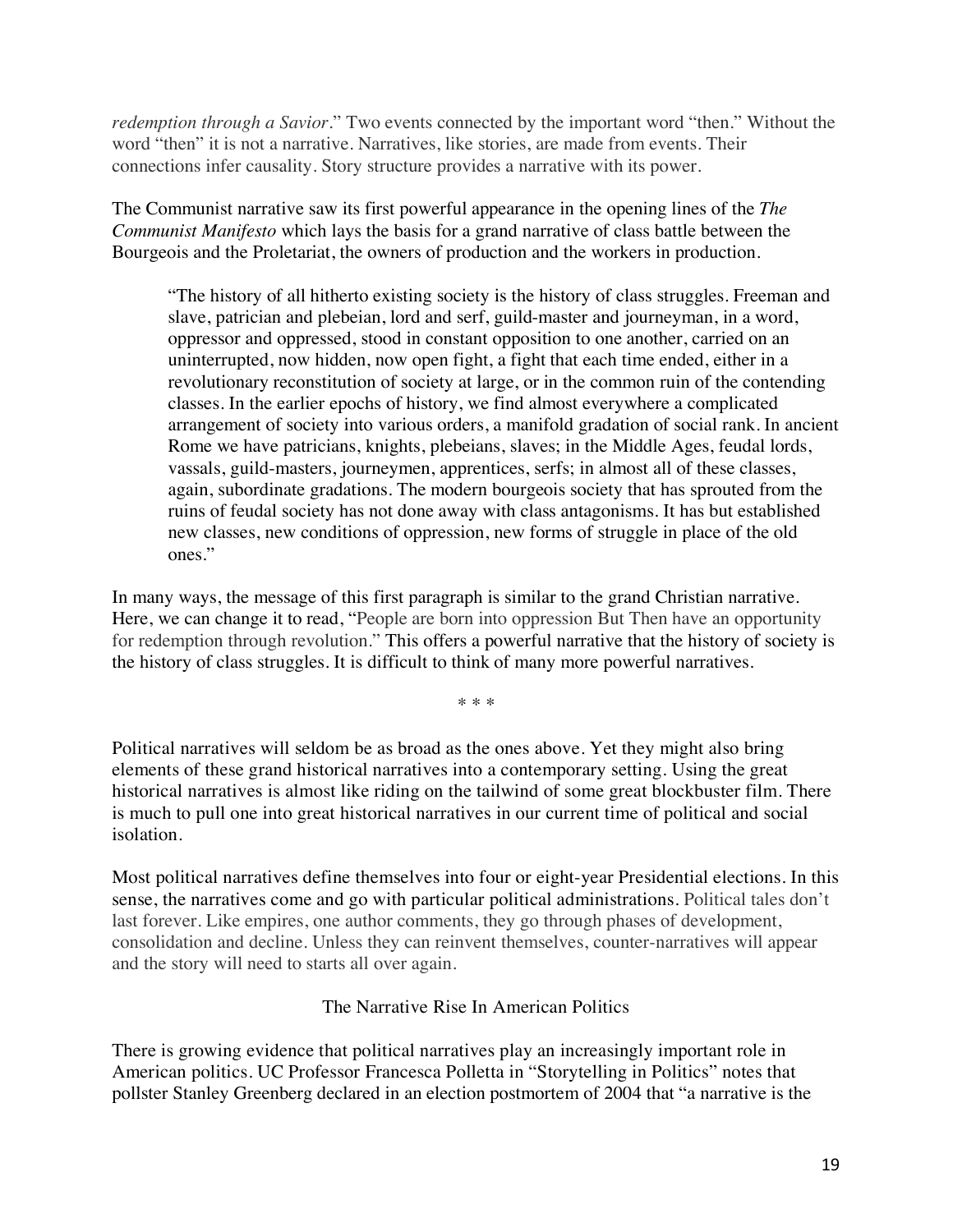key to everything." James Carville, famous for engineering Bill Clinton's presidential victory in 1992, agreed with this assessment saying, "We could elect somebody from the Hollywood Hills if they had a narrative to tell people about what the country is and where they see it."

Carville went on to remark that the Democrats had to learn to tell stories more than give litanies In Carville's view of the time he was advising Clinton, conservative storytellers loomed large. "They produce a narrative, we produce a litany. They say, 'I'm going to protect you from the terrorists in Tehran and the homos in Hollywood.' We say, 'We're for clean air, better schools, more health care.' And so there's a Republican narrative, a story, and there's a Democratic litany."

# Presidential Narratives

The grandest political narratives are viewed in Presidential narratives which express the narrative of political parties and grand visions for the direction of America. In the mid-90s, Bill Clinton's narrative was economic growth. In the 2000's, George W. Bush's was protection for the American people. Obama's campaign was built on a story of hope and change. Trump's campaign was built on the story of making America great as it once was.

One study listed in *Quantified Communications* has observed the general trend in State of the Union Addresses. These hour-long addresses to Congress and the nation provide Presidents a yearly opportunity to further define their narrative. The study analyzed every State of the Union Address from John F. Kennedy through Barack Obama to find out whether the storytelling trend is taking shape in the recent political landscape.

Despite a few outliers, the study found the general trend in State of the Union Addresses has been toward an increase in storytelling. In fact, during the 55 years studied, there's been a twofold increase during the last 55 years in storytelling language.

# (1) Reagan

Ronald Reagan is considered one of the most powerful storytellers who ever lived. It is Reagan who created the mythical, original "great" America that the Trump narrative refers to. In the book *Reagan's Mythical America: Storytelling as Political Leadership* by Jan Hanska, Reagan's ability to talk, profoundly, was examined in its entirety. Hanska explains how Reagan constructed stories using re-created "Americanized" myths such as the "American way of life" and "the American dream."

As Hanska observes in his book, these myths blurred the factual and fictional, conflated the sacred and the absurd, constituted the American dream as an object of belief, and blended the mythical and religious into the political. Hanska's work demonstrates that political narratives are an exceedingly complex form of action. They interweave culturally dominant ideologies, religious beliefs, and myths into powerfully persuasive frameworks for political leaders to deploy. As such, Reagan's "Mythical America" offers a remarkable narrative and strains of this were definitely present during Trump's campaign in 2016. In effect, Trump's message of "Make America Great Again" was a narrative return to Reagan's past "Mythical America."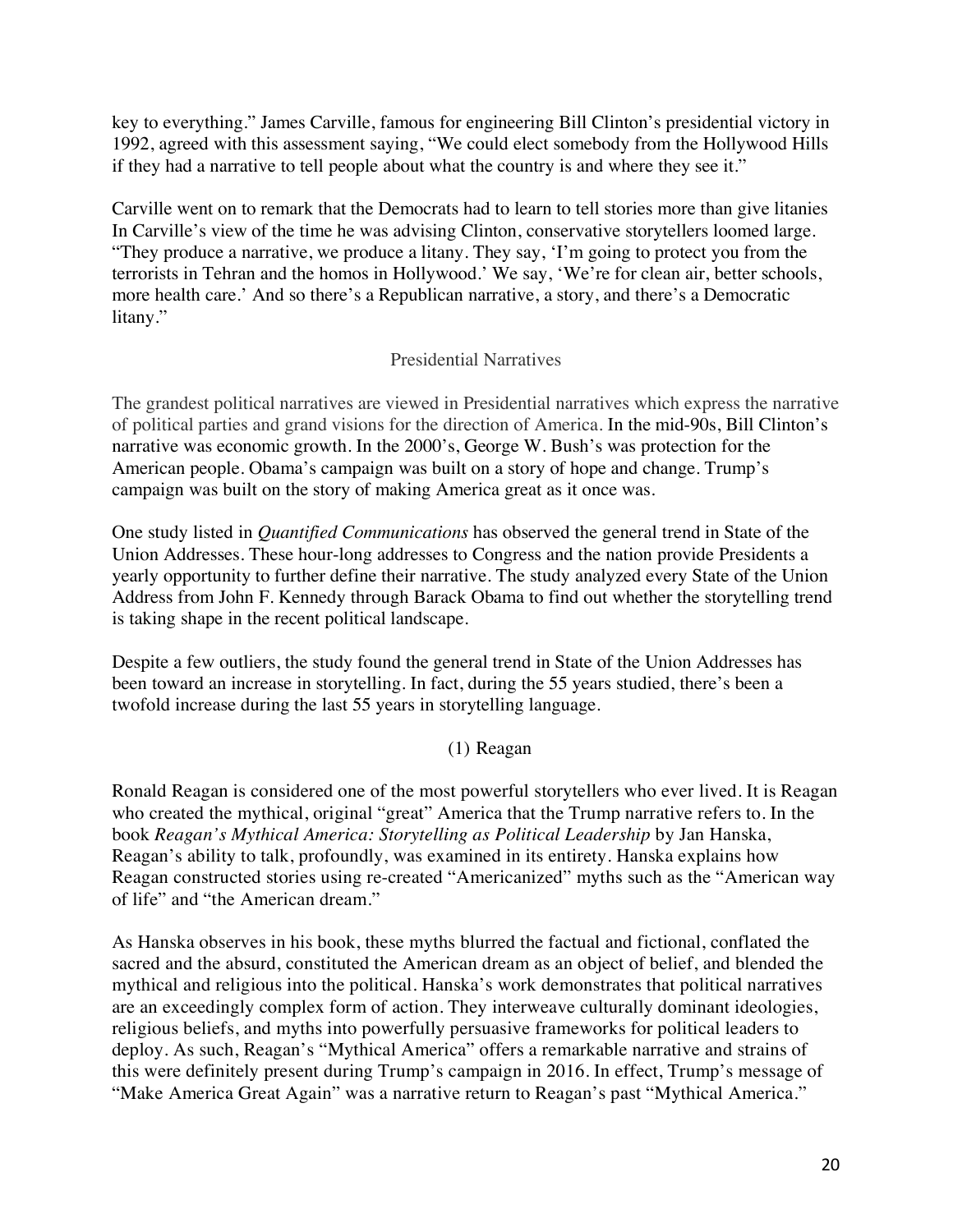# (2) Obama

President Obama, whose reputation as an excellent speaker predates his stay in the White House, is also attuned to the importance of storytelling. In a 2012 interview, the president said his biggest mistake during his first few years in office was not telling enough stories.

*"The nature of this office is also to tell a story to the American people, that gives them a sense of unity and purpose and optimism, especially during tough times. […] In my first two years I think the notion was, "Well, he's been juggling and managing a lot of stuff, but where's the story that tells us where he's going?" And I think that was a legitimate criticism."*

Obama started to learn the importance of telling stories in his early days in politics. His advisor in 2002 was David Axelrod when Obama was running for Senate. Axelrod notes Obama was possibly one of the greatest political storytellers ever but wasn't sharing these stories. Axelrod encouraged him to share his stories. As Axelrod notes:

"I started working with Obama in 2002 when he was looking to run for the Senate. Every night, we'd talk. He'd be out on the road, and he'd share stories about people that he had met. He's a great practitioner of the narrative arts. You saw that in his own writing. But then, he would give political speeches, and they were very high-level policy talks. Finally, I said to him, 'You know, every night, you tell me these moving stories. You should share those stories because they animate the points you're trying to make much more effectively.' He started integrating these stories into his speeches."

\* \* \*

As Sarah Weber notes in *Quantified Communications*, President Obama's final State of the Union is an excellent example. "His strength in that address is in creating small narrative arcs to drive the speech — outlining the obstacles and challenges, the path of progress, and the sense of unified achievement that make a story worth retelling." Here is a part of this speech:

*"Each time, there have been those who told us to fear the future; who claimed we could slam the brakes on change, promising to restore past glory if we just got some group or idea that was threatening America under control. And each time, we overcame those fears. We did not, in the words of Lincoln, adhere to the dogmas of the quiet past. Instead we thought anew, and acted anew. We made change work for us, always extending America's promise outward, to the next frontier, to more and more people. And because we did — because we saw opportunity where others saw only peril — we emerged stronger and better than before."*

Overall, it seems significant to any political narrative of our times, that the Obama vision was of a *new future* while the Trump vision of *a past time*, a past time as recently as Ronald Reagan, when the myth of America's greatest still lived.

(3) Clinton & Trump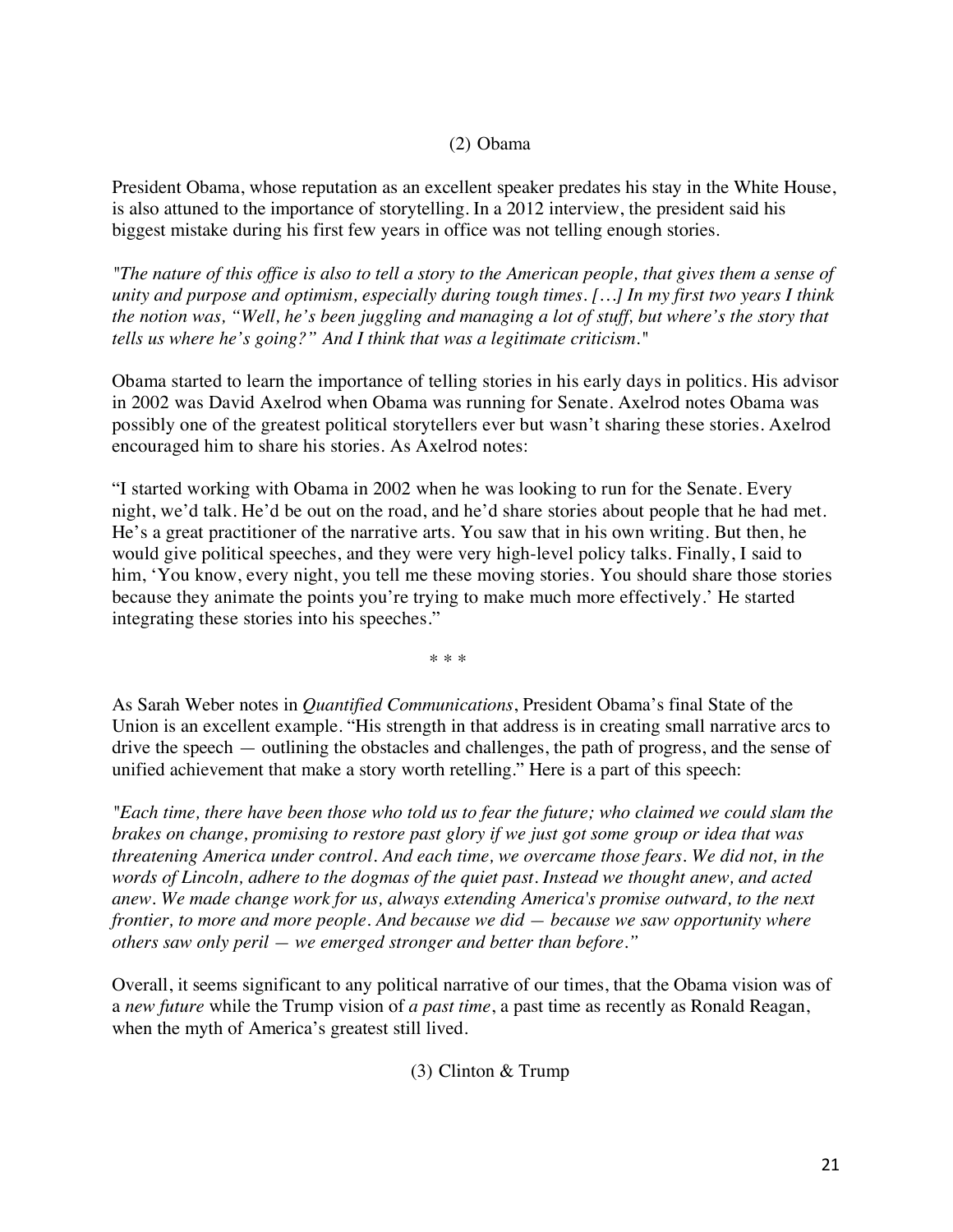The study analyzed Clinton and Trump's performance throughout the primary debates to see whether stories are reflected in their language. Throughout the primary debates the two candidates participated in, both used far more storytelling language than the average politician. While Trump's use of storytelling hovered in the high  $90<sup>th</sup>$  percentile throughout the primaries, Clinton's was not as steady.

During the last two democratic debates, Clinton's storytelling language increased significantly, narrowing the gap between her speech and her opponent's. Was it a sign that she was shifting her communication strategy? Regardless of either candidate's political position or qualifications for office, Trump's story has been clear and consistent throughout his campaign, while Clinton's has been harder to pin down. However, Trump used, on the whole, nearly 30% more storytelling than Clinton in the debates.

# (4) Sanders & Trump Similar Narratives – Different Solutions

In spite of being very different on major areas like economics, the narratives of Presidential candidates Bernie Sanders and Donald Trump in the 2016 campaign were surprisingly similar in many ways. In the *Berkeley Political Review* (12/5/17) Henry Tolchard observes their similarity in a very interesting article.

As Tolchard notes, "Trump and Senator Bernie Sanders are often compared as both being part of a larger populist trend in politics, or, contrasted for their nearly opposite political ideologies. But their real similarity lies in their rhetoric. Each has persuasive power because of the narratives that they support. Both rely on descriptions of the status quo systems of power being "rigged" against the common people to rile up support. Sanders, in his opening remarks at the fifth Democratic presidential debate, took a stand against the 'rigged economy,' as he also did in advertisement. In describing campaign finance, he said the "system is corrupt, big money controls what's going on.'

Tolchard notes that "Alone, these comments all seem par for the course, but when evaluating next to Trump's they are strikingly familiar. Trump has echoed Sanders in saying that 'it's not just the political system that's rigged, it's the whole economy.' Additionally, his distrust in institutions has led him to also call the political structure 'a rigged system.' The similarity between the two is clearly not in their views about what should be done to fix these problems. Trump favors conservative economic reform focused on 'America first,' while Sanders is a social democrat who supports large government programs to combat economic injustice. Their similarity, and their rhetorical power, is in the narratives that they uphold."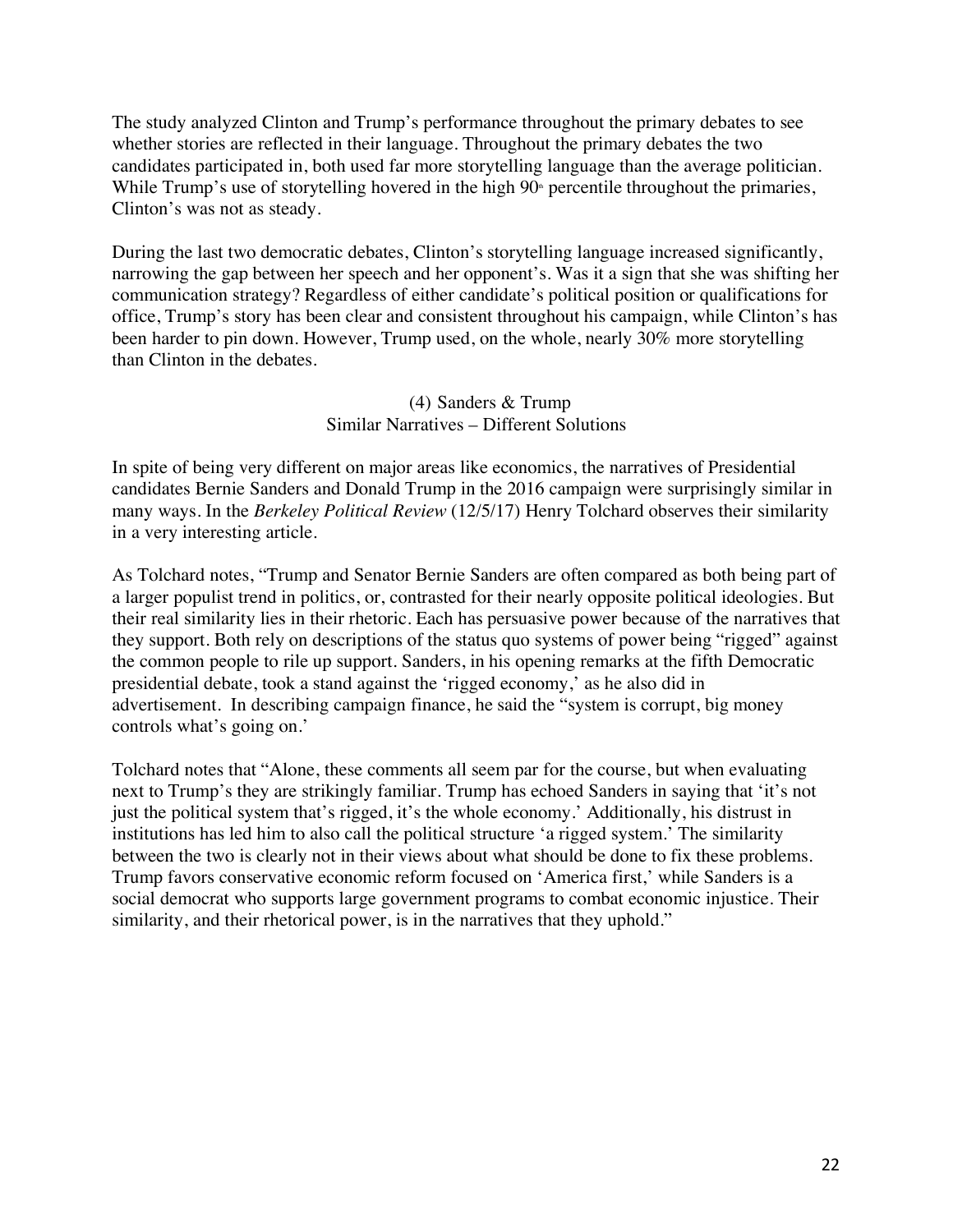#### 9.Characteristics & Benefits of Political Narratives

One of the greatest observers of political narratives on an international scale is the author/philosopher Orlando D'Adamo, Director, Center for Public Opinion, Universidad de Belgrano. In the 2017 issue of *The Conversation* he observed various characteristics and benefits of Political Narratives. In his article "How Storytelling Explains World Politics, from Spain to the US" D'Adamo notes the characteristics and benefits of Political Narratives.

Characteristics of Political Narratives

He observes major characteristics of Political Narratives. The characteristics relate much to mythology and the world of film. D'Adamo lists the seven characteristics of leading Political Narratives as the seven below:

Tales of power where the "good guys" are victims of the "bad guys."

Blame unscrupulous politicians for letting insidious interests win

Use direct, simple and emotionally charged messages.

Offer Solutions which seem feasible.

Seek recovery of a mythical past, connecting people to their roots and lost values. Construction of an identity

Revive founding myths

Impose an "Us" Versus "Them" Dialect

Use Simple Analogies

Many elements of screenwriting Political Narratives are in the above characteristics. Whether the above are a final list or simply a beginning is open to debate. It seems to be a pretty worthy list for those attempting to analyze the characteristics of Political Narratives. Besides the characteristics of Political Narratives the Benefits of them are accessed by some scholars and the below seem to be the major ones.

Benefits of Political Narratives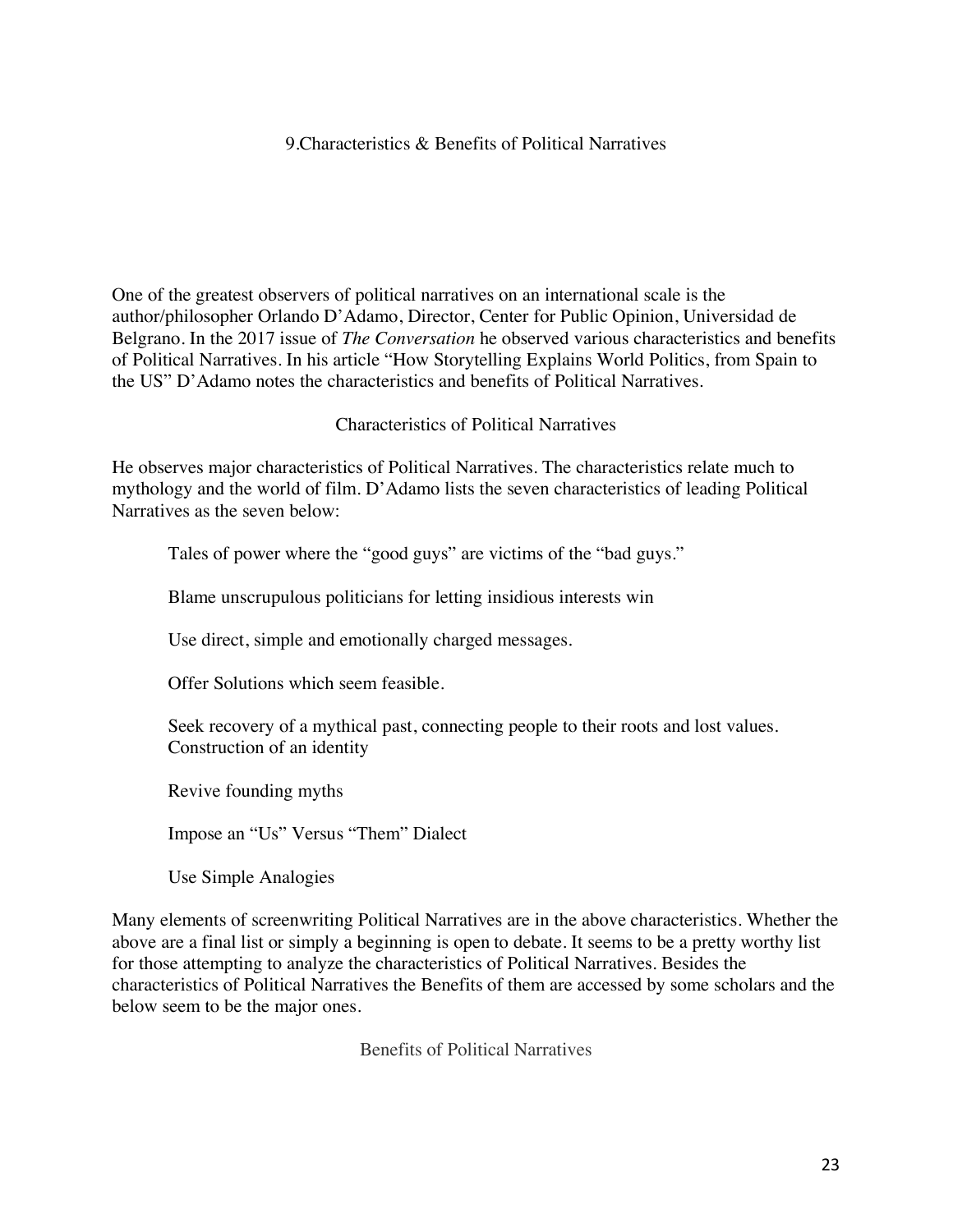The benefits of Political Narratives have powerful benefits that D'Adamo mentions in his article are:

Stability and continuity in our lives. Narratives help to orient us

Motivate action by helping to make sense of the world around us

Help construct meaning, purpose and identity for themselves, and

Ignite and nurture passion

The benefits of Political Narratives are always two-way streets. We've been discussing them in connection to providing narratives for political power over a population. However, the population also receives a great benefit from having a Political Narrative or grand story of the time one might say, for a leading Political Narrative of the time is the greatest story of the culture at this time.

As D'Adamo notes, in a quickly changing world, Political Narrative provides a sense of stability, continuity and orientation in life. It helps motivate action by helping make sense of the world. It provides people with hope and passion. Narratives help modern culture construct a meaning and purpose and identity. They nurture passion.

Of course the grand story created by the Political Narrative of the time, trickles down over all of culture and media and – if a good narrative for the times, tied closely to the main internal concerns of a population of people – it can provide many of the above benefits to the population.

Connecting Today's News to Political Narrative

But the news each day changes and facts, events and "fake news" needs input into the media system of the nation. Either allied or against the party in power at the time. In an interesting article in the 9/28/16 *National Review* called "Narrative-Building Has Become a Political Obsession," Jonah Goldberg talks about these attempts by media to weave events into the grand narrative. Both politicians and media does this. As Goldberg writes:

"From terrorism to police violence, politicians and journalists feel compelled to make every fact serve a larger narrative. The most exhausting thing about our politics these days — other than the never-ending presidential election itself — is the obsession with "shaping the narrative." By that I mean the effort to connect the dots between a selective number of facts and statistics to support one storyline about the state of the union."

The goal of much media is to place us into larger stories that area taking place right now. The largest and greatest story. The promise of this story is that every person can be a part of this story by accepting a particular narrative. Goldberg notes:

"Narrative-building is essential for almost every complicated argument because it's the only way to get our pattern-seeking brains to discount contradictory facts and data. Trial lawyers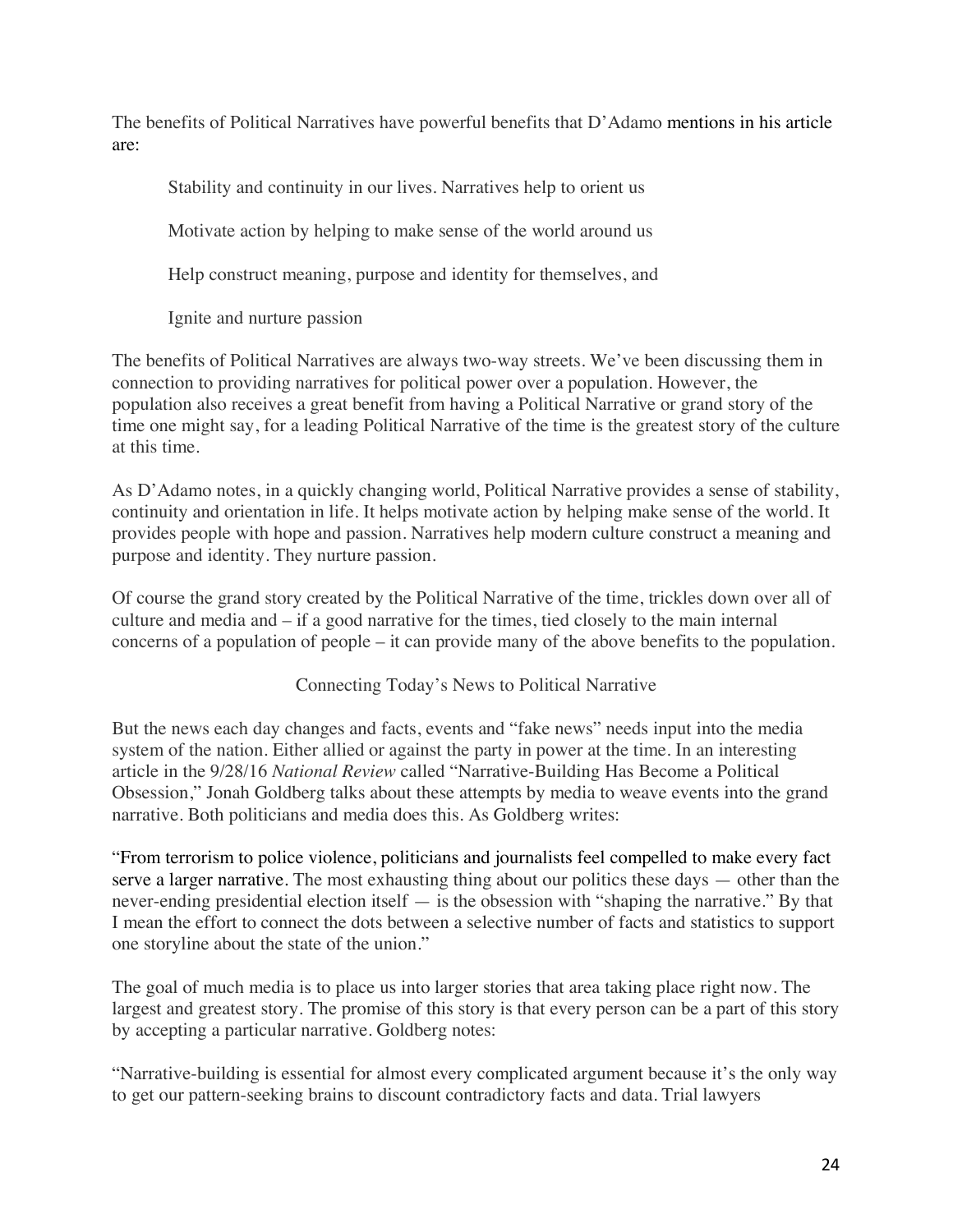understand this implicitly. Get the jury to buy the story, and they'll do the heavy lifting of arranging the facts in just the right way."

At the end of the article, Goldberg speculates that, "Perhaps it's because our country is so polarized and our media environment so balkanized and instantaneous. Politicians and journalists alike feel compelled to make facts serve some larger tale in every utterance."

# Characteristics & Benefits of Political Narratives

Certainly, the characteristics and benefits of Political Narratives are something to be aware of when creating Political Narratives. However, they serve little more than a background setting to the real scene of creating the Political Narrative with words. It seems to me that there will develop a new type of screenwriter/storyteller that will understand how to create these political narratives. A screenwriter who will write his scripts from and about DC and not Hollywood. The scripts will not be produced as movies but adopted by political candidates and parties, causes and ballot issues. There might become a new type of author in America. A combination of Charles Dickens, Joe Conrad, Stephen King and Thomas Clancy writing the great Political Narratives of the time. These have close elements to screenplays and plays, yet they are different. Depending more on the meaning of words and literary devices within them.

The true weapons of political narratives are really literary devices which have proven their effectiveness over thousands of years. This is why they have obtained the status as "literary devices." They are not hiding but very open for discovery and exploration in countless reference books and guides. We have consolidated these into a list of devices in the next chapter.

# A Short English Political Narrative

What do Political Narratives look like in relation to the facts they use? How to they change a particular number of facts into a narrative? There should be a developing library on this topic alone. Neil Shockley discusses the change from facts and slogans to Political Narratives. Stockley, an English political consultant, writing in the Nickstockley.blogspot.com (5/27/11) provides a distinction between political slogans and narratives. Stockley notes that "To make a political narrative stick, you need a causality, a 'then.' For example, 'Free, fair and green' is not a narrative. It's a (bad) slogan. So is 'muscular liberalism.'

He compares a political statement of the time against a narrative of the statement. The statement is *"Liberal Democrats believe in healthcare available to all, free at point of delivery, based on clinical need, not ability to pay."* Translated into a narrative, the statement would sound something like this. "In March 2011, the Liberal Democrat spring conference voted overwhelmingly for more accountability and openness in commissioning, to reject turning the health service into for safeguards against cherry-picking by private sector providers… and against the undermining of local NHS services. Then, Nick Clegg insisted on scrapping the requirement that Monitor, the NHS regulator, compels hospitals to compete with each other. Clegg has since put himself on collision course with the Tory health secretary, Andrew Lansley by saying that a clause in the health and social care bill encouraging 'any qualified provider' to take over services from the NHS should be radically rethought or dropped."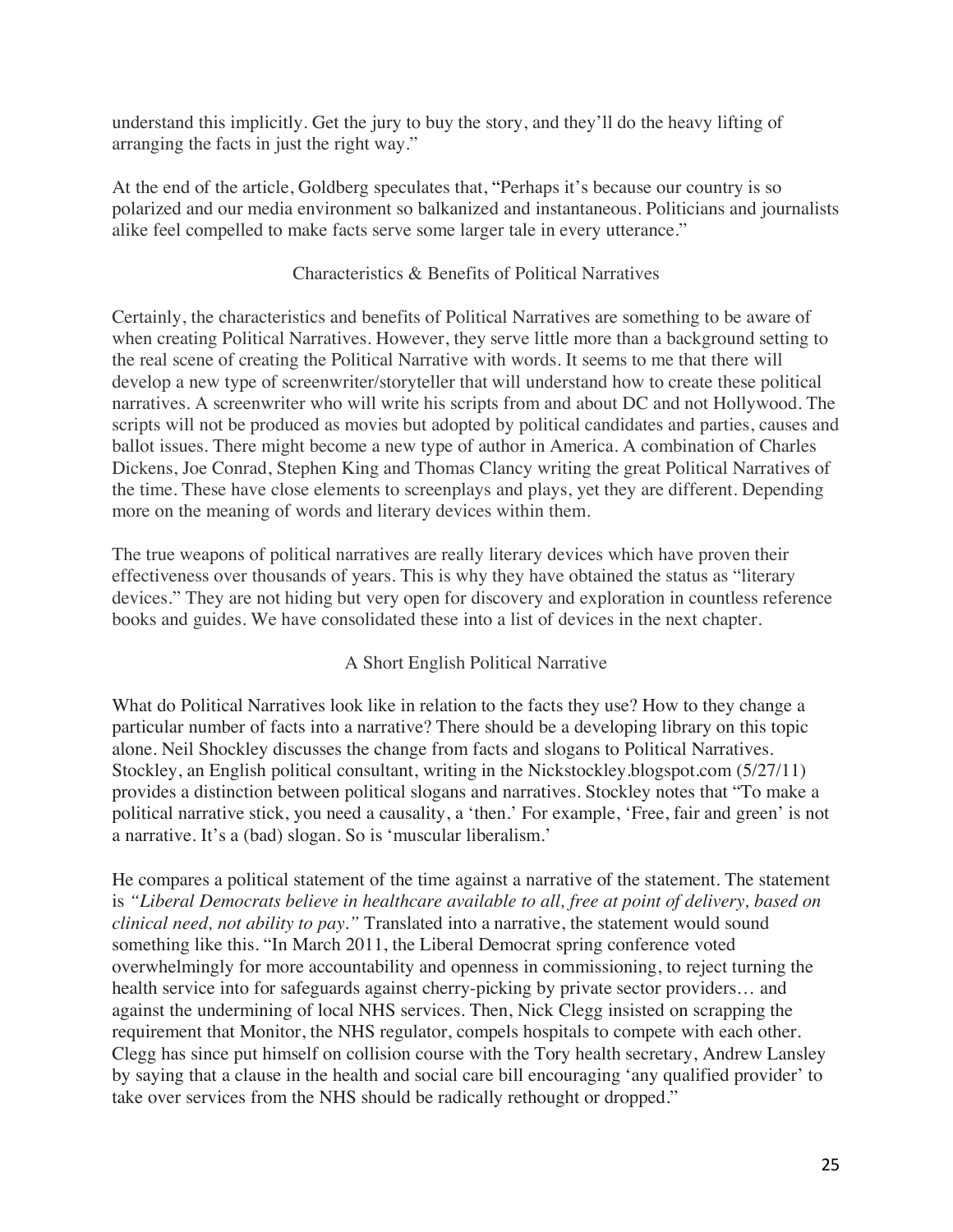#### 10. Literary Devices & Political Narratives

There is the structure of Hollywood screenplays to be adhered to in creating Political Narratives. Yet, this structure is composed of words. Currently, words of description in screenplays allow the Director broad discretion over the final product. The role of Director takes on a new meaning in Political Narratives. After all, who is the Director in a Political Narrative, if in fact there is a Director at all? Is the ultimate Director the politician who applies the narrative?

The ambiguity of the Director's role in Political Narratives should allow screenwriters of Political Narratives much greater power than traditional entertainment screenwriters. One element of this power will be the increased importance of words in Political Scripts and the greater importance of the Description element of screenplays. Screenwriters of Political Narratives will take more control of scene Descriptions and utilize more literary devices and symbolism in them as we discuss below.

Yet before literary devices and methods are applied, the words in Political Narratives should contain words picked from key words on the Internet during a particular period of time. A strong relationship to popular words (and their memes) assures the Political Narrative screenplay will contain key words relating to top concerns in culture. It seems unlikely powerful Political Narratives can be developed without the data input of leading Internet search and social media companies.

But current revelations of bias of the leading Internet companies to a particular political party makes it difficult for the other political party to obtain this important data. This bias presents a true challenge in creating powerful Political Narratives for the party in opposition. Will this always be the situation? In other words, will Political Narratives have greater access to Internet data when they support the bias of the great Internet companies?

\* \* \*

However, regardless of the connection of words used in Political Narratives to Internet data, there are certain literary devices and storytelling elements that can increase the power of Political Narratives by increasing audience (voter) participation, emotion and communication of the narrative. These literary devices have been tested throughout the history of literature. Their methods are behind many of the greatest narratives in history such as the Bible and a narrative like Pilgrim's Progress. For example, the *Bible* employs the device of parable and proverb for a large part of its narrative while *Pilgrim's Progress* contains the device of allegory where a narrative is interpreted to reveal a hidden meaning. *Pilgrim's Progress* becomes an allegory of the spiritual journey.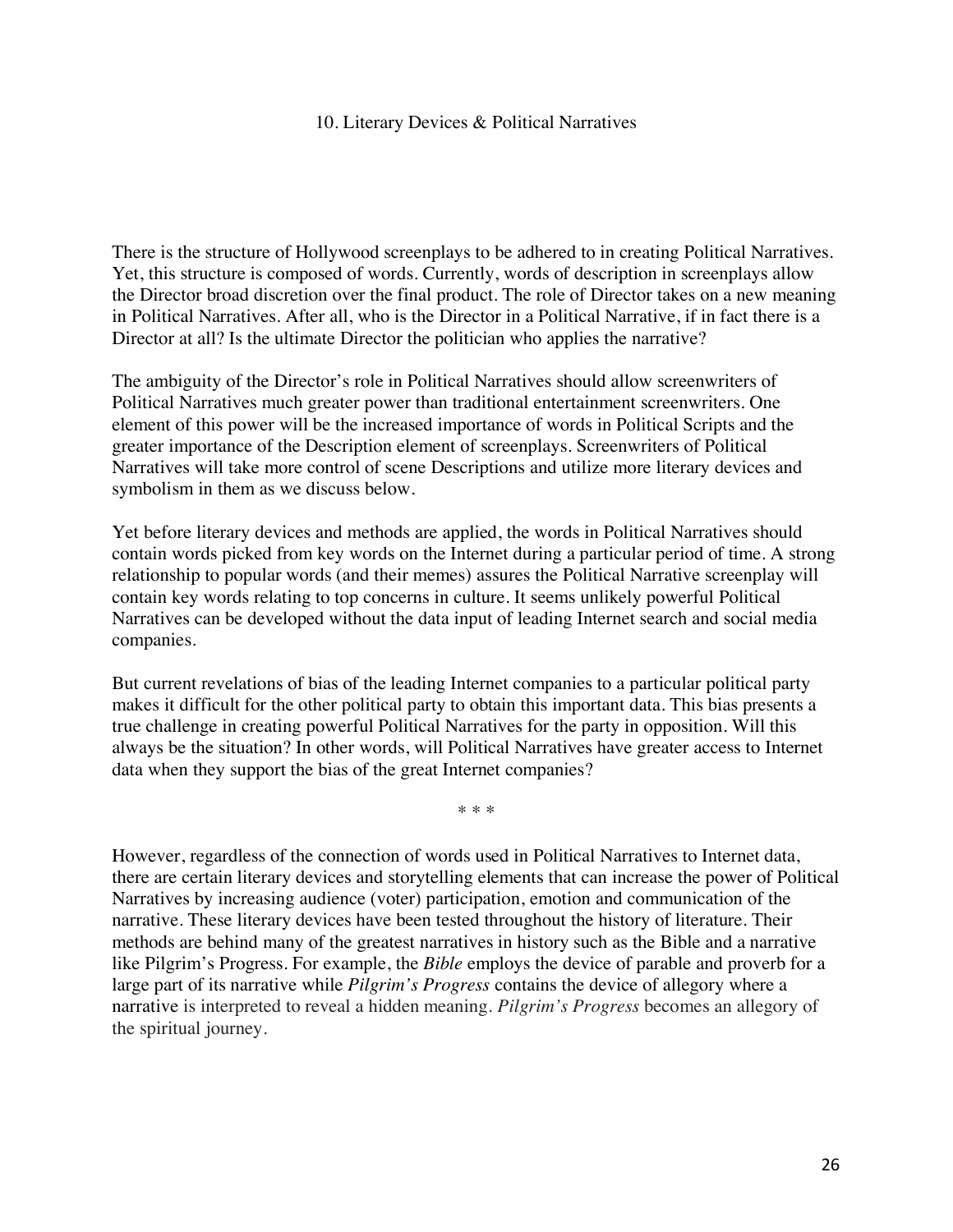We discuss other powerful literary devices that need application by screenwriters of Political Narratives. Some of these are analogy, metaphor, parody and symbol. While many are familiar with these words yet, few understand their proper application.

It is a worthwhile question to ask what literary devices are the most powerful for the creation of Political Narratives. Should these narratives be written using parables and proverbs as in the Bible? Or, should they employ allegories and symbols? Perhaps they should use all of the literary devices? Might there be a "most effective" combination of the devices in Political Narrative screenplays?

The below briefly discusses some of these devices. It is not meant to be a thorough review of them. Rather, it attempts to provide the beginnings of a discussion in the application of literary devices to Political Narratives.

# Hot & Cool Words

One of the more important observations media guru Marshall McLuhan made was that there was *not only hot and cool media* but also *hot and cool messages within media*. I am reminded of a favorite quote of mine from Marshall McLuhan in *Understanding Media*:

"Francis Bacon never tired of contrasting hot and cool prose. Writing in 'methods' or complete packages, he contrasted with writing in aphorisms, or single observations such as 'Revenge is a kind of wild justice.' The passive consumer wants packages, but those, he suggested, who are concerned in pursuing knowledge and in seeking causes will resort to aphorisms, just because they are incomplete and require participation in depth."

In effect, there are "cool" words and literary devices that invite "participation" in a story because it is "cool" and incomplete and requires reader/audience participation in completing it. The change from hot to cool media in America is apparent with the change from one-way broadcast media (TV networks, newspapers, radio) to the two-way digital interactive media of the Internet. It is a change from hot to cool media, from being lectured to via broadcast media to having an interaction with media.

# Hot & Cool Situations

Apart from cool words in narratives that allow greater audience (voter) participation, emotion and communication, one can also observe "cool" situations which allow for greater participation. For example, providing the beginning or mere outline of a narrative allows more participation than providing the ending of the narrative. Or, providing pieces of a narrative might invite greater participation in putting the pieces together rather than providing the assembled whole.

As McLuhan might observe, a completed script is a hot, non-participatory media today while an incomplete script offers a participatory medium and is therefore cool. Incomplete can arise from words and literary forms but also as particular parts or stages presented in a narrative. Providing the beginning of a narrative, or an outline of the script or the pieces of multiple scripts invite greater audience (voter) participation.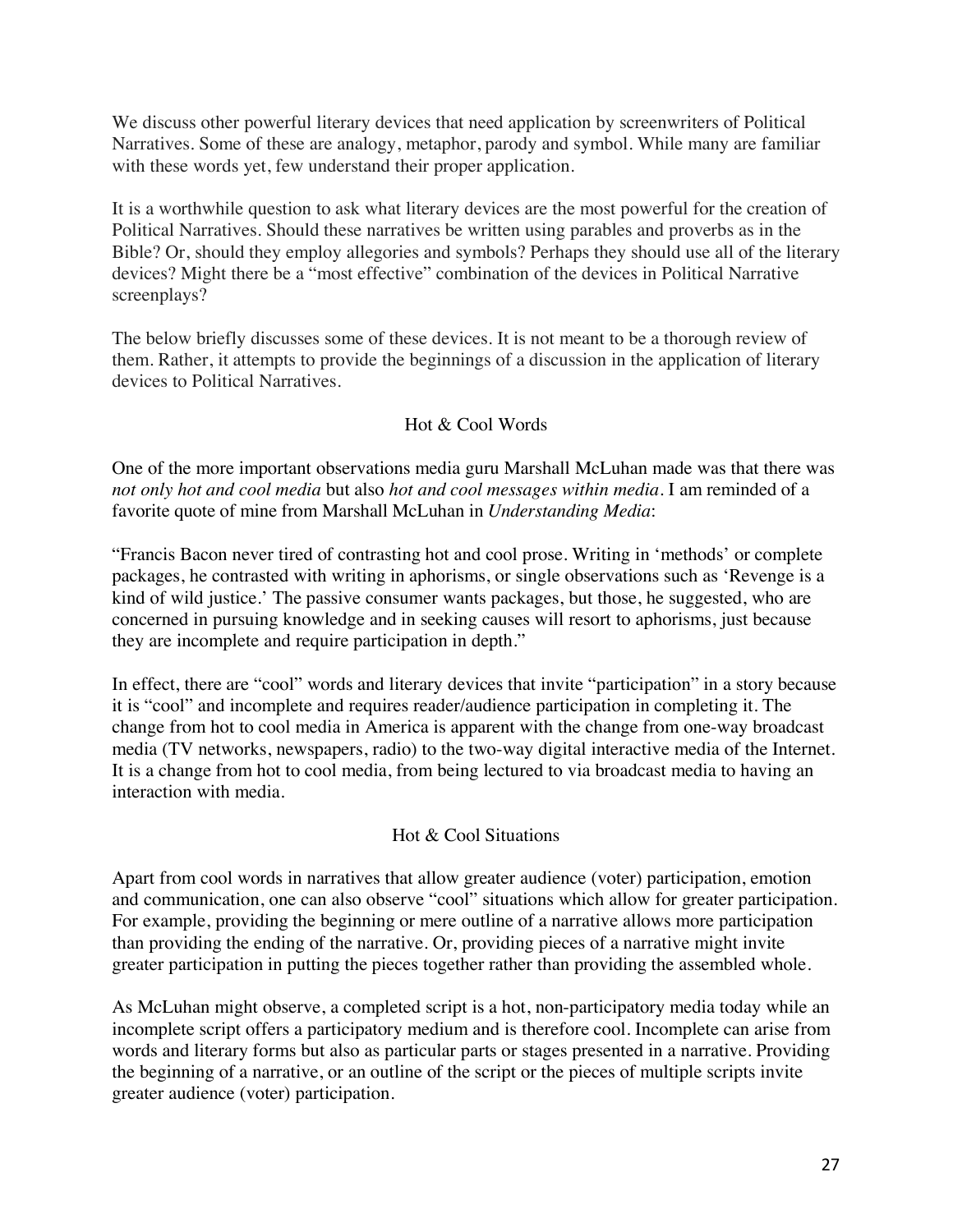## Spreadable Media

The cool theories of McLuhan have connection to the phenomenon of "fan" fiction where there is great participation by readers/audience in the creation of narratives. In effect, the traditional distinctions between producer and consumer, author and readers, screenwriter and audience, are becoming blurred. No longer are stories being "broadcast" out from a few places like Hollywood and Madison Avenue. Rather, they are coming from anyone who is Tweeting or blogging or posting videos to YouTube.

Many are familiar with the French Auteur Theory suggesting the director (not the screenwriter) is the real "author" of a film. Participatory narratives are pushing the Auteur concept into scripts where the "author" of a script might not just be the original scriptwriter but other scriptwriters who participate in its creation. And, not simply co-screenwriters who set out at the beginning to create scripts. Rather, co-authors who enter the story process sometime after it has started.

The new role of participatory culture in both creating and spreading new narratives is discussed in *Spreadable Media* (2013) by Henry Jenkins, Sam Ford and Joshua Green. Rather than some fad on the outskirts of popular culture, the new participatory culture is a powerful method for the dissemination of political narratives. The trend is evidenced by that growing form of participatory creation called Fan Fiction and the emergence of widely popular narratives like *Wool*, *Fifty Shades of Gray* and *The Martian*.

# Literary Devices

Besides the grand categories of participation and non-participation via hot and cool words and phrases, there is a large toolbox of historical literary devices tested through time such as the parables and proverbs in the *Bible* and allegory in *Pilgrim's Progress*. A list of the leading literary devices are briefly discussed below. Again, this is meant to start a discussion rather than end it. I don't suggest the below list is complete. Only a start at a listing of literary devices to be employed in Political Narratives.

**Allegory** - The representation of abstract ideas or principles by characters, figures, or events in narrative, dramatic or pictorial form. A story, picture, or play employing such representation.

**Ambiguity** - a word or expression that can be understood in two or more possible way creating an unclear meaning. *Seven Types of Ambiguity* is a work of literary criticism by William Empson which was first published in 1930. It was one of the most influential critical works of the 20th century and was a key foundation work in the formation of the New Criticism school. The book is organized around seven types of ambiguity that Empson finds in poetry.

*Seven Types of Ambiguity* ushered in New Criticism in the United States. The book is a guide to a style of literary criticism practiced by Empson. An ambiguity is represented as a puzzle to Empson. We have ambiguity when "alternative views might be taken without sheer misreading." The seven types of ambiguity Empson discusses are the following: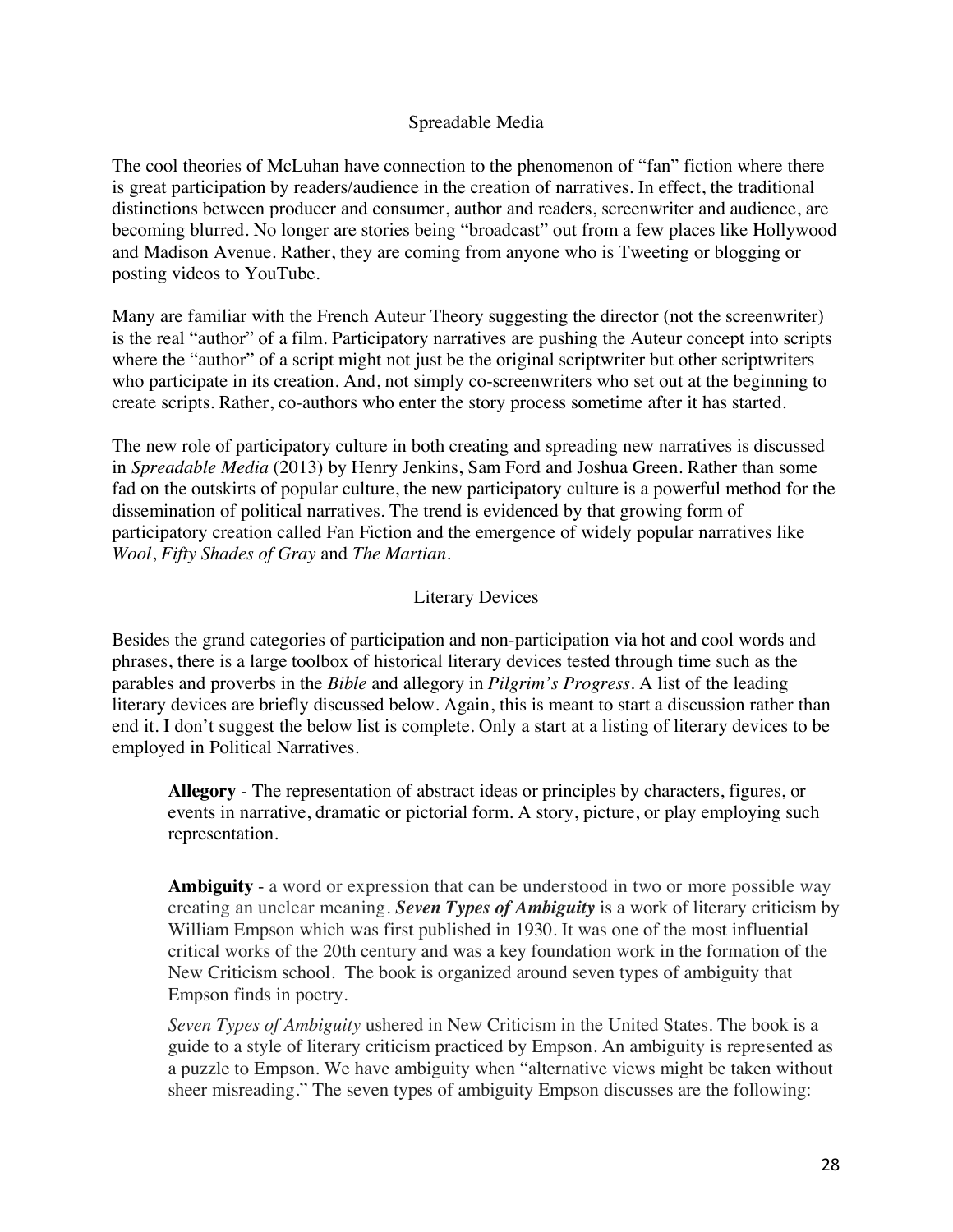• The first type of ambiguity is the metaphor when two things are said to be alike which have different properties.

• The second type is where two or more meanings are resolved into one. Empson characterizes this as using two different metaphors at once.

• The third type is where two ideas that are connected through a context that can be given in one word simultaneously.

• The fourth type is where two or more meanings do not agree but combine to make clear a complicated state of mind in the author.

• The fifth is when the author discovers his idea in the act of writing. Empson describes it as a simile that lies halfway between two statements made by the author.

• The sixth is when a statement says nothing and the readers are forced to invent a statement of their own, most likely in conflict with that of the author.

• The seventh is when two words within a context are opposites that expose a fundamental division in the author's mind.

**Ambiguity** is a good example of a leading "cool" participatory literary device.

**Analogy** - Similarity in some respects between things that are otherwise dissimilar. It aims at explaining something unfamiliar by using something familiar. Comparison based on such similarity. A form or instance of logical inference, based on the assumption that if two things are alike in some respects, they must be alike in other respects. Examples of analogies are the following:

• Life is like a race. The one who keeps running wins the race, and the one who stops to catch a breath loses.

- Just as a sword is the weapon of a warrior, a pen is the weapon of a writer.
- How a doctor diagnoses diseases is like how a detective investigates crimes.
- Just as a caterpillar comes out of its cocoon, so we must come out of our comfort zone.

• You are as annoying as nails on a chalkboard.

**Aphorism** - It is useful to pursue the various definitions of the word "aphorism" McLuhan alludes to in the Francis Bacon quote. Interestingly, the definition of aphorism brings together a number of famous literary methods, techniques and forms such as adages, proverbs and precepts. In *The American Heritage College Dictionary*, 4<sup>th</sup> Edition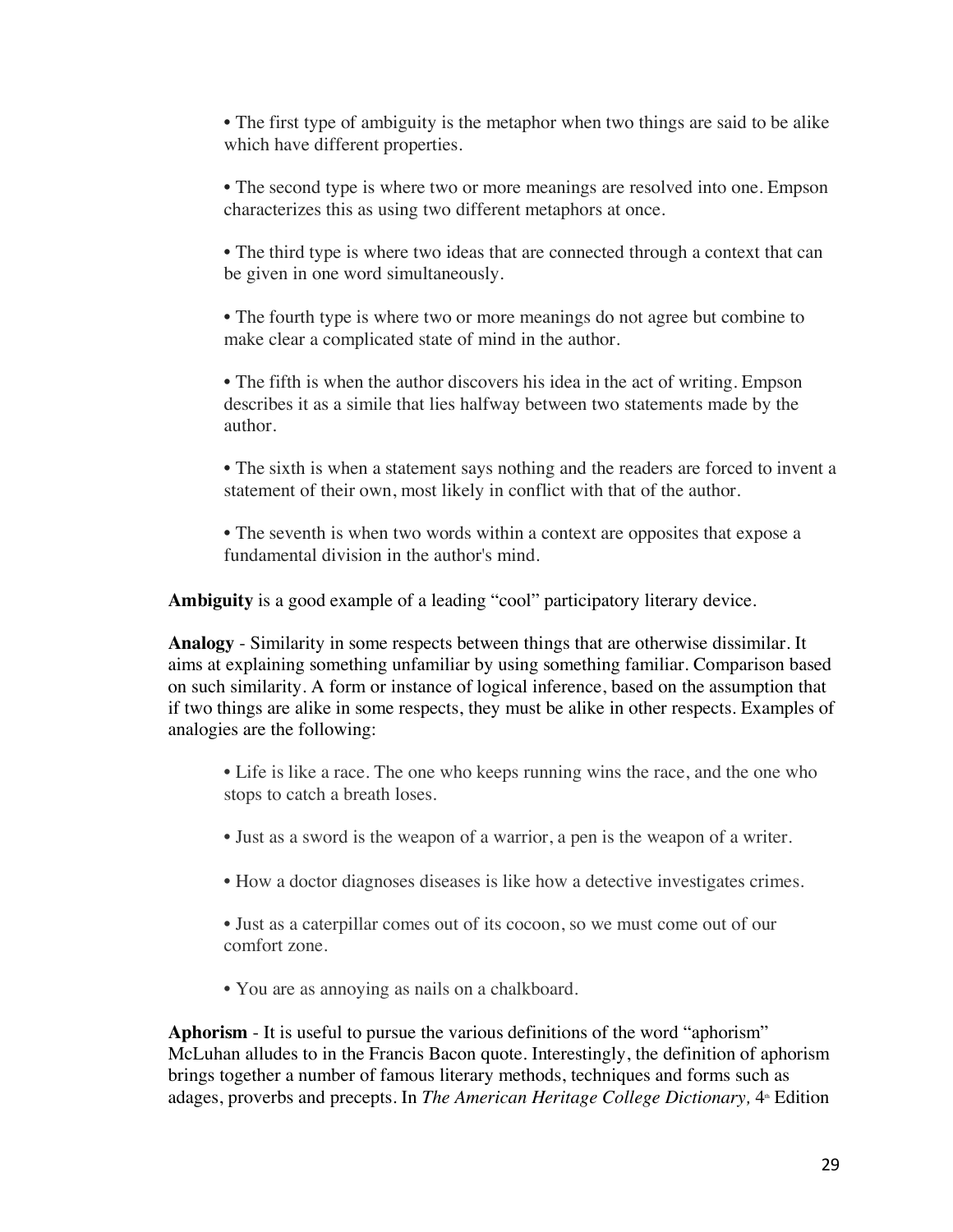#### and *The Concise Oxford Dictionary of Literary Terms*, one finds the following paraphrased definitions:

An aphorism is a terse statement of a truth or opinion; an adage; a brief statement of a principle. Wisdom condensed in a few words. Examples: "Give a man a mask and he will tell you the truth." (Wilde) "The road of excess leads to the palace of wisdom." (Blake) Aphorisms often take the form of a definition: "Hypocrisy is a homage paid by vice to virtue." (La Rochefoucauld).' Aphorisms have been employed thoughout history in many literary contexts. One of the most famous modern applications of aphorisms to literary technique is in the work of Nietzche.

The comment of Marshall McLuhan on a comment of Sir Francis Bacon is good to bring up again in our text. Writing in 'methods' or complete packages, Bacon contrasted with writing in aphorisms, or single observations such as 'Revenge is a kind of wild justice.' The passive consumer wants packages, but those, Bacon suggested, who are concerned in pursuing knowledge and in seeking causes will resort to aphorisms, just because they are incomplete and require participation in depth." An aphorism is an important literary device for using cool media in Political Narratives. The major threat to a modern government is that citizens do not feel participation in the grand story of the government.

Using "cool" literary devices and particular images and symbols, a new type of genre of literature might arise. A hybrid literature that demands to be both read and produced in some other form.

**Adage** - A traditional wise saying or a proverb. A short statement expressing a general truth. A few examples are "Out of sight out of mind" and "The early bird gets the worm."

**Humor** - that quality which appeals to a sense of the ludicrous or absurdly incongruous: a funny or amusing quality.

**Idioms** – Popular sayings established by usage as having a meaning not deducible from those of the individual words. For example, "It was raining cats and dogs." There are many idioms used in popular speech today such as "He/She was thrown under the bus," or "That rain has left the station." Other examples of idioms are:

The best of both worlds – means you can enjoy two different opportunities at the same time. By working part-time and looking after her kids two days a week she managed to get the best of both worlds."

Speak of the devil – this means that the person you're just talking about actually turns up at that moment. "Hi Tom, speak of the devil, I was just telling Sara about your new car."

See eye to eye – this means agreeing with someone. They finally saw eye to eye on the business deal."

Once in a blue moon – an event that happens infrequently. "I only go to the cinema once in a blue moon."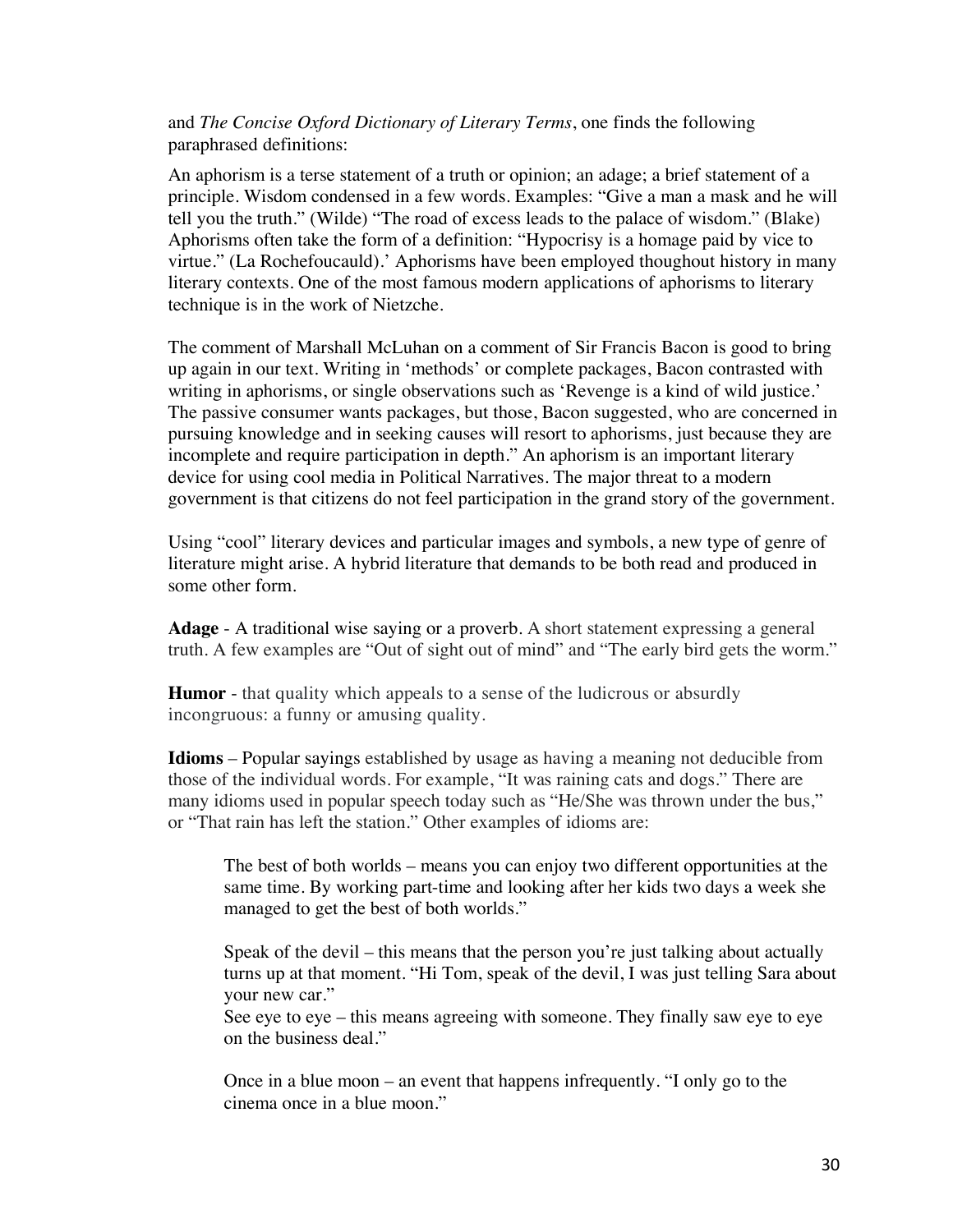When pigs fly – something that will never happen. "When pigs fly she'll tidy up her room."

To cost an arm and a leg– something is very expensive. "Fuel these days costs and arm and a leg."

A piece of cake– something is very easy. "The English test was a piece of cake." Let the cat out of the bag – to accidentally reveal a secret. "I let the cat out of the bag about their wedding plans."

To feel under the weather – to not feel well. "I'm really feeling under the weather today; I have a terrible cold."

**Metaphor** - A figure of speech in which a word or phrase that designates one thing is applied to another in an implicit comparison, as in "All the world's a stage." One thing conceived as representing another; a symbol.

**Parable** - A usually short fictitious story that illustrates a moral attitude or a religious principle such as the Biblical *parable* of the Good Samaritan. Also, something (such as a news story or a series of real events) likened to a parable in providing an instructive example or lesson.

**Parody** – *noun* an imitation of the style of a particular writer, artist, or genre with deliberate exaggeration for comic effect. "The movie is a parody of the horror genre" Other related synonyms for parody are satire, burlesque, lampoon, pastiche, caricature, imitation and mockery.

**Paradox** - a statement that is seemingly contradictory or opposed to common sense and yet is perhaps true; a self-contradictory statement that at first seems true. A paradox is a logical puzzler that contradicts itself in a baffling way. "his statement is false" is a classic example, known to logicians as "the liar's *paradox*." Paradoxical statements may seem completely self-contradictory, but they can be used to reveal deeper truths. When Oscar Wilde said, "I can resist anything except temptation," he used a paradox to point to our fundamental weakness to give in to tempting things (like chocolate or a pretty smile), all the while imagining that we can hold firm and resist them.

**Proverb** - A short pithy saying of unknown authorship in frequent and widespread use that expresses a basic truth or practical precept. Examples: "Too many cooks spoil the broth." Hebrew scriptures include a *Book of Proverbs*. In addition, many poets such as Chaucer, incorporate proverbs into their works.

**Satire** - The use of humor, irony, exaggeration, or ridicule to expose and criticize people's stupidity or vices, particularly in the context of contemporary politics and other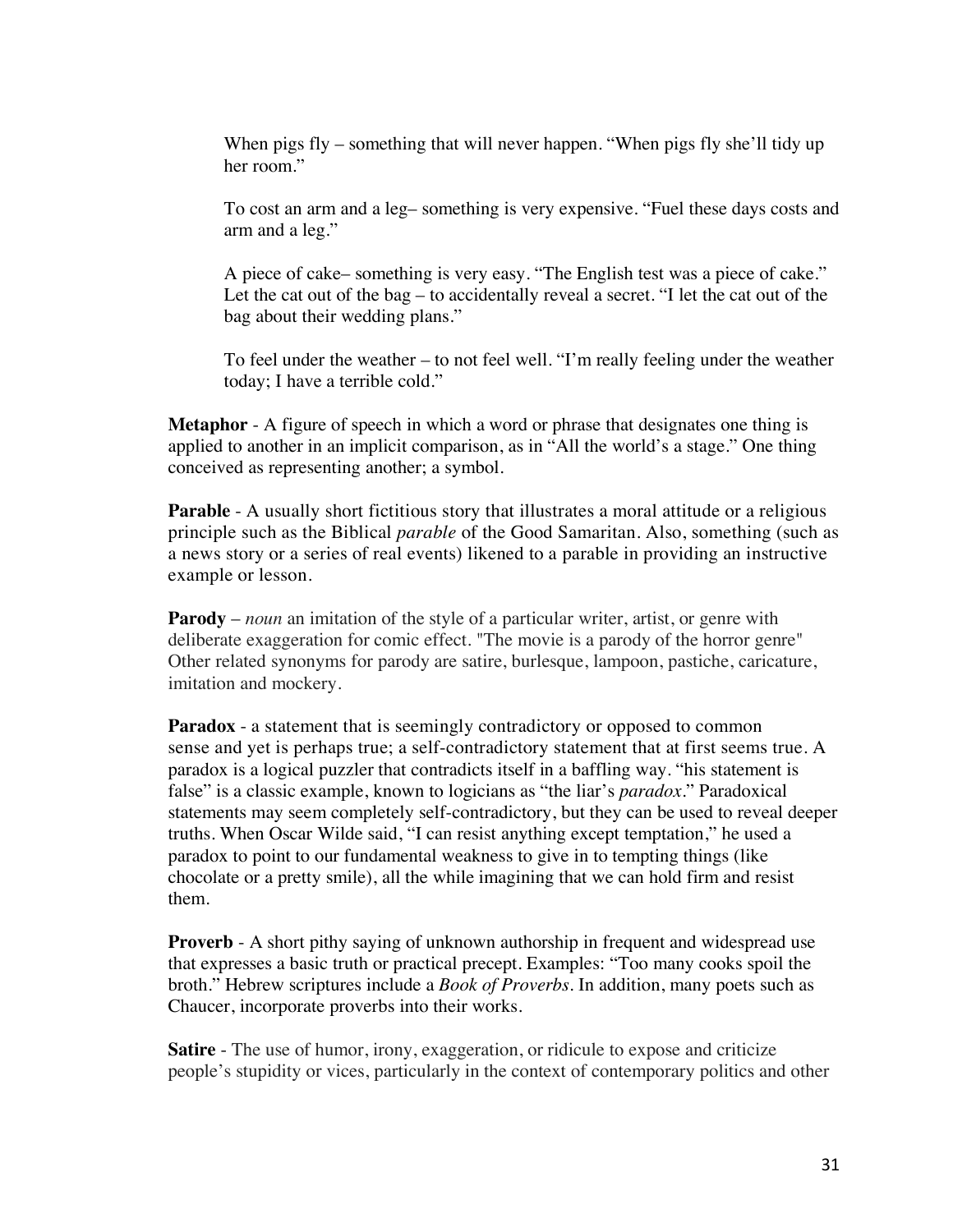topical issues. Some synonyms are mockery, ridicule, derision and scorn. Much more here based on the research of Eric McLuhan.

**Simile** – a figure of speech comparing two unlike things that is often introduced by *like* or *as such as* "*cheeks like roses*." Many have trouble distinguishing between *simile* and metaphor. *Simile* comes from the Latin word *similis* (meaning "similar, like") and the comparison indicated by a *simile* will typically contain the words *as* or *like*. *Metaphor*, on the other hand, comes from the Greek word *metapherein* ("to transfer") which fitting, since a metaphor is used in place of something. "My love is like a red, red rose" is a *simile* while "love is a rose" is a *metaphor*. She's as fierce as a tiger" is a *simile* but "She's a tiger when she's angry" is a metaphor.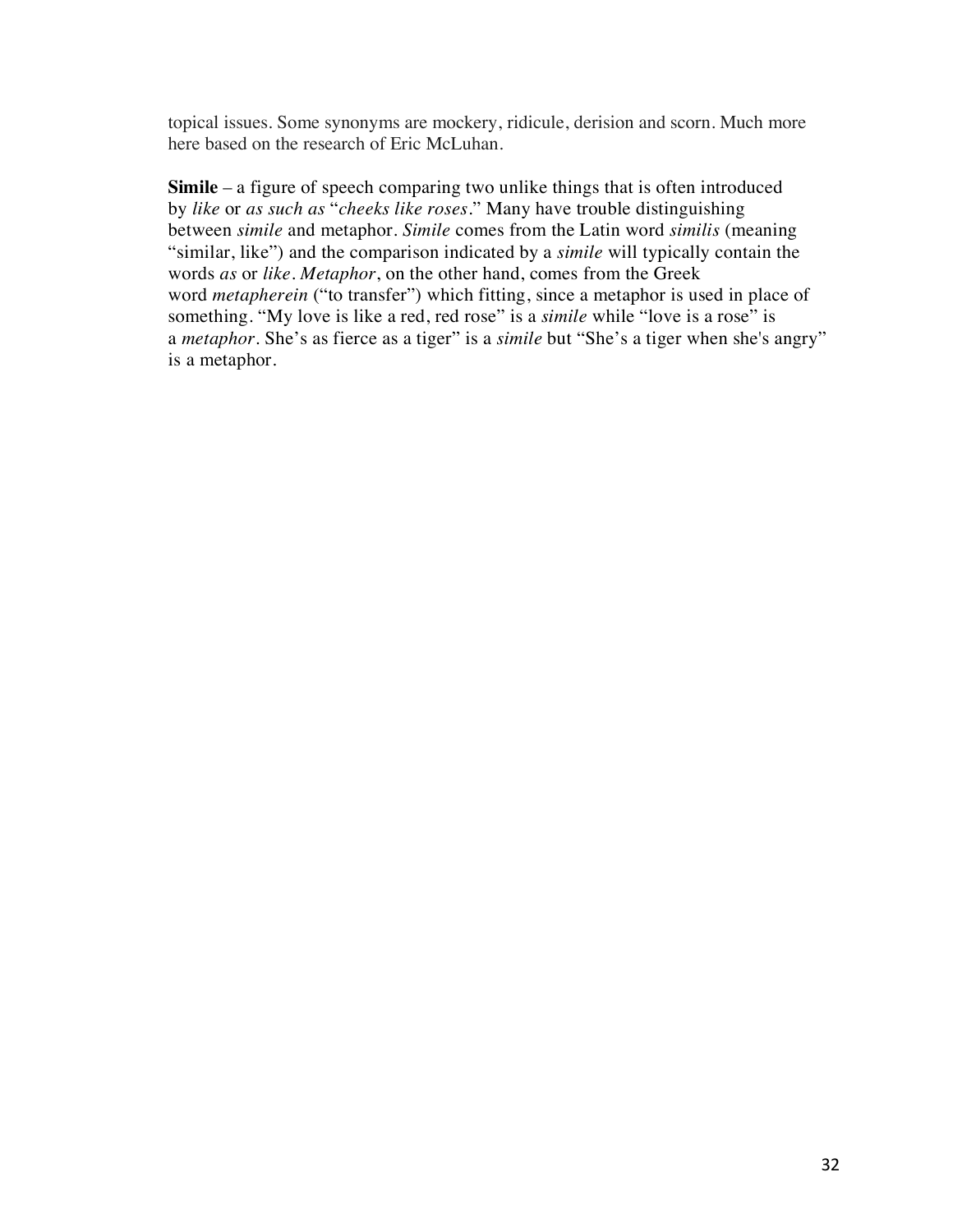# 11.Symbolism & Political Narrative (Notes … chapter in progress)

A symbol is something that represents something else by association, resemblance, or convention, especially a material object representing something invisible. Symbolism is the medium of symbols where there is movement of these associations. A symbolic narrative places key importance on the movement of symbols within a story.

One of the shortcomings of western thought is that symbols are looked at as dead things in museums, captured, killed and mounted into reference books. This is less the case in eastern culture where the focus is not on symbols as much as the movement of symbols. Symbols are always he *messages* in McLuhan's *messages and mediums theory*. Symbols serve as messages in the medium of symbolism. It is one thing to know the meanings of all the various symbols. Yet, a totally different thing to know how these symbols move in symbolism.

It goes without saying that Political Narratives that follow current symbols movement through symbolism have great power over a culture. This assumes there are great, collective symbols, that everyone has a connection to. Political Narratives using the symbols in the right movement have the most power as Political Narratives.

As we discussed in our manuscript *The Symbolism of Place: The Hidden Context of Communication*, stories are really the symbolic movement in time of events and people … their movement through places, spaces and time. In the book we argued that the greatest drama results from the greatest change between the opening and closing symbols of a narrative. The symbols we looked at were the key symbols of place, space and time. In effect, place or context was the true definer of what is within place. The box defines the content of the box.

This symbolic element is important to consider in creating the new genre of Political Narrative scripts. The Political Narrative Screenplay will incorporate symbols and symbolism. Perhaps it will development as an offshoot from a major strain of screenwriting. Perhaps elements of Playwriting will enter into the mix. Perhaps other things will also enter the mix. Like music. So that, in the end, the entire Political Narrative might meld into a narrative somewhat similar to a piece of music.

(Our Symbolism Chart for Writing Symbolic Screenplays Here)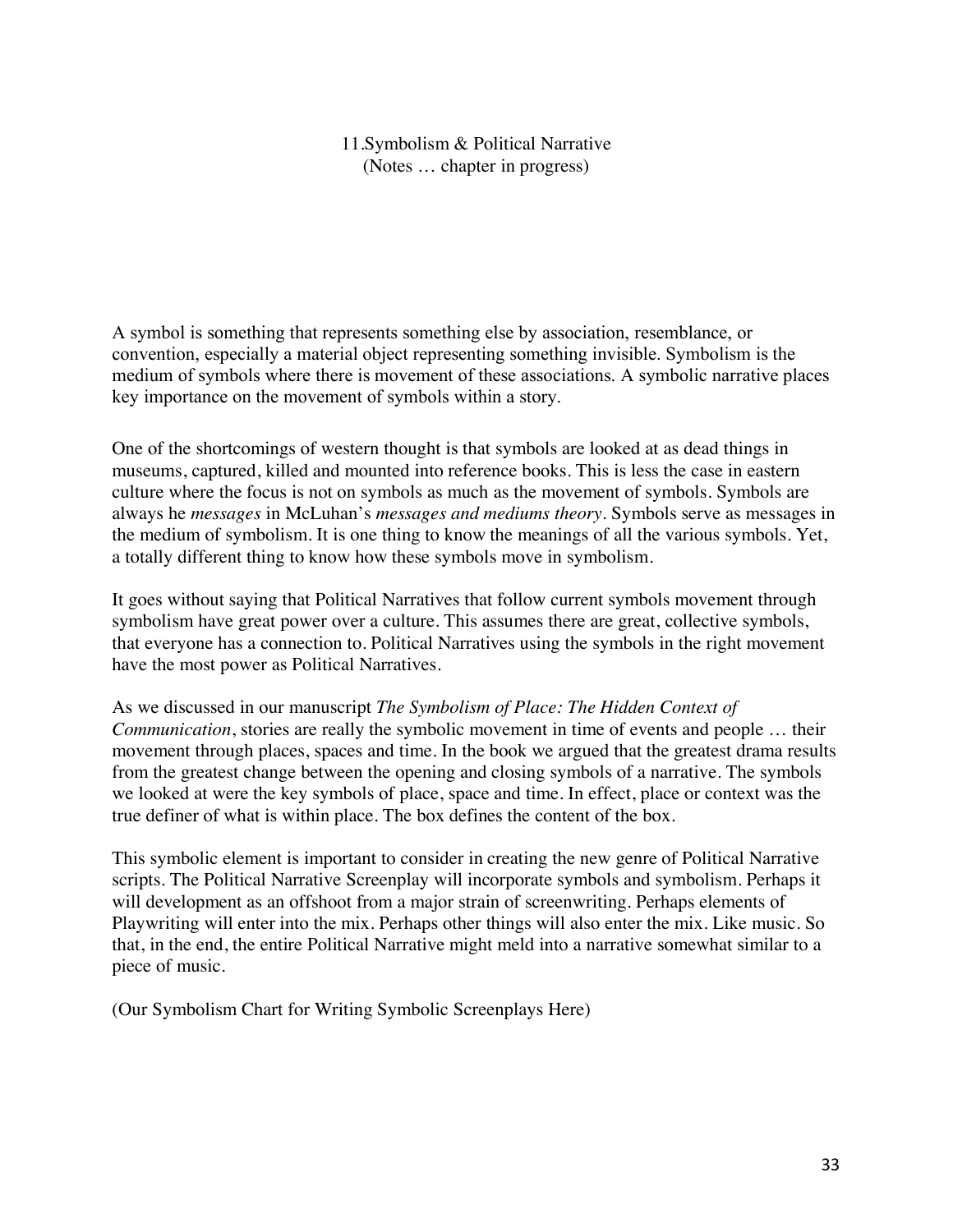# 12.Structuring A New Narrative Form Screenplay / Novel / Poetry / Play

(Notes … chapter in progress)

A hybrid of screenplay, poem and novel form. Mixed with use of literary devices and particular words and key data sources.

Use of screenwriting sequence and steps but not elements of screenplays such as scenes, descriptions and dialogue. Movement more towards a new type of visual novel, a new type of film experience perhaps. A combination AI and virtual reality experience for those who read it. The Political Narrative author is a multi-media artists.

Will modern government control maintain and enhance modern Political Narratives making them more sophisticated in creating spellbinding narratives and stories to surround our lives?

Early challenges seem in creating a type of prototype template for placing the elements of this new type of screenplay/novel into a narrative, story form.

Will the Political Narrative literary form be the modern literary form? Fulfilling the thoughts of a number of philosophers that politics is basically a literary endeavor. The next great politicians will be the next great authors of their times.

(Chart here … using symbolism chart and new ideas to create a new template structure for writing Political Scripts)

(There should be an Association of Political Narrators so information and research in this area can be shared. APN might be a liberal or conservative organization. Suffice it is to say – in our era of a completely divided nation – it will be controlled by one of the two parties so that another version of APN representing the other party will be necessary. But such are the times.)

Form of new genre.

Elements of the new genre.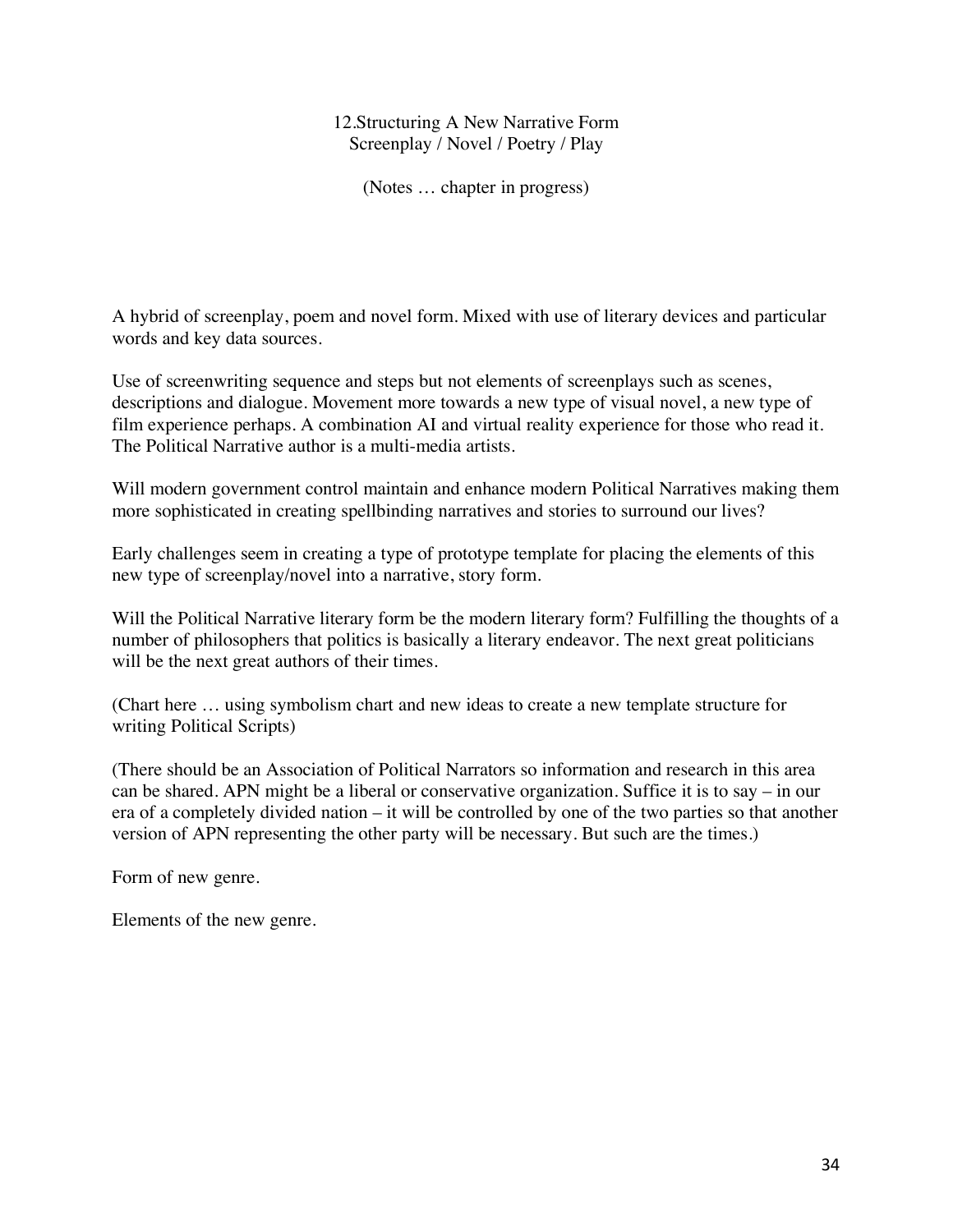## 13.The Cool Media of This Idea

The materials presented above are really meant to be "cool" and participatory. It is the story of a beginning rather than an ending. This area appears so new that it has little formal organization. Yet, this is a problem with the individual observer to the world today who cannot see beyond the veil of appearance.

Hopefully this initial watercolor sketch will create a cooler and more participatory literary text. Here, that creature studied in this work called a Political Narrative is delivered in speculations about what it is but not a final product form is never produced.

In a large sense, the above narrative observes the possibility of creating this grand narrative using the most modern storytelling techniques. Combined with Internet data and a knowledge of the powers of various literary devices like metaphors, aphorisms, similes, parables, proverbs, adages and idioms. And, so many more literary devices.

The current book is a mix-up of various authors and ideas. Arranged in a chapter structure. There is not as much argument in this book as presentation of various ideas and thoughts. The reader will hopefully read through the above like someone going through a buffet.

Picking things they want and leaving others.

This is what this collection of words attempt to do it seems to me.

The greatest compliment is not agreement with a story but rather participation in creating a story. This seems to be the greatest element in powerful Political Narratives.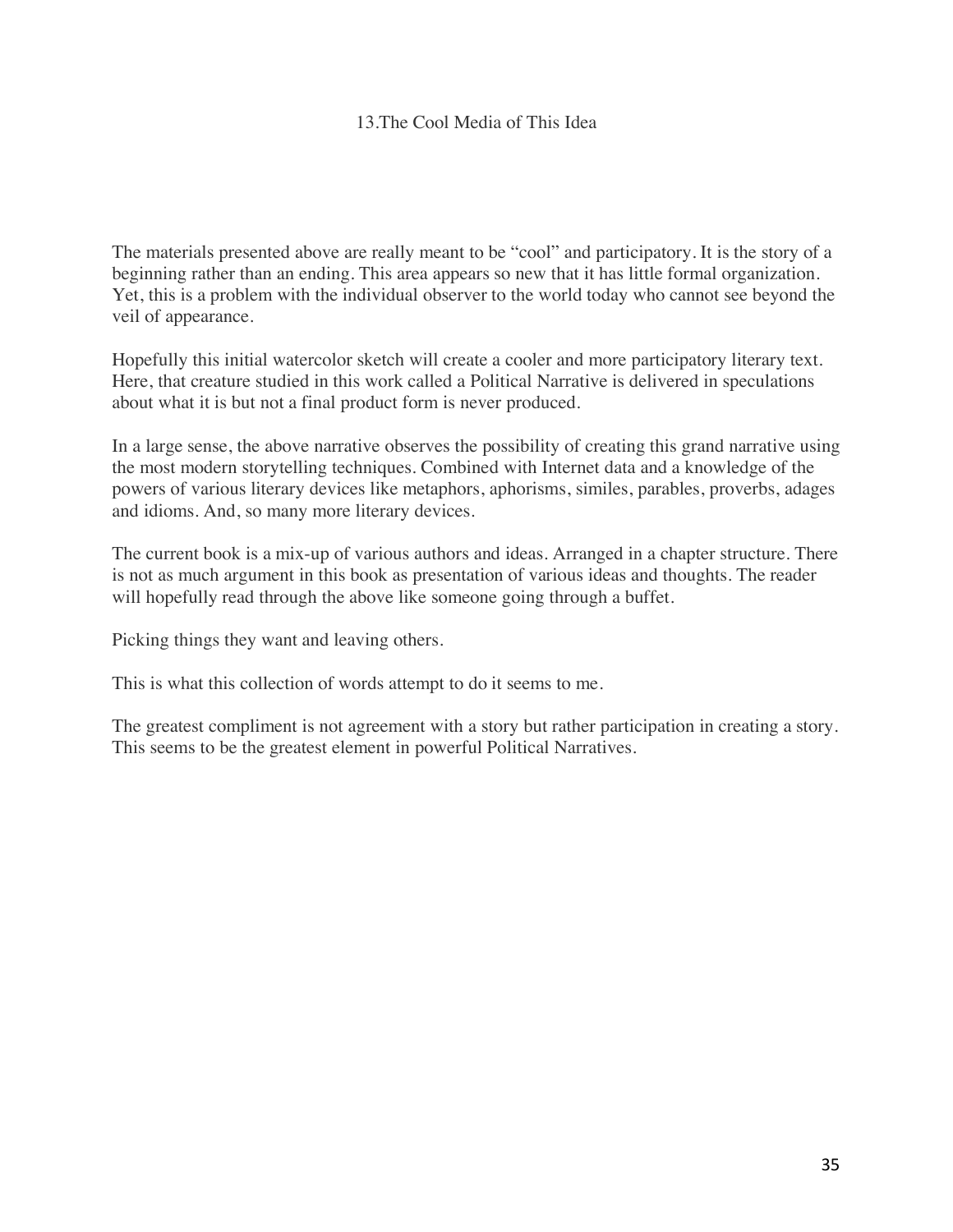#### References/Notes

John Fraim Electric Symbols Studying Google Words http://www.ojphi.org/ojs/index.php/fm/article/view/957/878

Building A StoryBrand Blog https://buildingastorybrand.com/blog/

StoryNomics White Paper https://storynomics.com/wp-content/uploads/2017/02/STORYNOMICS-white-paper\_022117.pdf

How Robert McKee Teaches Brands to Tell Better Stories By Robert McKee as told to Drake Baer Fast Company https://www.fastcompany.com/3020314/how-screenwriting-guru-robert-mckee-teaches-brandsto-tell-stories

Storytelling That Moves People By Robert McKee and Bronwyn Fryer Harvard Business Review https://hbr.org/2003/06/storytelling-that-moves-people

The Business of Story Exclusive Interview with Robert McKee http://www.nsaspeaker-magazine.org/nsaspeaker/july\_august\_2013?pg=14#pg14

Screenwriting for Executives Video Interview with Robert McKee Big Think https://bigthink.com/videos/screenwriting-for-executives

Examples of StoryNomics in Action https://storynomics.com/resources/

The Communist Manifesto as Story https://www.marxists.org/archive/marx/works/download/pdf/Manifesto.pdf

The opening of *The Communist Manifesto*, lays the basis for a grand world story of class battle between the Bourgeois and the Proletariat, the owners of production and the workers in production. "The history of all hitherto existing society is the history of class struggles. Freeman and slave, patrician and plebeian, lord and serf, guild-master $\ddot{\ddot{\tau}}$  and journeyman, in a word,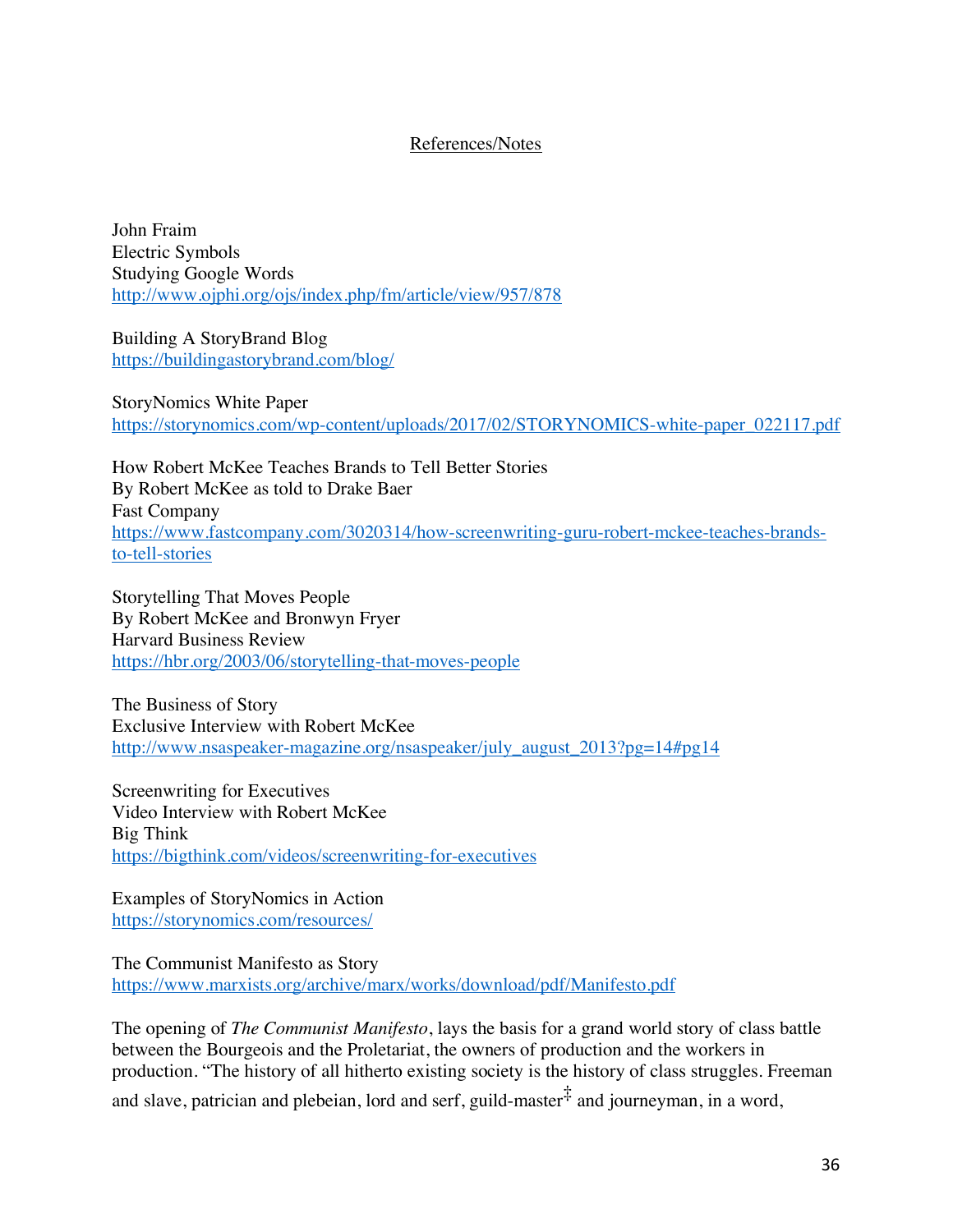oppressor and oppressed, stood in constant opposition to one another, carried on an uninterrupted, now hidden, now open fight, a fight that each time ended, either in a revolutionary reconstitution of society at large, or in the common ruin of the contending classes. In the earlier epochs of history, we find almost everywhere a complicated arrangement of society into various orders, a manifold gradation of social rank. In ancient Rome we have patricians, knights, plebeians, slaves; in the Middle Ages, feudal lords, vassals, guild-masters, journeymen, apprentices, serfs; in almost all of these classes, again, subordinate gradations. The modern bourgeois society that has sprouted from the ruins of feudal society has not done away with class antagonisms. It has but established new classes, new conditions of oppression, new forms of struggle in place of the old ones."

Is there a relationship between powerful stories and powerful political theories through history? Have stories been used to create powerful narratives for many years, not just modern times?

-----------

**Political Narratives and Political Reality** Shaul R. Shenhav *International Political Science Review / Revue internationale de science politique* Vol. 27, No. 3 (Jul., 2006), pp. 245-262

The latest Wikipedia definition of narrative captures this: "any report of connected events, actual or imaginary, presented in a sequence of written or spoken words, or still or moving images."

Wikipedia on Narrative : A **narrative** or **story** is a report of connected events, real or imaginary, presented in a sequence of written or spoken words, or still or moving images,<sup>*u*</sup> or both. The word derives from the Latin verb *narrare*, "to tell", which is derived from the adjective *gnarus*, "knowing" or "skilled".

Narrative can be organized in a number of thematic or formal categories: non-fiction (such as definitively including creative non-fiction, biography, journalism, transcript poetry, and historiography); fictionalization of historical events (such as anecdote, myth, legend, and historical fiction); and fiction proper (such as literature in prose and sometimes poetry, such as short stories, novels, and narrative poems and songs, and imaginary narratives as portrayed in other textual forms, games, or live or recorded performances).

Narrative is found in all forms of human creativity, art, and entertainment, including speech, literature, theatre, music and song, comics, journalism, film, television and vid eo, video games, radio, gameplay, unstructured recreation, and performancein general, as well as some painting, sculpture, drawing, photography, and other visual arts, as long as a sequence of events is presented. Several art movements, such as modern art, refuse the narrative in favor of the abstract and conceptual.

------------

On Narratives Shawn Callahan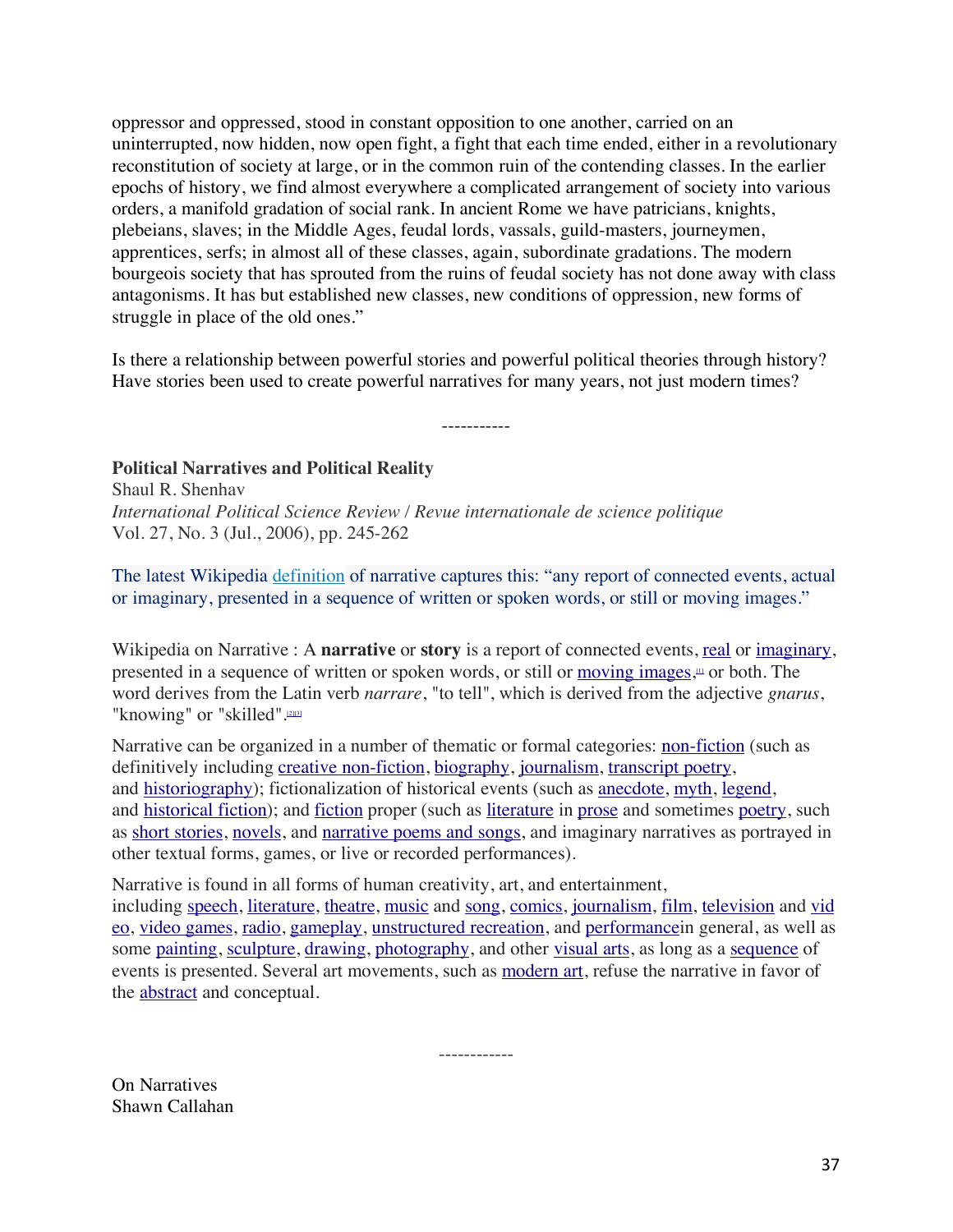# Anecdote 5/25/11

A narrative must have a narrative structure. That is, it is told as a story. I realize this mixes up John's experiences, story, narrative trajectory a little but please bear with me. For example, John comes close to giving us narrative structure when describing the Christian narrative when he says, "*people are born in sin but have an opportunity for redemption through a Savior.*" This is a statement rather than the narrative but anyone familiar with Christian ways will immediately fill in this statement with the stories that help us make sense of it. The narrative version of this statement is simply "*people are born in sin but THEN have an opportunity for redemption through a Savior.*" Two events connected. Without the 'then' it's not a narrative. Narratives, like stories, are made from events. Their connections infer causality. Story structure provides a narrative with its power.

List of the benefits of narratives:

- stability and continuity in our lives. Narratives help to orient us
- narratives motivate action by helping to make sense of the world around us
- narratives also help participants construct meaning, purpose and identity for themselves, and
- narratives help to ignite and nurture passion within us

But they hold equally true for stories. Narratives are a type of story. A big story. An explanatory story.

Stories tell us? Political narrative, demes, and the transmission of knowledge through culture

# Journal

**Communication Research and Practice Volume 1, 2015 - Issue 1** John Hartley

https://www.tandfonline.com/doi/full/10.1080/22041451.2015.1042424

---------

In a Political Game All About Storytelling, Which Candidate is Using Narrative to Get Ahead? Sarah Weber https://www.quantifiedcommunications.com/blog/storytelling-in-politics

As political hopefuls have begun to realize this, they've infused their campaigns with more and more storytelling. In the mid-90s, Bill Clinton's narrative was economic growth. In the 2000's,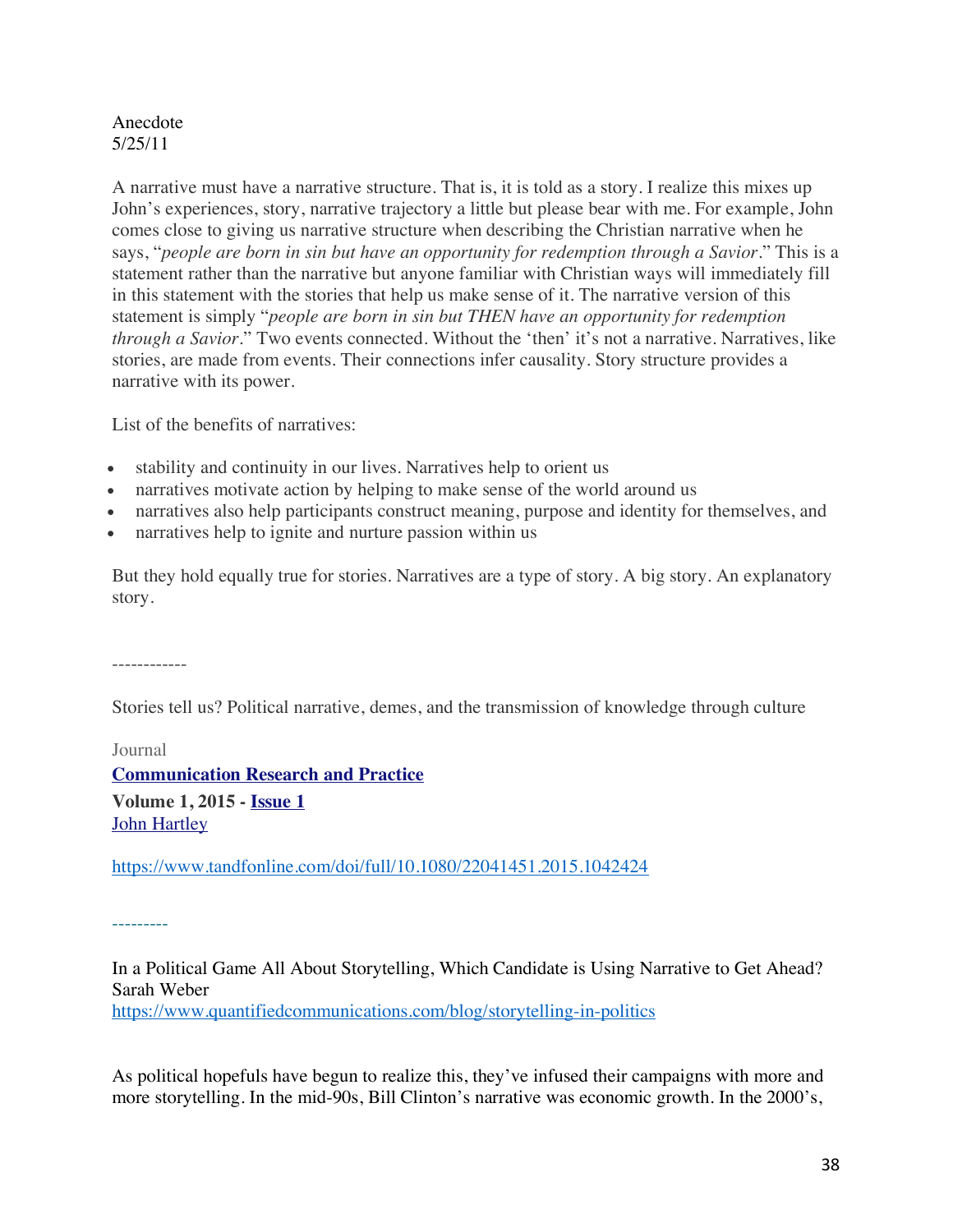George W. Bush's was protection for the American people. Obama's campaign was built on a story of hope and change.

Are our presidents using more storytelling language in their individual communications than their predecessors? What about our current presidential hopefuls? Are their strong narrative foundations (or lack thereof) reflected in their campaign communications?

We analyzed every State of the Union Address from John F. Kennedy through Barack Obama to find out whether we could see the storytelling trend taking shape in the recent political landscape, and we analyzed Clinton's and Trump's performance throughout the primary debates to see whether their stories are reflected in their language.

The answer, in both cases, is yes.

Despite a few outliers, the general trend in State of the Union Addresses has been toward an increase in storytelling language—there's been a twofold increase during the last 55 years.

President Obama, whose reputation as an excellent speaker predates his stay in the White House, is also attuned to the importance of storytelling. In a  $2012$  interview, the president said his biggest mistake during his first few years in office was not telling enough stories.

*"The nature of this office is also to tell a story to the American people, that gives them a sense of unity and purpose and optimism, especially during tough times. […] In my first two years I think the notion was, "Well, he's been juggling and managing a lot of stuff, but where's the story that tells us where he's going?" And I think that was a legitimate criticism."*

President Obama's final State of the Union is an excellent example. His strength in that address is in creating small narrative arcs to drive the speech — outlining the obstacles and challenges, the path of progress, and the sense of unified achievement that make a story worth retelling.

*"Each time, there have been those who told us to fear the future; who claimed we could slam the brakes on change, promising to restore past glory if we just got some group or idea that was threatening America under control. And each time, we overcame those fears. We did not, in the words of Lincoln, adhere to the dogmas of the quiet past. Instead we thought anew, and acted anew. We made change work for us, always extending America's promise outward, to the next frontier, to more and more people. And because we did — because we saw opportunity where others saw only peril — we emerged stronger and better than before."*

Trump used, on the whole, nearly 30% more storytelling than Clinton.

Noah Zandan Quantified Communications (No Date)

The Science of Stories: How Stories Impact Our Brains https://www.quantifiedcommunications.com/blog/science-of-stories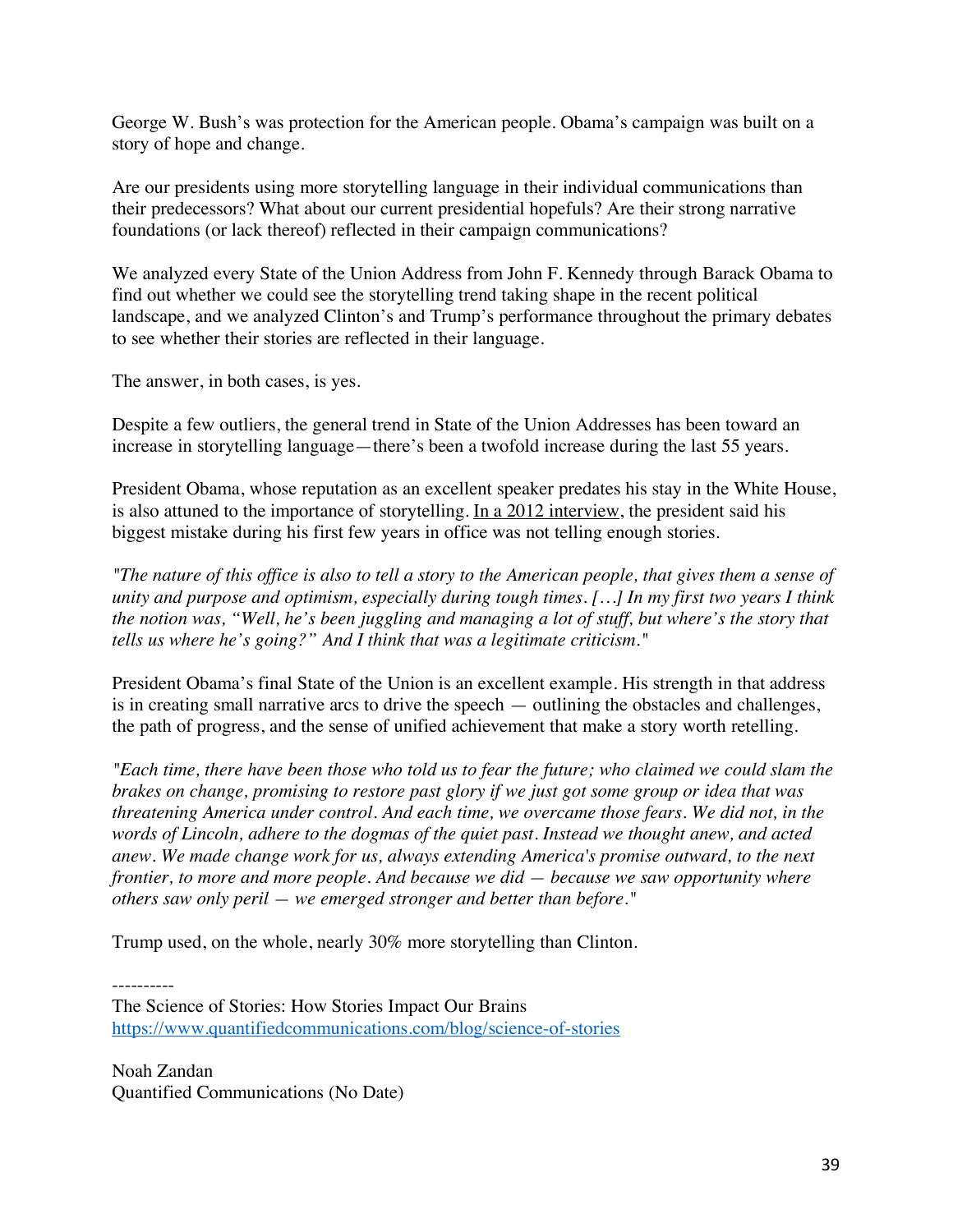Whatever the format, there's no denying that a well-told story has a powerful impact on its audience. In fact, there's an oft-cited statistic claiming that messages delivered as stories can be up to 22 times more memorable than just the facts.

Your Brain on Stories

When we hear good stories, two changes occur in our brains: one is neurological and one is chemical.

When we hear straight facts, two areas of our brains light up: language processing and language comprehension. But when we listen to stories, neural activity increases fivefold—we're using our motor cortexes and our emotion and visual image processing centers, we're imagining sensations, and we're processing emotional reactions. What this means is that more of our brains are at work, so we're more focused on the story and more likely to retain it later. At the chemical level, when we hear stories, our brains release oxytocin, the bonding hormone that causes us to really care about the people involved. This is why we sometimes treat our favorite fictional characters as real people, why sharing personal stories is the fastest way to bond with strangers, and why storytelling is a politician's best weapon. Not only are we hearing about somebody's experience, but we're living it right along with them. The more of their experience we share, the more oxytocin is released, and the more likely we are to internalize that story and think about it later.

--------

Using Storytelling in Politics Published by Ciara O Riordan | 23 FEBRUARY 2018 Ecanvasser

Politics is now in a place where candidates fight through with stories rather than with an idea. Stories reveal a reality that calls out the audience and also seeks to include more and more characters into the process.

Donald Trump pushed a story that resonated so much with some Americans that he now finds himself the President of the United States. What was his story? Put simply, that the United States wasn't good enough and that he was the man to make it better - "Make America Great Again".

\* \* \*

David Axelrod recently spoke about the power of narrative arts which he learned a great deal about when working with possibly one of the greatest political storytellers ever.

"I started working with Obama in 2002 when he was looking to run for the Senate. Every night, we'd talk. He'd be out on the road, and he'd share stories about people that he had met. He's a great practitioner of the narrative arts. You saw that in his own writing. But then, he would give political speeches, and they were very high-level policy talks.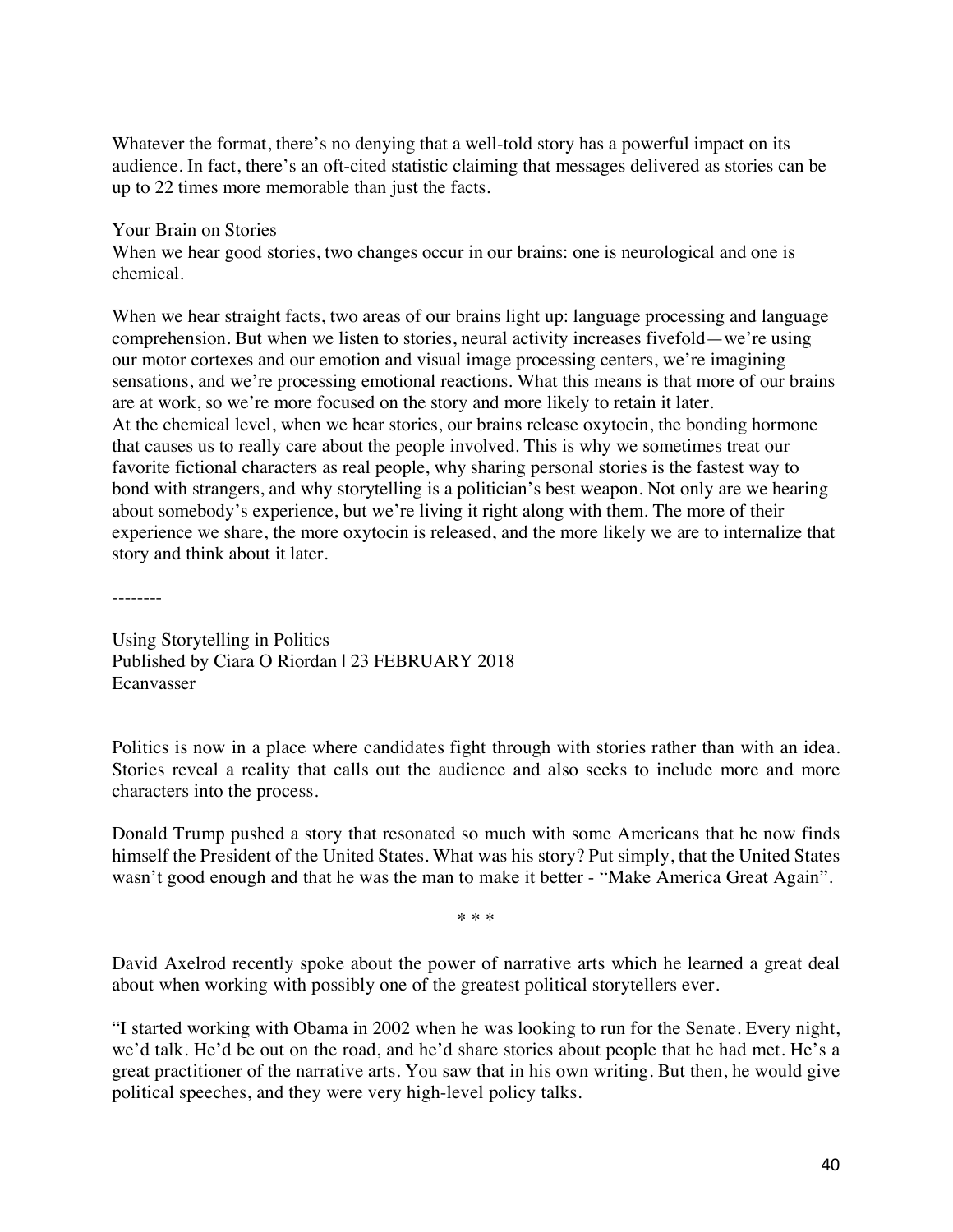Finally, I said to him, "You know, every night, you tell me these moving stories. You should share those stories because they animate the points you're trying to make much more effectively." He started integrating these stories into his speeches. And the rest, as they say, is history.

\* \* \*

Take Ronald Reagan, a man considered one of the most powerful storytellers that ever lived, tagged with creating the mythical, original, "great" America. In a book by author Jan Hanska, Reagan's ability to talk, profoundly, was examined in its entirety. Hanska explains how Reagan constructed stories using re-created, "Americanized" myths such as the "American way of life" and "the American dream".

These myths blurred the factual and fictional, conflated the sacred and the absurd, constituted the American dream as an object of belief, and blended the mythical and religious into the political. Hanska's work demonstrates that political narratives are an exceedingly complex form of action. They interweave culturally dominant ideologies, religious beliefs, and myths into powerfully persuasive frameworks for political leaders to deploy. As such, Reagan's Mythical America is a remarkable achievement **(Oldenburg, Christopher J.)**, and strains of this were definitely present during Trump's campaign in 2016.

For future candidates, it may be important to test your messaging and your "story". This is common practice when it comes to testing campaign TV ads and slogans. US politics is currently leading the way, employing focus groups to listen to candidates narratives and storytelling ability.

------------

Storytelling in Politics UC Irvine by Francesca Polletta

http://faculty.sites.uci.edu/polletta/files/2011/03/Contexts-Storytelling-in-Politics.pdf

Pollster Stanley Greenberg declared in an election postmortem of 2004 that "a narrative is the key to everything." James Carville, famous for engineering Bill Clinton's presidential victory in 1992, agreed: "We could elect somebody from the Hollywood Hills if they had a narrative to tell people about what the country is and where they see it."

In Carville's remarks, conservative storytellers loomed large. "They produce a narrative, we produce a litany. They say, 'I'm going to protect you from the terrorists in Tehran and the homos in Hollywood.' We say, 'We're for clean air, better schools, more health care.' And so there's a Republican narrative, a story, and there's a Democratic litany."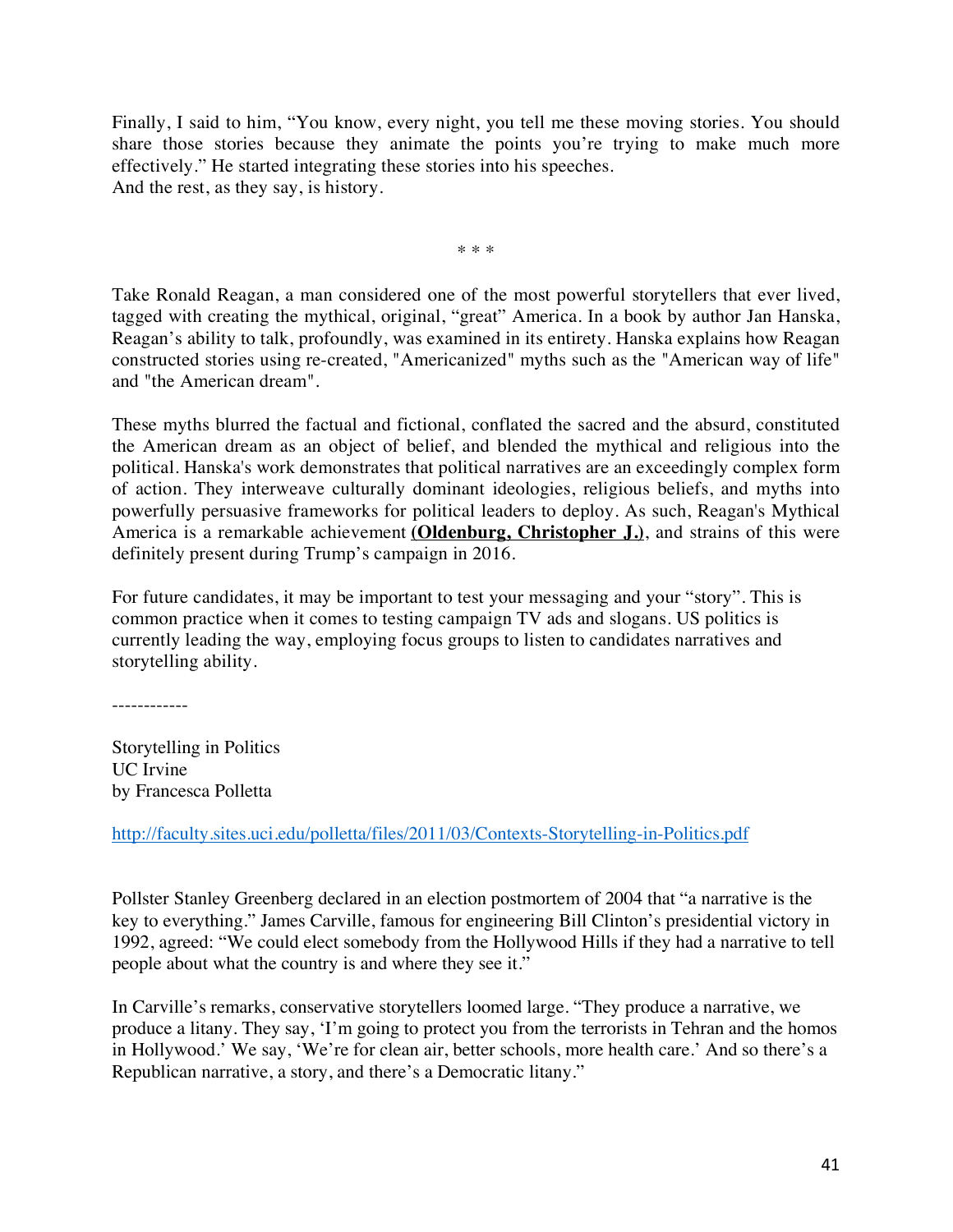Telling Democratic stories, according to Democratic party strategists like Robert Reich and Robert Kuttner, would do more than win elections. Strong, compelling narratives, they argued, would open the door to enacting a progressive agenda in the

Recent research suggests we process stories by a third route. We immerse ourselves in the story, striving to experience vicariously the events and emotions the protagonists experience.

What matters is not so much the stories you tell as the extent to which the stories you tell resonate with the stories your audience already knows.

Politicians should use the familiar to draw ordinary Americans in; when they're absorbed, tell them something different than what they expect to hear.

--------

How storytelling explains world politics, from Spain to the US Orlando D'Adamo Director, Center for Public Opinion, Universidad de Belgrano February 6, 2017 2.42am EST •Updated June 8, 2018 10.13am EDT The Conversation

Nine characteristics of political narrative

- 1. They are **tales of power**, wherein the "good guys" are victims of the "bad guys". Trump's recent inauguration speech showed numerous antagonistic relationships, pitting "Washington" against the people; evil politicians, who did nothing while "the jobs left and the factories closed", versus poor citizens.
- 2. They **blame inept or unscrupulous politicians** for letting insidious interests win for example, Iglesias has railed against the monsters of "financial totalitarianism" that have humiliated Spaniards – and position themselves as the heroes who will recapture past righteousness (with an epic battle of good and evil).
- 3. They **use a direct, simple and emotionally charged messages**: "I will build a wall and Mexico will pay for it!"
- 4. They **offer solutions**, which must seem feasible, even if they aren't. They have to show that another future is possible. Former Brazilian president Lula's "zero hunger" campaign is a good example.
- 5. They seek to **recover a mystical past**, connecting people to their roots and lost values. Where and when? That doesn't matter, as long as the narrative revives people's dreams: "Make America Great Again"
- 6. They construct, or reconstruct, an identity whose sole reference point is often a leader who defines themselves as something different and new. Adding an "ism" to the end of a name supports this idea: "*El Chavismo*", "Kirchnerism", "Maoism". The narrators of the greatest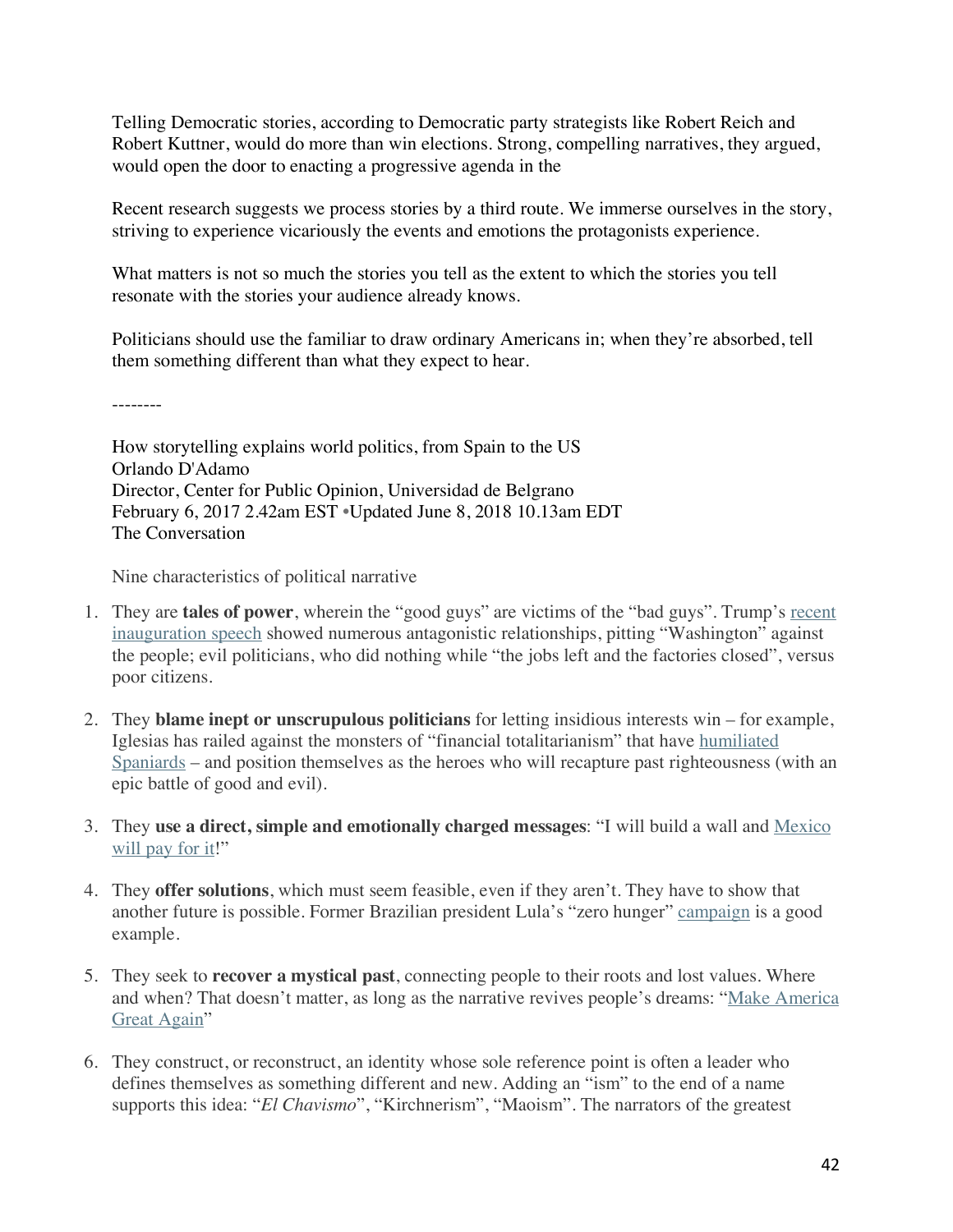political stories are charismatic leaders who can easily devolve into authoritarianism. This isn't always the case, and South Africa's Nelson Mandela and Spain's Felipe González are notable exceptions.

- 7. They **revive founding myths** by citing, for example, America's Founding Fathers (or in Trump's case Abraham Lincoln) or their society's revolutionary origins (as in Cuba and China).
- 8. They **impose an us-versus-them dialectic**. The "enemies" may be Muslims or immigrants (for Trump)), or the insatiable European Union (for Iglesias). With time, this tends to rip apart the social fabric; consider the case of the Kirchners in Argentina who left a divided nation behind them.
- 9. They **use simple analogies and linear explanations**. Pablo Iglesias often says "blessed people, damned caste" to differentiate the citizenry from the political elites who've clung to power in Spain for the past 40 years.

Political tales don't last forever; like empires, they go through phases of development, consolidation and decline. Unless they can reinvent themselves, counter-narratives will appear and the story starts over again.

------------

THE POWER OF POLITICAL NARRATIVE HENRY TOLCHARD DECEMBER 5, 2017 Berkeley Political Review

https://bpr.berkeley.edu/2017/12/05/the-power-in-a-political-narrative/

Two Sides/Similar Narratives

Trump and Senator Bernie Sanders (I-V) are often compared as both being part of a larger populist trend in politics, or contrasted for their nearly opposite political ideologies, but their real similarity lies in their rhetoric. Each has persuasive power because of the narratives that they support. Both rely on descriptions of the status quo systems of power being "rigged" against the common people to rile up support. Sanders, in his opening remarks at the fifth Democratic presidential debate, took a stand against the "rigged economy," as he also did in advertisements. In describing campaign finance, he said that the "system is corrupt, big money controls what's going on." Alone, these comments all seem par for the course, but when evaluating next to Trump's they are strikingly familiar. Trump has echoed Sanders in saying that "it's not just the political system that's rigged, it's the whole economy." Additionally, his distrust in institutions has led him to also call the political structure "a rigged system." The similarity between the two is clearly not in their views about what should be done to fix these problems. Trump favors conservative economic reform focused on "America first," while Sanders is a social democrat who supports large government programs to combat economic injustice. Their similarity, and their rhetorical power, is in the narratives that they uphold.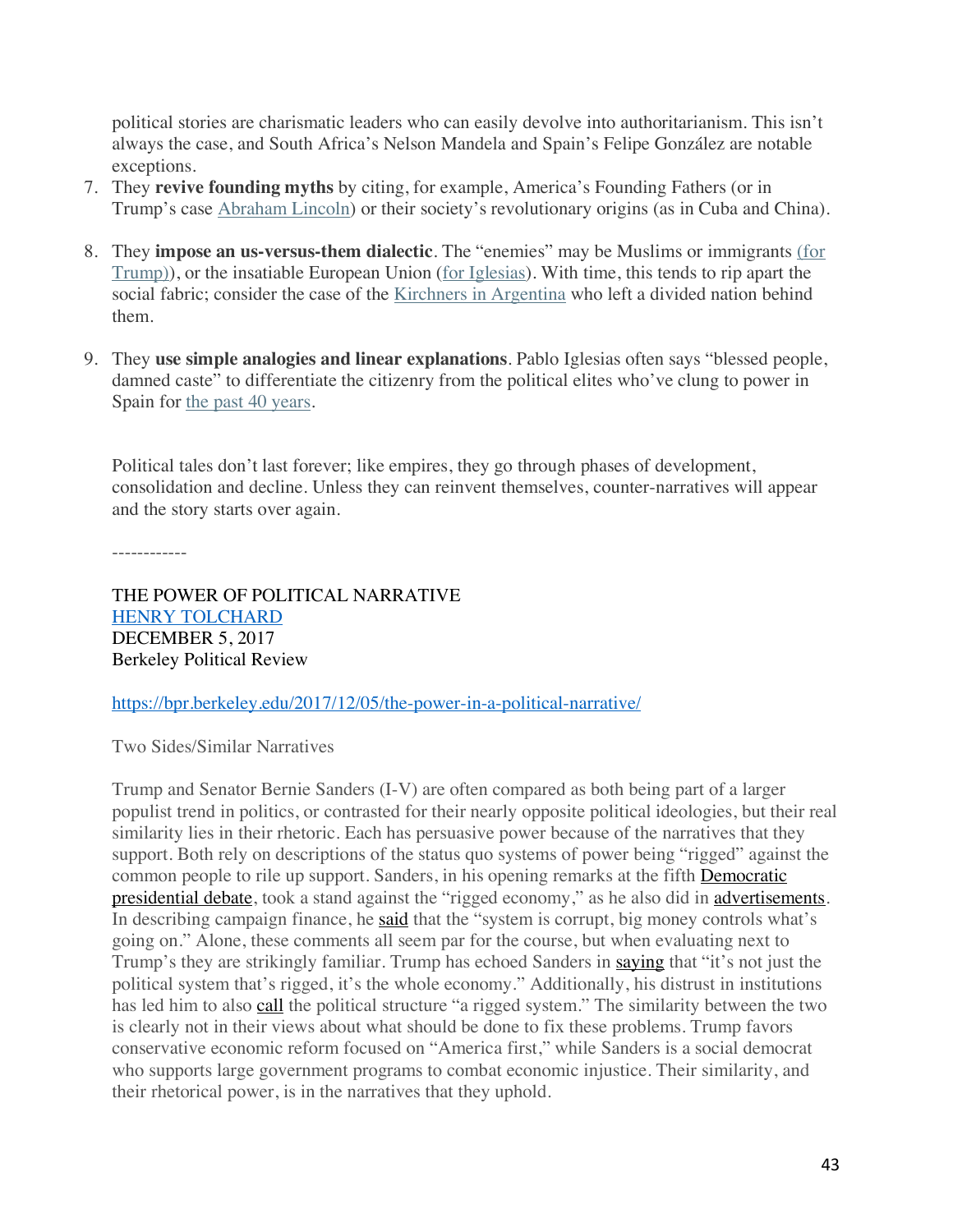------------ Friday, 27 May 2011

**Political narratives - a few basics** Neil Stockley

These observations are very relevant to politics. To make a political narrative stick, you need a causality, a 'then.' For example, "Free, fair and green" is not a narrative. It's a (bad) slogan. So is "muscular liberalism."

*"Liberal Democrats believe in healthcare available to all, free at point of delivery, based on clinical need, not ability to pay"*is not a narrative either. It's a statement of belief.

Here's an outline of what an accompanying narrative would look like.

"In March 2011, the Liberal Democrat spring conference voted overwhelmingly for more accountability and openness in commissioning, to reject turning the health service into for safeguards against cherry-picking by private sector providers… and against the undermining of local NHS services. Then, Nick Clegg insisted on scrapping the requirement that Monitor, the NHS regulator, compels hospitals to compete with each other. Clegg has since put himself on collision course with the Tory health secretary, Andrew Lansley by saying that a clause in the health and social care bill encouraging 'any qualified provider' to take over services from the NHS should be radically rethought or dropped."

------------

Narrative-Building Has Become a Political Obsession National Review (September 28, 2016) By Jonah Goldberg

https://www.nationalreview.com/2016/09/political-narratives-make-facts-serve-larger-storyline/

From terrorism to police violence, politicians and journalists feel compelled to make every fact serve a larger narrative. The most exhausting thing about our politics these days — other than the never-ending presidential election itself — is the obsession with "shaping the narrative." By that I mean the effort to connect the dots between a selective number of facts and statistics to support one storyline about the state of the union.

Narrative-building is essential for almost every complicated argument because it's the only way to get our pattern-seeking brains to discount contradictory facts and data. Trial lawyers understand this implicitly. Get the jury to buy the story, and they'll do the heavy lifting of arranging the facts in just the right way.

Perhaps it's because our country is so polarized and our media environment so balkanized and instantaneous. Politicians and journalists alike feel compelled to make facts serve some larger tale in every utterance.